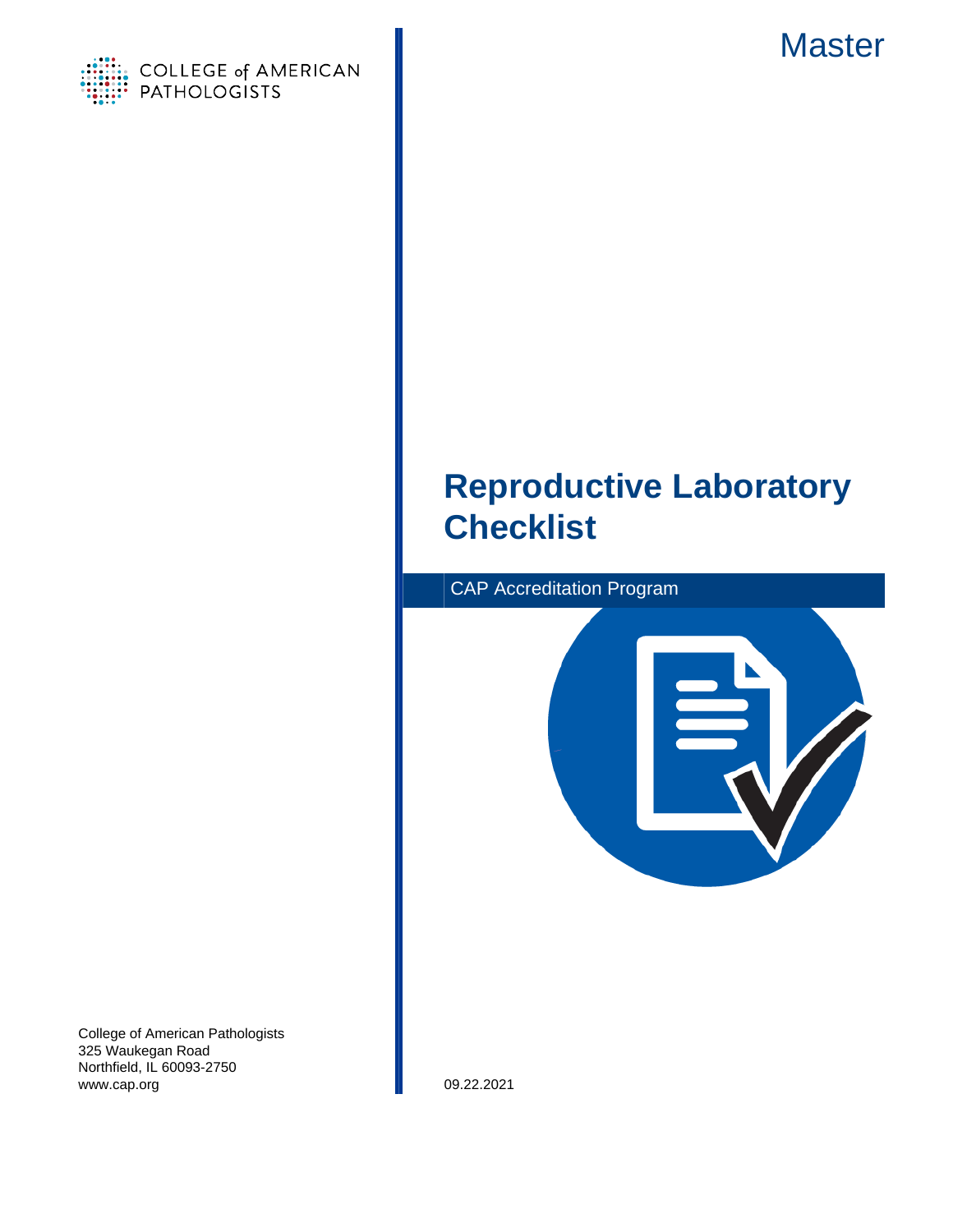### **Disclaimer and Copyright Notice**

On-site inspections are performed with the edition of the Checklists mailed to a facility at the completion of the application or reapplication process, not necessarily those currently posted on the website. The checklists undergo regular revision and a new edition may be published after the inspection materials are sent.

For questions about the use of the Checklists or Checklist interpretation, email [accred@cap.org](mailto:accred@cap.org) or call 800-323-4040 or 847-832-7000 (international customers, use country code 001).

The Checklists used for inspection by the College of American Pathologists' Accreditation Programs have been created by the CAP and are copyrighted works of the CAP. The CAP has authorized copying and use of the checklists by CAP inspectors in conducting laboratory inspections for the Council on Accreditation and by laboratories that are preparing for such inspections. Except as permitted by section 107 of the Copyright Act, 17 U.S.C. sec. 107, any other use of the Checklists constitutes infringement of the CAP's copyrights in the Checklists. The CAP will take appropriate legal action to protect these copyrights.

All Checklists are ©2021. College of American Pathologists. All rights reserved.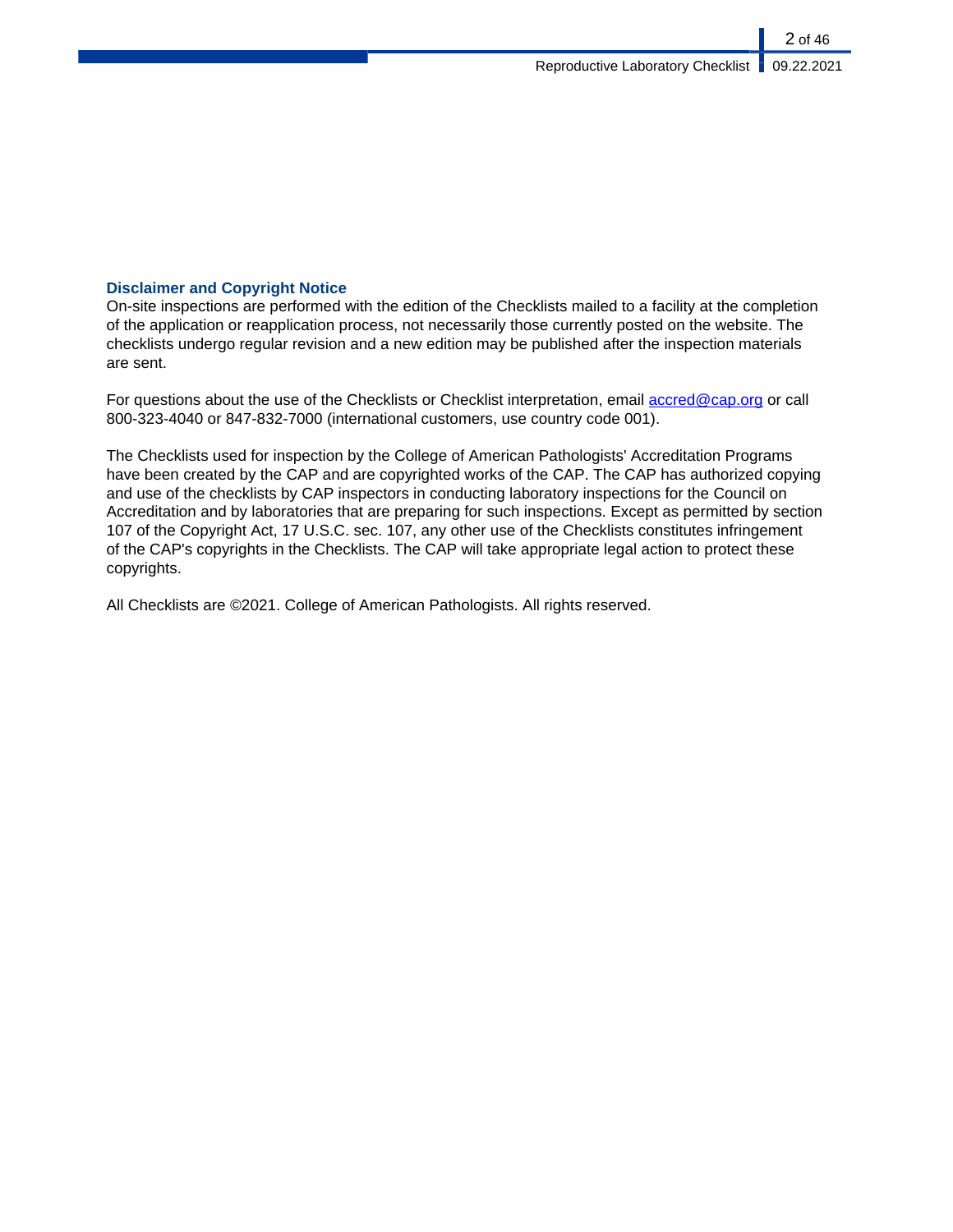# **Reproductive Laboratory Checklist**



## TABLE OF CONTENTS

| <b>INTRODUCTION.</b> |  |
|----------------------|--|
|                      |  |
|                      |  |
|                      |  |
|                      |  |
|                      |  |
|                      |  |
|                      |  |
|                      |  |
|                      |  |
|                      |  |
|                      |  |
|                      |  |
|                      |  |
|                      |  |
|                      |  |
|                      |  |
|                      |  |
|                      |  |
|                      |  |
|                      |  |
|                      |  |
|                      |  |
|                      |  |
|                      |  |
|                      |  |
|                      |  |
|                      |  |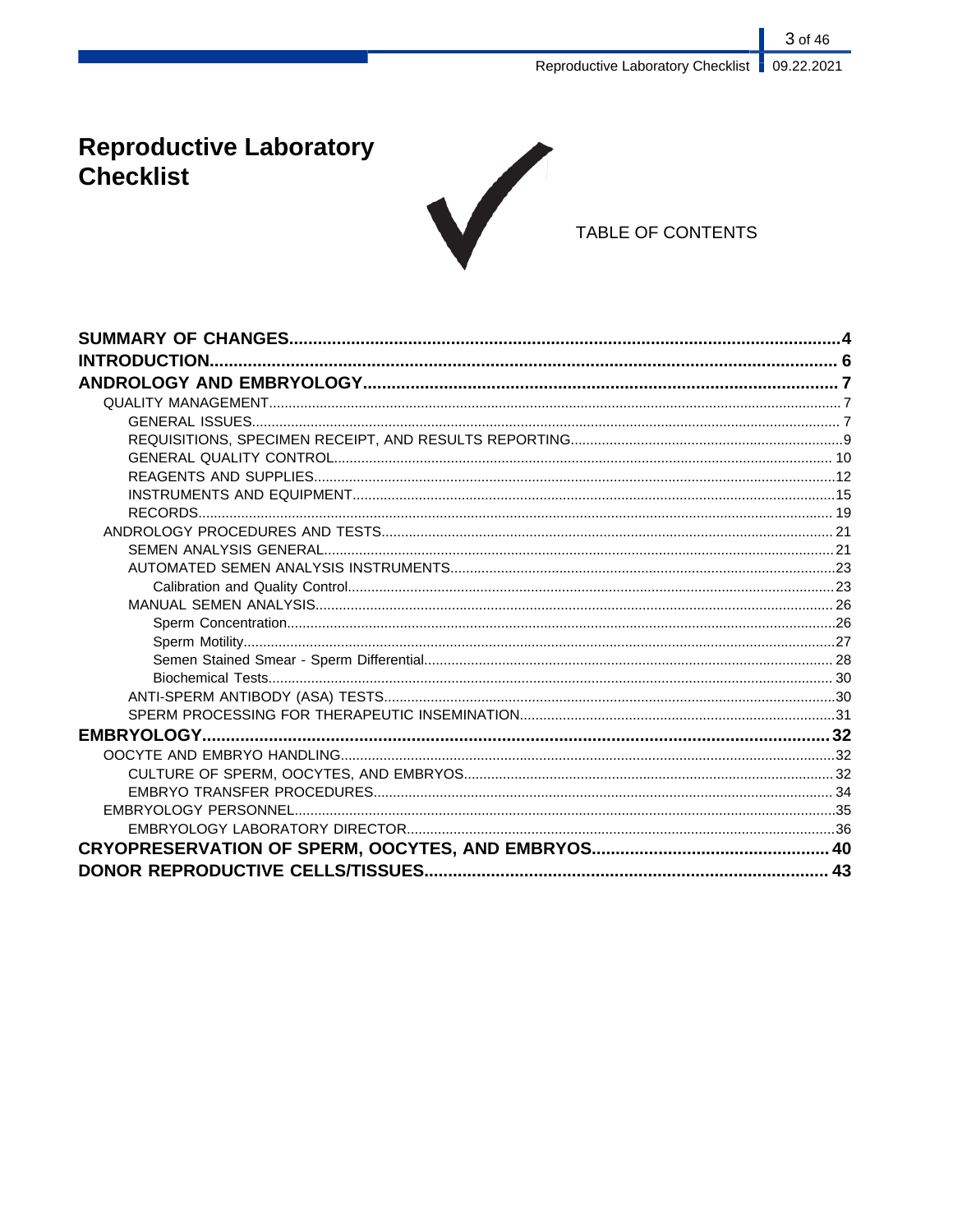## **ON-LINE CHECKLIST AVAILABILITY AND RESOURCES**

Participants of the CAP accreditation programs may download the checklists from the CAP website (cap.org) by logging into e-LAB Solutions Suite. They are available in different checklist types and formatting options, including:

- Master contains ALL of the requirements and instructions available in PDF, Word/XML or Excel formats
- Custom customized based on the laboratory's activity (test) menu; available in PDF, Word/XML or Excel formats
- Changes Only contains only those requirements with significant changes since the previous checklist edition in a track changes format to show the differences; in PDF version only. Requirements that have been moved or merged appear in a table at the end of the file.

A repository of questions and answers and other resources is also available in e-LAB Solutions Suite under Accreditation Resources, Checklist Requirement Q & A.

## **SUMMARY OF CHECKLIST EDITION CHANGES Reproductive Laboratory Checklist 09/22/2021 Edition**

The information below includes a listing of checklist requirements with significant changes in the current edition and previous edition of this checklist. The list is separated into three categories:

- 1. New
- 2. Revised:
	- Modifications that may require a change in policy, procedure, or process for continued compliance; or
	- A change to the Phase
- 3. Deleted/Moved/Merged:
	- **Deleted**
	- Moved Relocation of a requirement into a different checklist (requirements that have been resequenced within the same checklist are not listed)
	- $Mered$  The combining of similar requirements

NOTE: The requirements listed below are from the Master version of the checklist. The customized checklist version created for on-site inspections and self-evaluations may not list all of these requirements.

### NEW Checklist Requirements

| Requirement | <b>Effective Date</b> |
|-------------|-----------------------|
| RLM.00950   | 06/04/2020            |
| RLM.03952   | 09/22/2021            |
| RLM.03953   | 09/22/2021            |
|             |                       |

### REVISED Checklist Requirements

| Requirement | <b>Effective Date</b> |
|-------------|-----------------------|
| RLM.03915   | 06/04/2020            |
| RLM.03935   | 09/22/2021            |
| RLM.03940   | 09/22/2021            |
| RLM.03944   | 09/22/2021            |
| RLM.03950   | 09/22/2021            |
| RLM.08700   | 06/04/2020            |
| RLM.10254   | 09/22/2021            |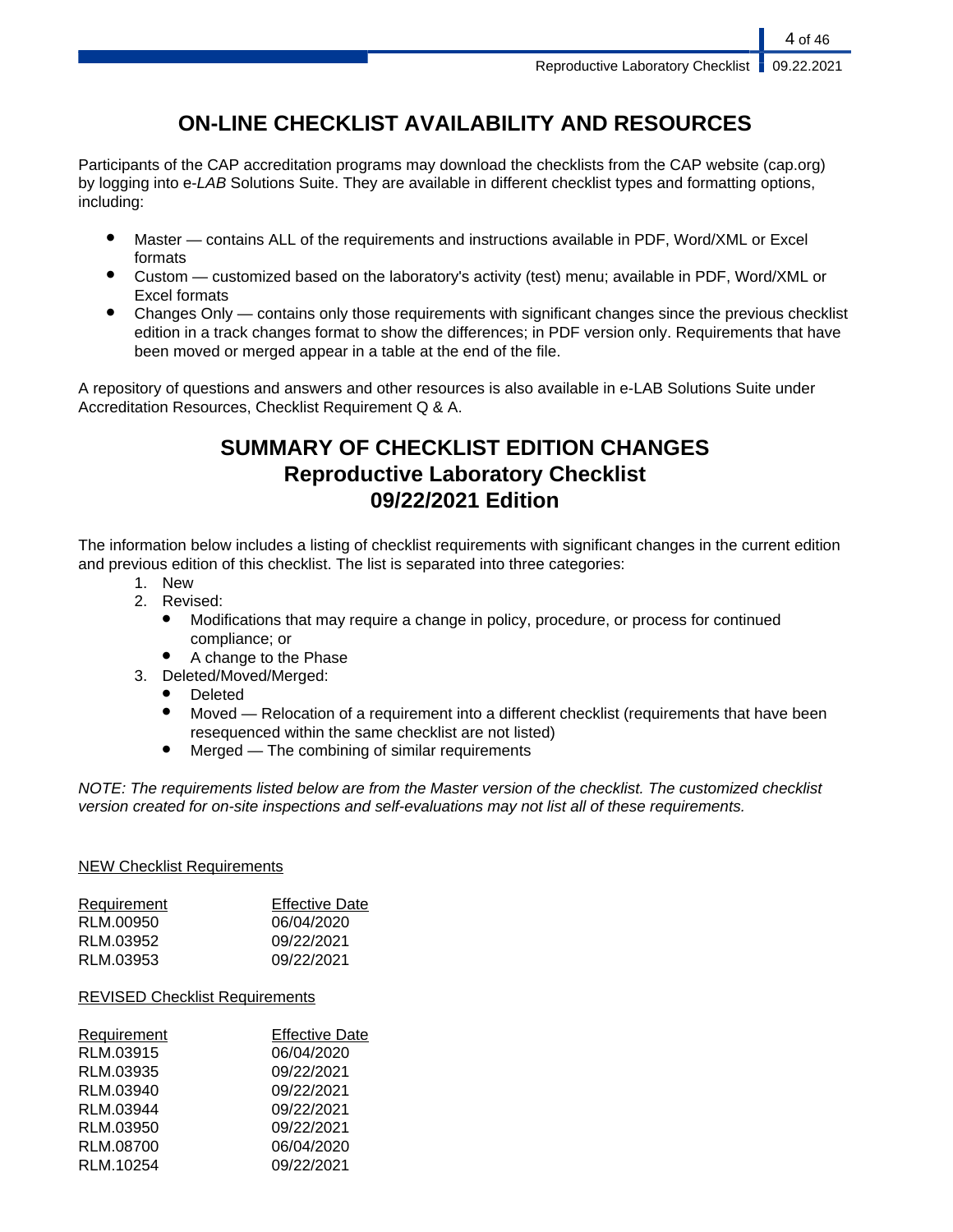RLM.10255 09/22/2021<br>RLM.10832 09/22/2021 RLM.10832

DELETED/MOVED/MERGED Checklist Requirements

 $RLM.06450$ 

Requirement<br>
RLM.06450 66/03/2020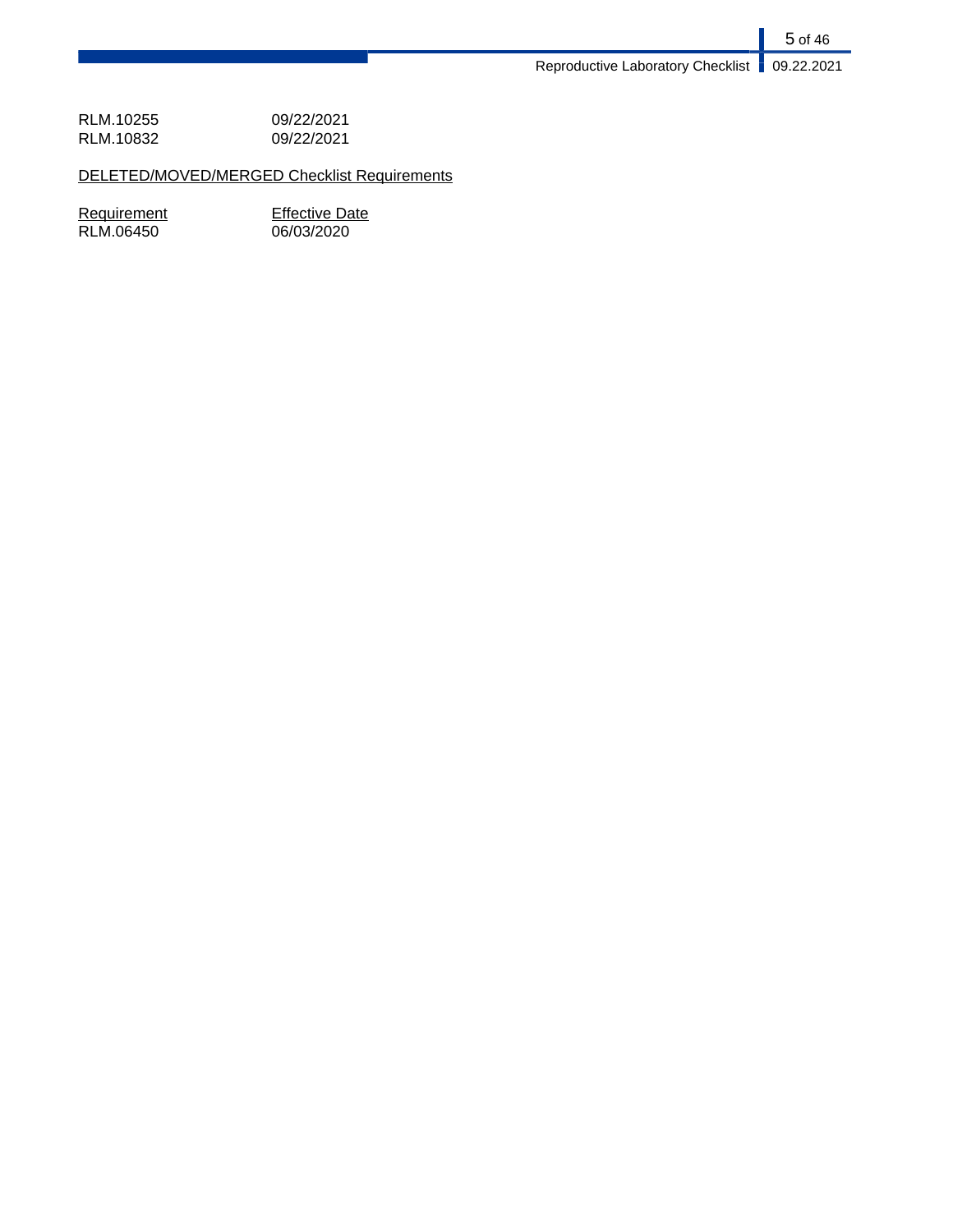## **INTRODUCTION**

This checklist is used in conjunction with the All Common and Laboratory General Checklists to inspect a reproductive laboratory.

**Laboratories not subject to US regulations:** Checklist requirements apply to all laboratories unless a specific disclaimer of exclusion is stated in the checklist. When the phrase "FDA-cleared/approved test (or assay)" is used within the checklist, it also applies to tests approved by an internationally recognized regulatory authority (eg, CE-marking).

Checklist requirements for laboratory director, supervisory personnel, and testing personnel vary depending on the type of testing or services performed. The following table includes information to identify appropriate requirements for inspecting personnel qualifications.

| <b>Position</b>                        | <b>Checklist Requirement</b>             | <b>Type of Testing/Services</b>         |
|----------------------------------------|------------------------------------------|-----------------------------------------|
|                                        | Andrology and other CLIA-related Testing |                                         |
| Laboratory Director                    | DRA.10100                                | All Andrology and CLIA-related          |
|                                        |                                          | Testing                                 |
| Section Director/Technical             | GEN.53400                                | High Complexity Testing                 |
| Supervisor                             |                                          |                                         |
| General Supervisor                     | GEN.53600                                | High Complexity Testing                 |
| <b>Technical Consultant</b>            | GEN.53625                                | <b>Moderate Complexity Testing</b>      |
| <b>Clinical Consultant</b>             | GEN.53650                                | Moderate & High Complexity Testing      |
| <b>Testing Personnel</b>               | GEN.54750                                | Moderate & High Complexity Testing      |
|                                        | <b>Embryology</b>                        |                                         |
| Embryology Laboratory Director         | RLM.10166                                | Assisted Reproductive Technology        |
|                                        |                                          | <b>Procedures</b>                       |
| Embryology Supervisor                  | RLM.10265                                | Assisted Reproductive Technology        |
|                                        |                                          | Procedures                              |
| <b>Embryology Laboratory Personnel</b> | RLM.10250                                | <b>Assisted Reproductive Technology</b> |
|                                        |                                          | <b>Procedures</b>                       |

### **Checklist Requirements for Personnel Qualifications**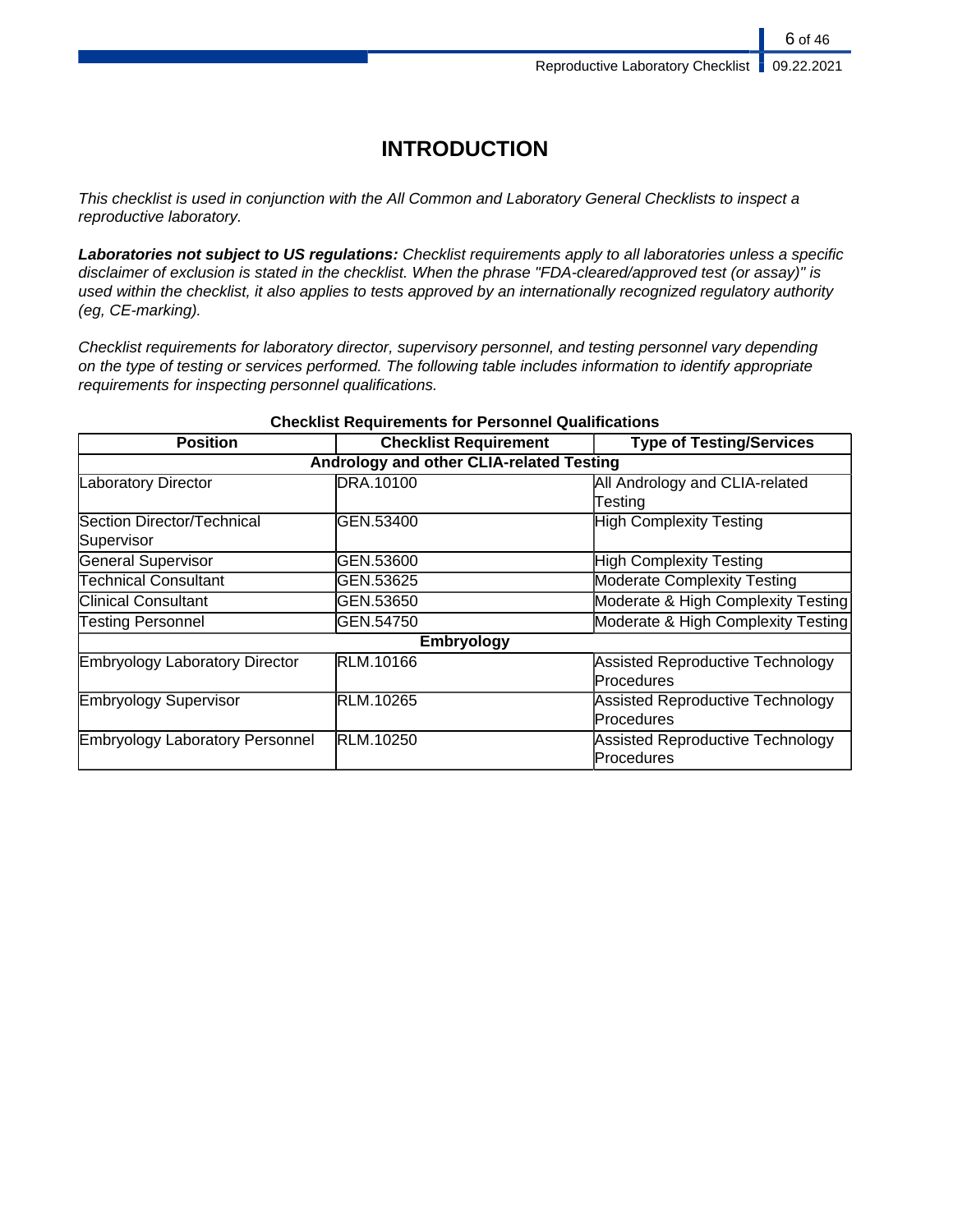# **ANDROLOGY AND EMBRYOLOGY**

## **QUALITY MANAGEMENT**

## **GENERAL ISSUES**

## **Inspector Instructions:**

| <b>READ</b>    | Records for the monitoring of the misidentification risk for gametes and embryos                                                                                            |
|----------------|-----------------------------------------------------------------------------------------------------------------------------------------------------------------------------|
| <b>OBSERVE</b> | Processes used to reduce the risk of misidentification of gametes and embryos                                                                                               |
|                | How does your laboratory monitor embryology clinical outcomes?<br>Describe the processes your laboratory uses to reduce the risk of gamete and<br>embryo misidentification. |

### **\*\*NEW\*\* 06/04/2020 RLM.00950 Misidentification Risk Phase II**

**The facility has a system to reduce the risk of misidentification of gametes and embryos during all critical procedural steps and monitors the effectiveness of the system implemented.**

NOTE: Misidentification can occur at the time of collection, receipt, processing, insemination, storage, thawing, and transfer of gametes and embryos.

The laboratory is expected to have implemented a plan to reduce these risks using a riskreduction system. Laboratories may consider the following options to mitigate risk:

- Use of a second person verification step or an electronic identification verification system to confirm proper identification at all critical stages in the process
- Other approaches (eg, color coding systems) defined by the laboratory capable of reducing the risk of misidentification

The laboratory may also consider improvements in procedures and/or educational efforts as part of its program to reduce the risk of misidentification.

### **REFERENCES**

- 1) Glew AM, Hoha K, Graves J, et al. Radio frequency identity tags 'RFID' for electronic witnessing of IVF laboratory procedures. Fertil Steril. 2006;86(3):S170.
- 2) Thornhill AR, Brunetti XO, Bird S, et al. Reducing human error in IVF with electronic witnessing. Fertil Steril. 2011;96(3):S179.
- 3) Kennedy C, Mortimer D (2007) Risk management in IVF. Best Pract Res Clin Obstet Gynaecol. 2007;21(4):691-712.
- 4) Rienzi L, Bariani F, Dalla Zorza M, et al. Italian Society of Embryology, Reproduction and Research (SIERR), Italy, Comprehensive protocol of traceability during IVF: the result of a multicentre failure mode and effect analysis. Human Reproduction. 2017;32(8):1612-20.
- 5) Reinzi L, Bariani F, Dalla Zorza M, et. al. Failure mode and effects analysis of witnessing protocols for ensuring traceability during IVF. Reproductive Biomedicine Online; 2015;31(4):516-22.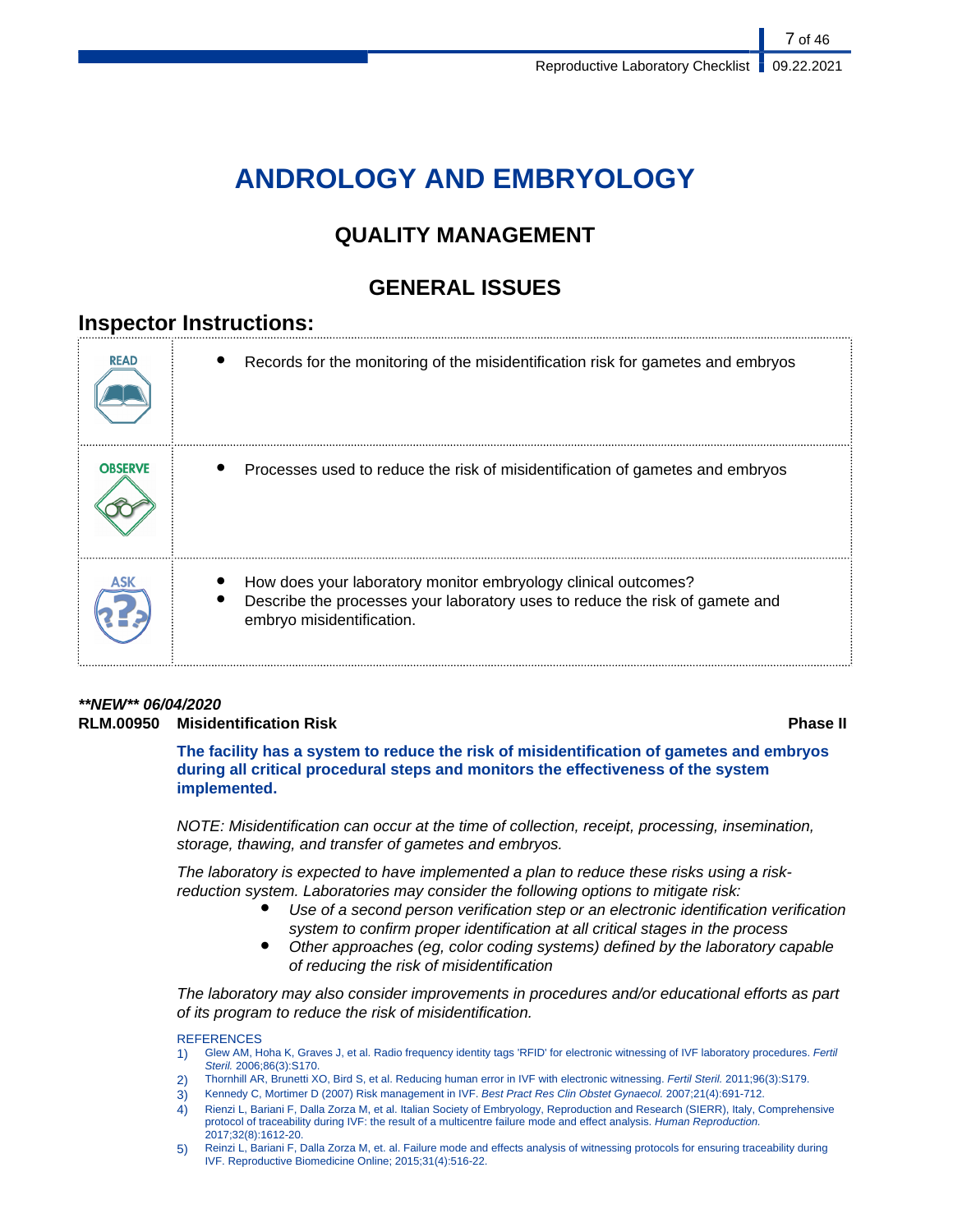6) de los Santos MJ, Ruiz A. Protocols for tracking and witnessing samples and patients in assisted reproductive technology. Fertil Steril. 2013;100(6):1499-502.

### **RLM.01000 Unusual Laboratory Events Phase I**

**There is a written policy for reporting unusual or abnormal events to the supervisor, laboratory director, or physician.**

### **REFERENCES**

1) Quality and Risk Management in the IVF Laboratory, David Mortimer and Sharon T. Mortimer, Cambridge University Press, 2005.

### **RLM.01200 Monthly QC Review Phase II**

**Quality control data are reviewed and assessed at least monthly by the laboratory director or designee.**

NOTE: The review of quality control data must be recorded and include follow-up for outliers, trends, or omissions that were not previously addressed.

The QC data for tests performed less frequently than once per month should be reviewed when the tests are performed.

### **Evidence of Compliance:**

Records of QC review with follow-up for outliers, trends, or omissions

### **REFERENCES**

- 1) Revised guidelines for human embryology and andrology laboratories. Fertil Steril. 2008;90 (suppl 3):S45-S59
- 2) Department of Health and Human Services, Centers for Medicare and Medicaid Services. Clinical laboratory improvement
- amendments of 1988; final rule. Fed Register. 2003(Jan 24):7166 [42CFR493.1254] 3) Mortimer D. Practical laboratory andrology. New York, NY: Oxford University Press. 1992

### **RLM.01250 Clinical Outcome Review Phase II**

**The laboratory at least annually reviews embryology clinical outcome in relation to all data collected.**

NOTE: The laboratory must keep statistical records and review the clinical outcome in relation to this data. The frequency of these reviews should be appropriate to the size of the laboratory and the number of patient cycles, but must be recorded at least annually.

### **Evidence of Compliance:**

- ✓ Records of statistical data **AND**
- Records of data review by the laboratory director, designee or QM committee

### **REFERENCES**

- 1) Gerrity M. Quality control and laboratory monitoring. In: Human in vitro fertilization and embryo transfer. DP Wolf (ed). New York, NY: Plenum Press, 1988;25-45
- 2) Revised guidelines for human embryology and andrology laboratories. Fertil Steril. 2008;90 (suppl 3):S45-S59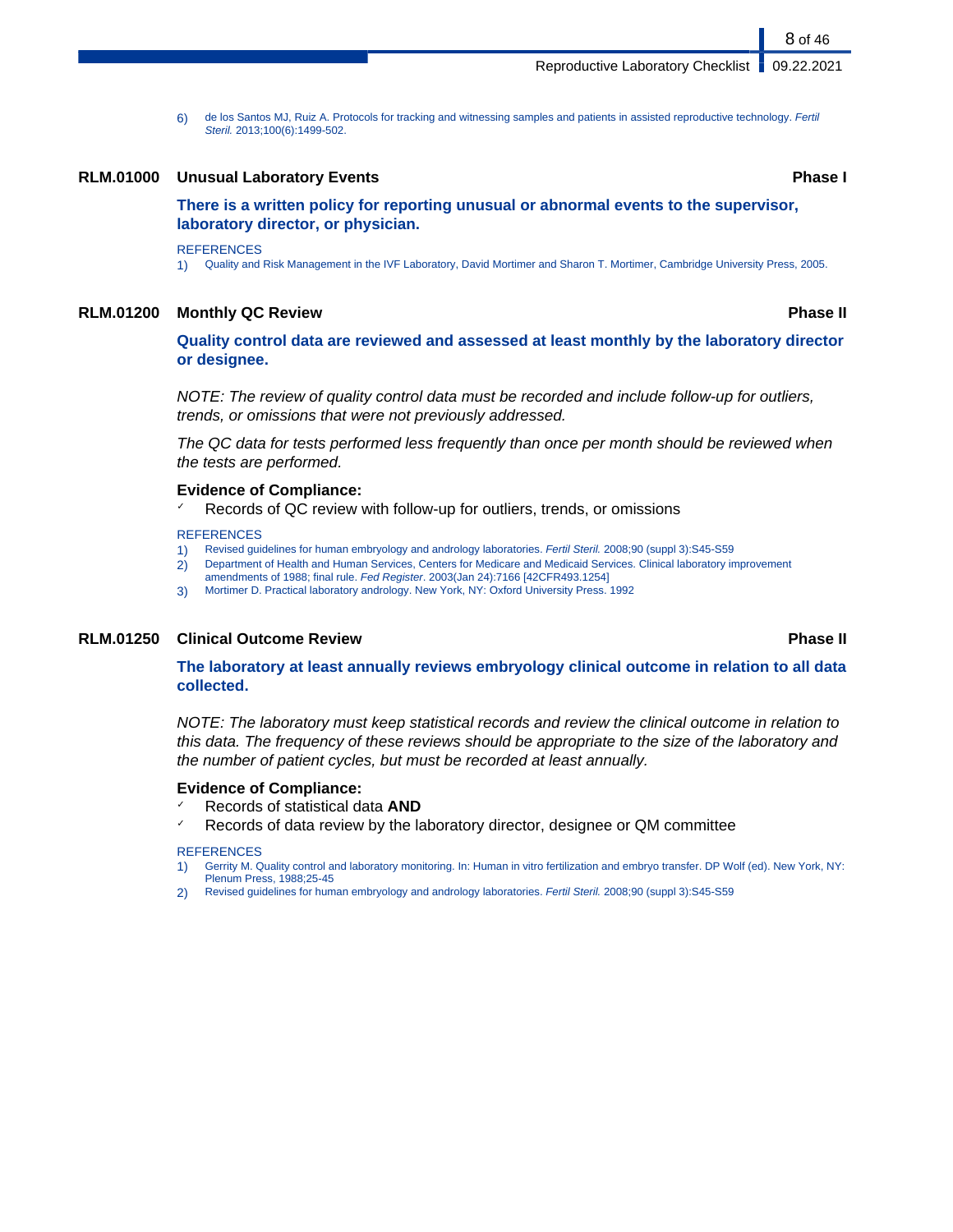## **REQUISITIONS, SPECIMEN RECEIPT, AND RESULTS REPORTING**

## **Inspector Instructions:**

| <b>READ</b>    | Sampling of specimen collection and handling policies and procedures<br>Sampling of patient records for all necessary collection information<br><b>Patient instructions</b><br>Sampling of patient reports |
|----------------|------------------------------------------------------------------------------------------------------------------------------------------------------------------------------------------------------------|
| <b>OBSERVE</b> | Posted collection instructions                                                                                                                                                                             |
|                | What is your course of action when you receive unacceptable specimens?                                                                                                                                     |

### **RLM.01800 Specimen Collection/Handling Phase I**

### **There are written patient instructions for collection and prompt delivery of a semen sample to the laboratory.**

NOTE: Patients must be provided with specific instructions for collection and prompt delivery of a semen sample to the laboratory. This should be written in simple terms in a language readily understood by the patient. Elements should include the need to abstain from ejaculation for 2-7 days before collection of the specimen, avoidance of lubricants and other contamination, completeness of collection, use of the supplied container, maintenance of sample temperature, and prompt delivery. Instructions must be posted in the collection room. Collection instructions should be distributed to off-site physician offices that refer specimens.

### **RLM.02000 Specimen Collection/Handling Phase I**

**Semen specimens are accompanied by the following collection information, and records are retained on the following.**

- **1. Method of collection**
- **2. Type of specimen container**
- **3. Days of abstinence**
- **4. Collection or transport problems (eg, incomplete specimen, exposure to temperature extremes)**
- **5. Time of specimen receipt and analysis**
- **6. Identity of patient was confirmed and by whom**

### **REFERENCES**

1) WHO laboratory manual for the examination and processing of human semen, most recent editions (ie, fourth edition 1999 and fifth edition 2010). New York, NY: Cambridge University Press

2) Mortimer D. Practical laboratory andrology. New York, NY: Oxford University Press, 1994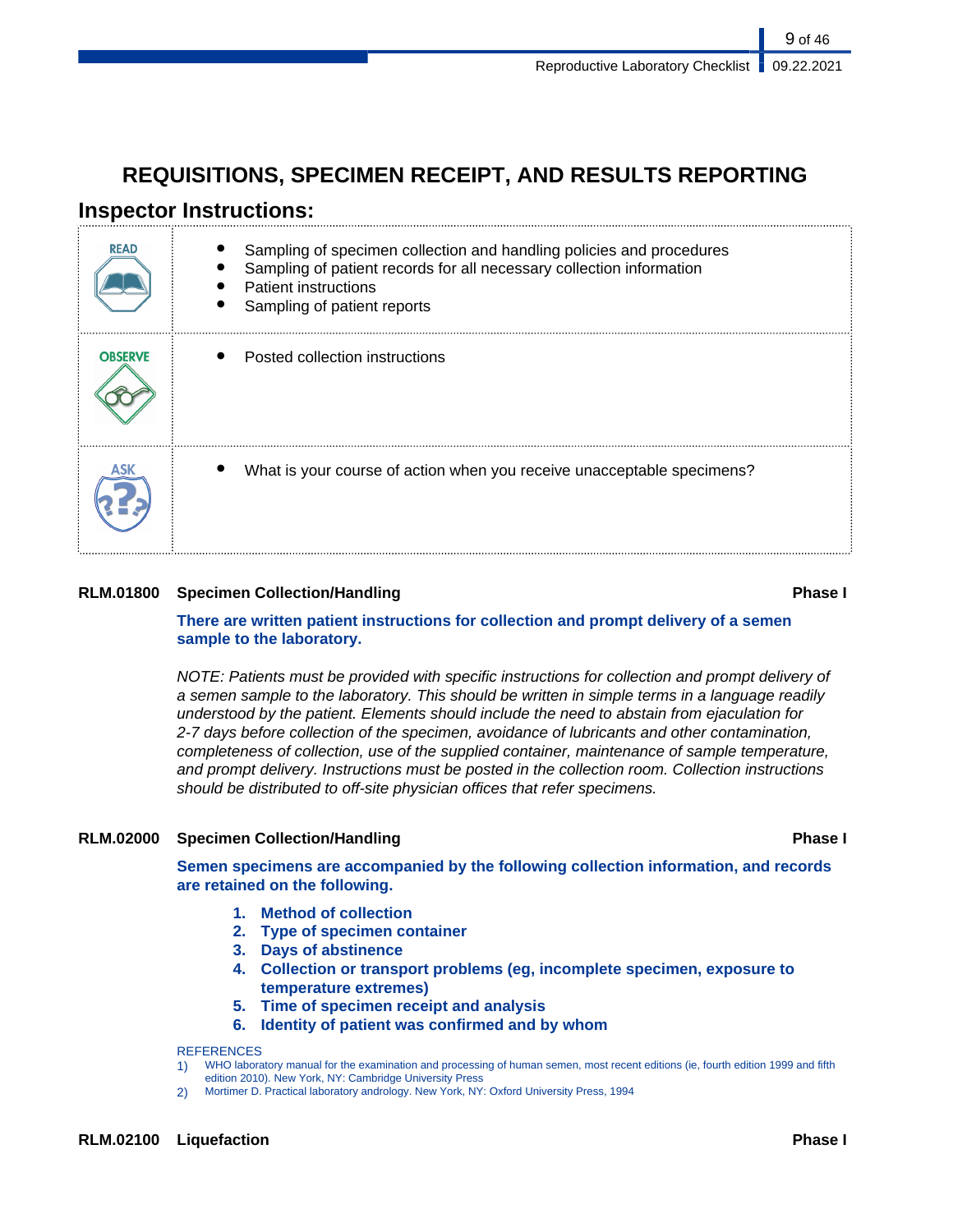### **All semen specimens are given sufficient time for liquefaction before testing.**

### **Evidence of Compliance:**

Written policy defining criteria for liquefaction

### **REFERENCES**

- 1) WHO laboratory manual for the examination and processing of human semen, most recent editions (ie, fourth edition 1999 and fifth edition 2010). New York, NY: Cambridge University Press
- 2) Mortimer D. Practical laboratory andrology. New York, NY: Oxford University Press, 1994

### **RLM.02200 Specimen Handling - Pre-analytic Phase I**

### **Semen specimens are mixed thoroughly before testing.**

### **REFERENCES**

- 1) WHO laboratory manual for the examination and processing of human semen, most recent editions (ie, fourth edition 1999 and fifth
- edition 2010). New York, NY: Cambridge University Press
- 2) Mortimer D. Practical laboratory andrology. New York, NY: Oxford University Press, 1994

### **RLM.02300 Specimen Characteristics - Analytic Phase I**

**All characteristics of the semen specimens are noted and reported (eg, gelatinous clumps, viscosity, contaminants, erythrocytes, abnormalities of liquefaction).**

NOTE: Macroscopic and microscopic characteristics of the semen specimens must be noted and reported, in accordance with the WHO laboratory manual for the examination and processing of human semen (ie, fourth or fifth edition).

### **Evidence of Compliance:**

Written policy defining characteristics to be included in the report

### **REFERENCES**

- 1) WHO laboratory manual for the examination and processing of human semen, most recent editions (ie, fourth edition 1999 and fifth edition 2010). New York, NY: Cambridge University Press
- 2) Mortimer D. Practical laboratory andrology. New York, NY: Oxford University Press, 1994

### **RLM.02400 Reporting Phase II**

**Patient results are reported in a legible, easy-to-interpret format that clearly delineates the clinical significance of the results.**

## **GENERAL QUALITY CONTROL**

## **Inspector Instructions:**

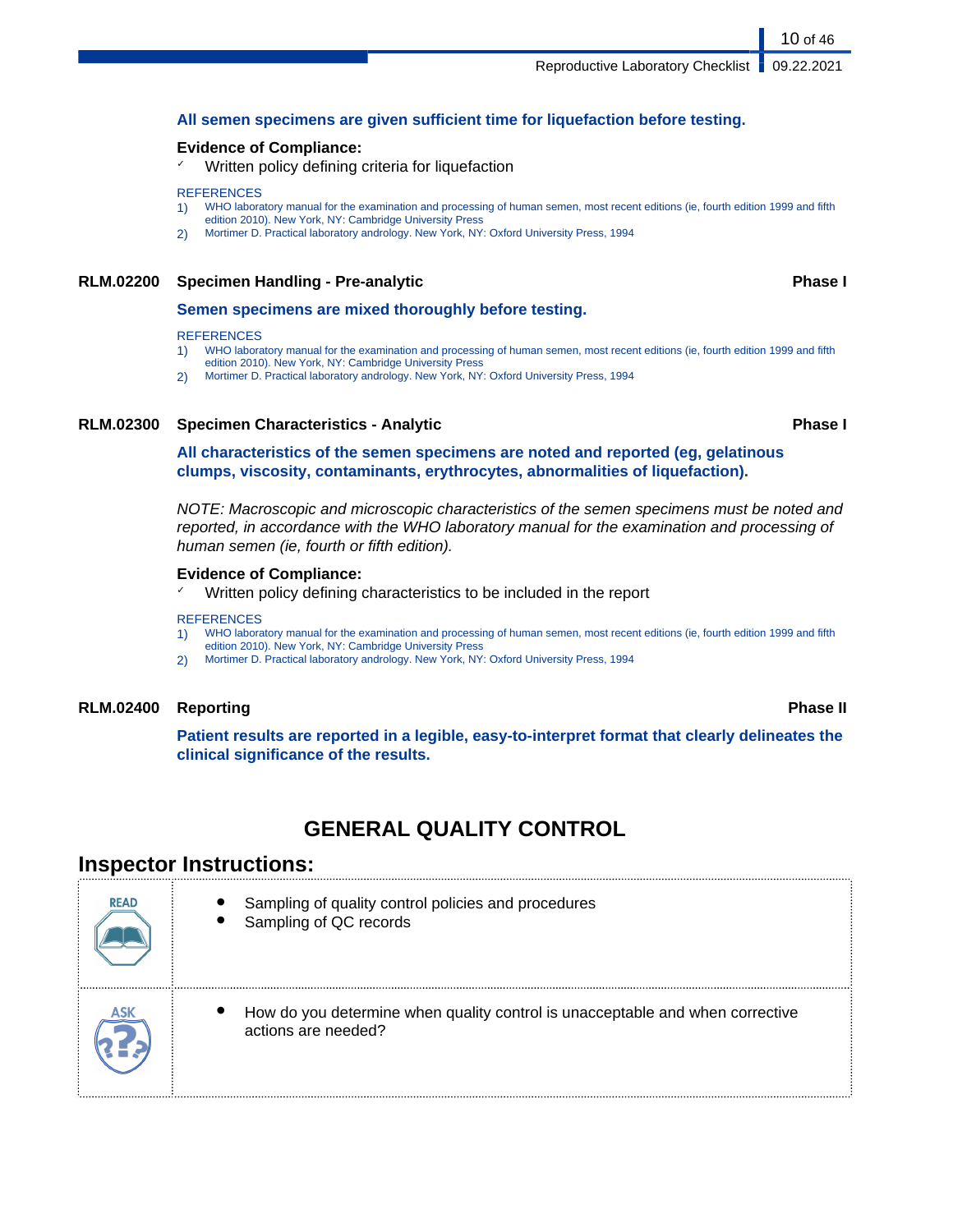**DISCOVER** 

Review a sampling of QC data over the previous two-year period. Select several occurrences in which QC is out of range and follow records to determine if the steps taken follow the laboratory procedure for corrective action

### **RLM.02800 QC Phase II**

11 of 46

**For qualitative tests, a positive and negative control is included with each run of patient specimens.**

### **Evidence of Compliance:**

QC records showing positive and negative control results

### **REFERENCES**

1) Department of Health and Human Services, Centers for Medicare and Medicaid Services. Clinical laboratory improvement amendments of 1988; final rule. Fed Register. 2003(Jan 24):7166 [42CFR493. 1256(d)(3)(ii)]

### **RLM.02900 QC Handling Phase II**

### **Control specimens are tested in the same manner and by the same personnel as patient samples.**

NOTE: QC specimens must be analyzed by personnel who routinely perform patient/client testing - this does not imply that each operator must perform QC daily, so long as each instrument and/ or test system has QC performed at required frequencies, and all analysts participate in QC on a regular basis. To the extent possible, all steps of the testing process must be controlled.

### **Evidence of Compliance:**

Records reflecting that QC is run by the same personnel performing patient testing

**REFERENCES** 

1) Department of Health and Human Services, Centers for Medicare and Medicaid Services. Clinical laboratory improvement amendments of 1988; final rule. Fed Register. 2003(Jan 24):7166 [42CFR493. 1256(d)(8)]

### **RLM.02950 Alternative Control Procedures Phase II**

**If the laboratory performs test procedures for which control materials are not commercially available, there are written procedures for an alternative mechanism to detect immediate errors and monitor test system performance over time. The performance of alternative control procedures must be recorded.**

NOTE: "Performance" includes elements of accuracy, precision, and clinical discriminating power. Examples of alternative procedures may include split sample testing with another method or with another laboratory, the testing of previously tested patient specimens in duplicate, testing of patient specimens in duplicate, or other defined processes approved by the laboratory director.

### **Evidence of Compliance:**

- Written procedures for alternative quality control **AND**
- Records of alternative control procedures

### **REFERENCES**

1) Department of Health and Human Services, Centers for Medicare and Medicaid Services. Clinical laboratory improvement amendments of 1988; final rule. Fed Register. 2003(Jan 24): [42CFR493.1256(h)].

### **RLM.03000 QC Confirmation of Acceptability Phase II**

**The results of controls are reviewed for acceptability before reporting results.**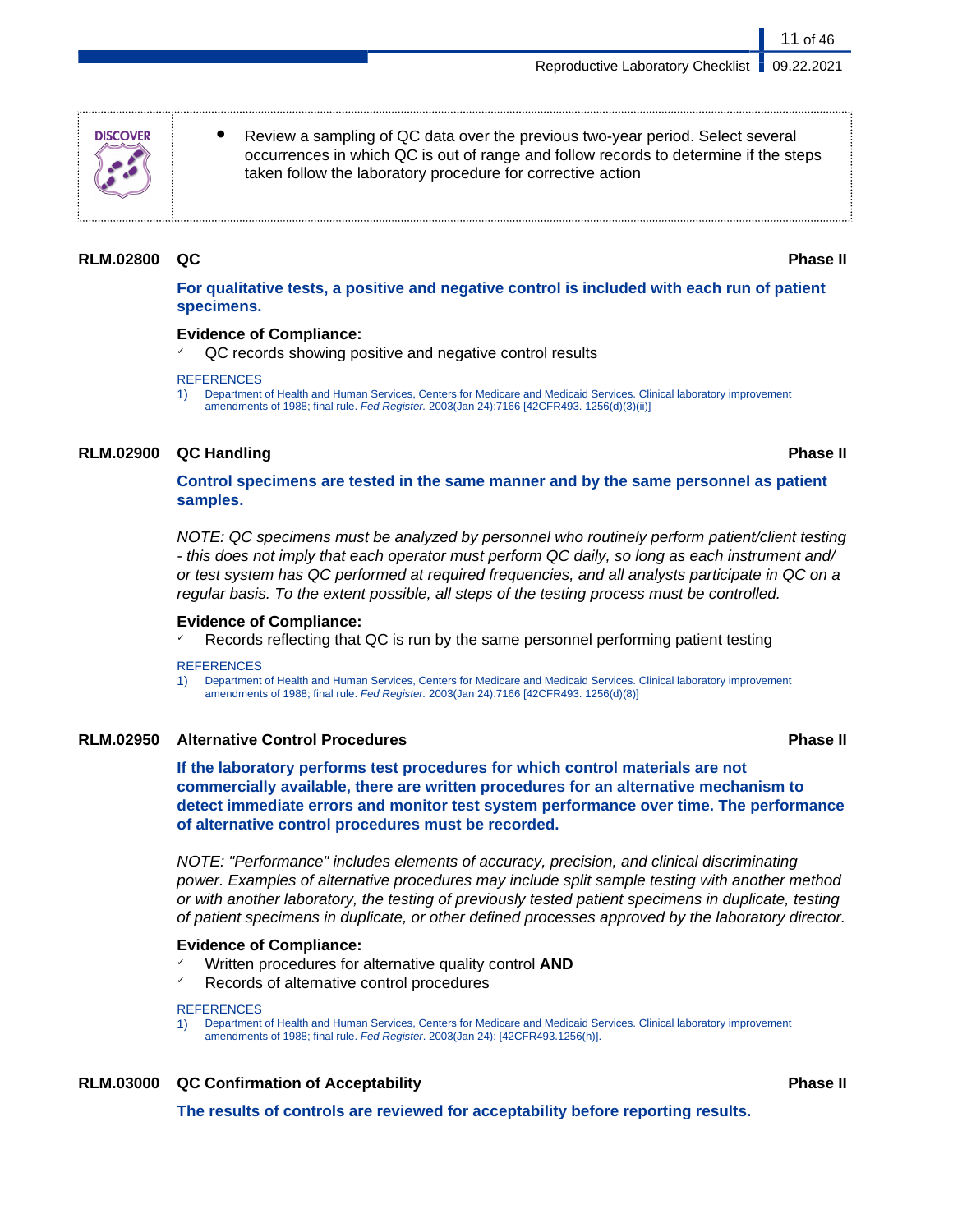Reproductive Laboratory Checklist | 09.22.2021

### **Evidence of Compliance:**

- Written policy stating that controls are reviewed and acceptable prior to reporting patient results **AND**
- Records of control result approval

### **REFERENCES**

1) Department of Health and Human Services, Centers for Medicare and Medicaid Services. Clinical laboratory improvement amendments of 1988; final rule. Fed Register. 2003(Jan 24):7166 [42CFR493. 1256(f)]

### **RLM.03100 QC Data Phase II**

12 of 46

**Quality control data are organized and presented so they can be evaluated daily by the technical staff to detect problems, trends, etc.**

**REFERENCES** 

1) Clinical and Laboratory Standards Institute (CLSI). Statistical Quality Control for Quantitative Measurement Procedures: Principles and Definitions; Approved Guideline. 4th ed. CLSI document C24-ED4. Clinical and Laboratory Standards Institute, Wayne, PA, 2016.

### **RLM.03125 QC Corrective Action Phase II**

**There is a record of corrective action when control results exceed defined acceptability limits.**

NOTE: Patient test results obtained in an analytically unacceptable test run or since the last acceptable test run must be re-evaluated to determine if there is a significant clinical difference in patient/client results. Re-evaluation may or may not include re-testing samples, depending on the circumstances.

### **REFERENCES**

1) Department of Health and Human Services, Centers for Medicare and Medicaid Services. Clinical laboratory improvement amendments of 1988; final rule. Fed Register. 2003(Oct 1):1046[42CFR493.1282(b)(2)]

## **REAGENTS AND SUPPLIES**

Additional requirements are found in the REAGENTS section of the All Common Checklist.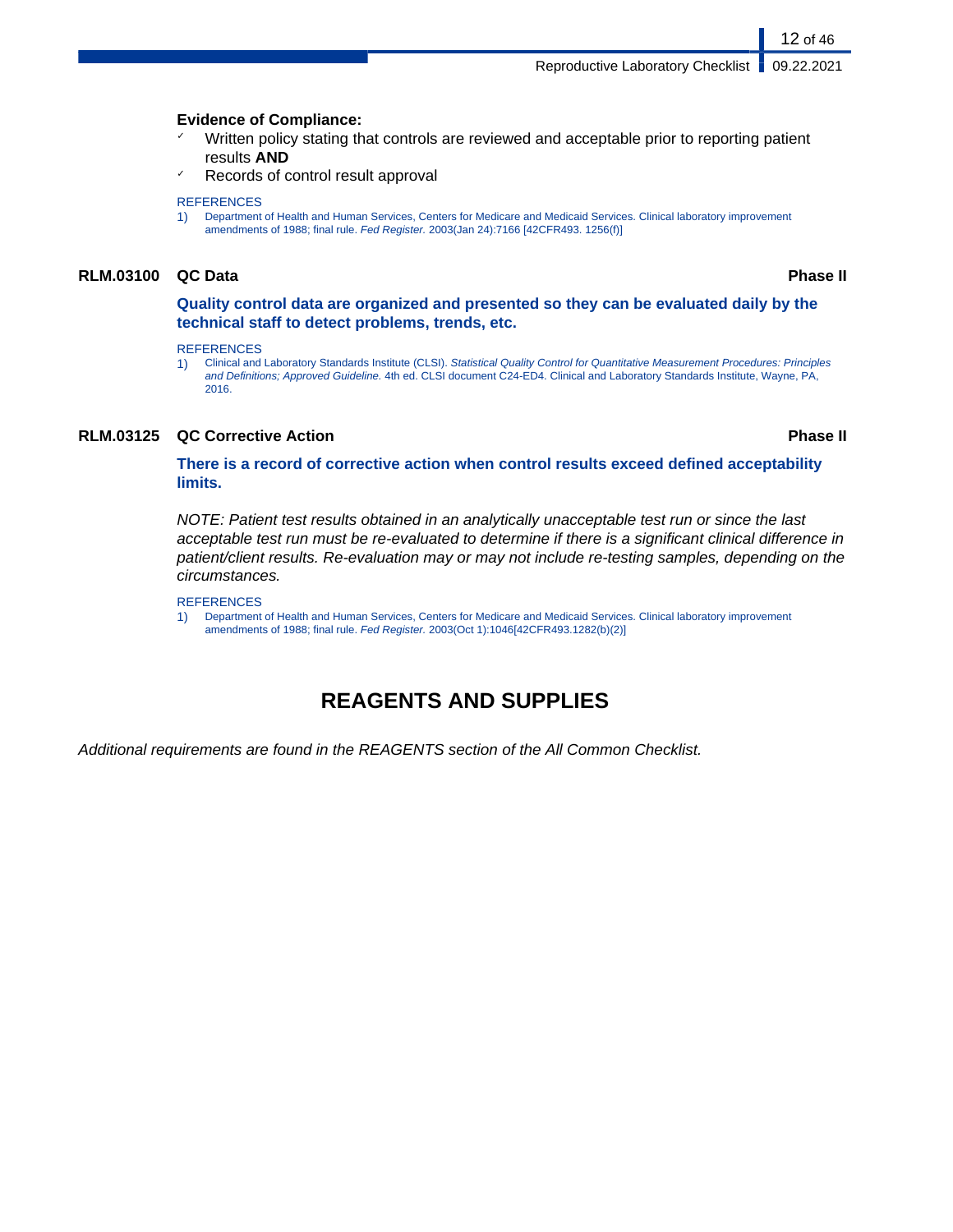| <b>READ</b>     | Sampling of test procedures for reagent and supply handling (including media and<br>supplement preparation/modification)<br>Sampling of in-house media and supplement QC records and manufacturer's QC<br>records |
|-----------------|-------------------------------------------------------------------------------------------------------------------------------------------------------------------------------------------------------------------|
| <b>OBSERVE</b>  | Sampling of media and supplements (expiration date, condition, contamination)<br>Appropriate environment for media preparation                                                                                    |
|                 | How does your laboratory evaluate the quality of contact material?<br>What is your course of action when media does not meet QC requirements?                                                                     |
| <b>DISCOVER</b> | Follow a shipment of new media from receipt, examination and QC (if applicable).<br>Determine if practice follows laboratory procedure.                                                                           |

## **Inspector Instructions:**

### **RLM.03480 FDA-Cleared/Approved Reagents and Supplies Phase II**

**Whenever available, reagents and supplies used in the collection, processing and cryopreservation of gametes and/or embryos are cleared/approved by FDA for human use.**

NOTE: The use of reagents or supplies that are not FDA-cleared/approved must be either approved by the institution's Institutional Review Board as part of a trial, covered under an investigational new drug or device exemption, or previously validated in the scientific literature.

### **Evidence of Compliance:**

- Written procedure for the internal review and approval of non-FDA-cleared/approved reagents and supplies **AND**
- ✓ Records showing FDA approval of reagents and supplies, as applicable **AND**
- $\checkmark$  Records for the internal review of non-FDA-cleared/approved reagents and supplies, as applicable

### **REFERENCES**

1) U.S Department of Health and Human Services, Food and Drug Administration [https://www.fda.gov/vaccines-blood-biologics/tissue](https://www.fda.gov/vaccines-blood-biologics/tissue-tissue-products)[tissue-products](https://www.fda.gov/vaccines-blood-biologics/tissue-tissue-products)

### **RLM.03500 Media and Supplement Preparation/Modification Phase II**

### **There are written procedures for media and supplement preparation and modification.**

NOTE: Preparation and modification must be performed with sterile technique, in a location and environment appropriate for media preparation. The laboratory has a responsibility for ensuring that any media purchased, prepared or modified is sterile and capable of supporting culture of gametes and embryos.

**REFERENCES** 1) Jones HW, et al. In vitro fertilization. Baltimore, MD: Williams and Wilkins, 1986;178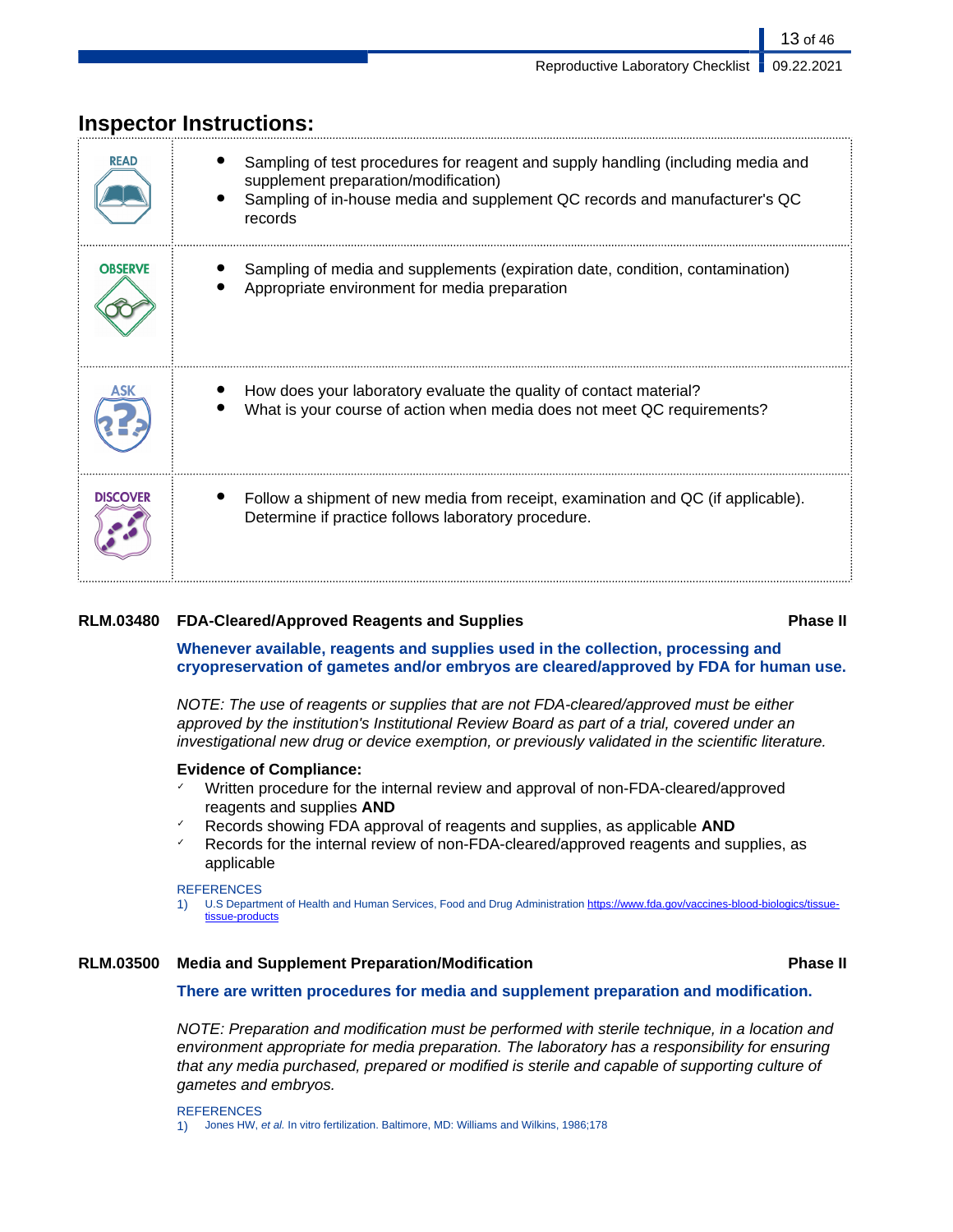### **RLM.03600 Media and Supplement Storage Phase II**

**There are written criteria for media and supplement storage conditions and expiration.**

### **REFERENCES**

1) Jones HW, et al. In vitro fertilization. Baltimore, MD: Williams and Wilkins, 1986;178

### **RLM.03700 Media and Supplement QC Phase II**

**The laboratory has a written procedure for quality control of media and supplements, with records of quality control testing for each lot and shipment.**

NOTE: Media and supplements must be sterile and able to support the viability of gametes and/ or the growth of embryos. They must be evaluated using a bioassay system such as the one or two cell mouse embryo culture assay or a sperm motility assay and be used within the expiration date.

The laboratory must have records of on-site quality control testing for media and supplements prepared by the laboratory.

For purchased media and supplements, laboratories may retain records of quality control testing using an appropriate bioassay system provided by the manufacturer in lieu of on-site testing. The quality control procedure must include a process to evaluate the acceptability of the media upon receipt in the laboratory (eg, temperature, visual inspection).

The combining of two pre-tested ingredients does not require additional quality control testing by the laboratory, as long as the materials are being used as defined by the manufacturer.

### **REFERENCES**

1) Revised guidelines for human embryology and andrology laboratories. Fertil Steril. 2008;90 (suppl 3):S45-S59

### **RLM.03800 Contact Material QC Phase II**

**The laboratory has a written procedure for quality control of contact materials using a bioassay, with records of the quality control testing for each type of contact material prior to use by the laboratory.**

NOTE: Contact material that is not tested by the manufacturer must be initially tested and then re-tested:

- 1. When the manufacturer makes a change in the product or its manufacturing process and
- 2. Annually if there have been no known changes.

Laboratories may retain records of quality control testing with an appropriate bioassay system provided by the manufacturer in lieu of on-site testing.

REFERENCES 1) Revised guidelines for human embryology and andrology laboratories. Fertil Steril. 2008;90 (suppl 3):S45-S59

### **RLM.03900 Reagent and Supply QC Corrective Action Phase II**

### **There is evidence of corrective action when quality control of reagents and supplies do not meet defined criteria for acceptability.**

### **REFERENCES**

1) Revised guidelines for human embryology and andrology laboratories. Fertil Steril. 2008;90 (suppl 3):S45-S59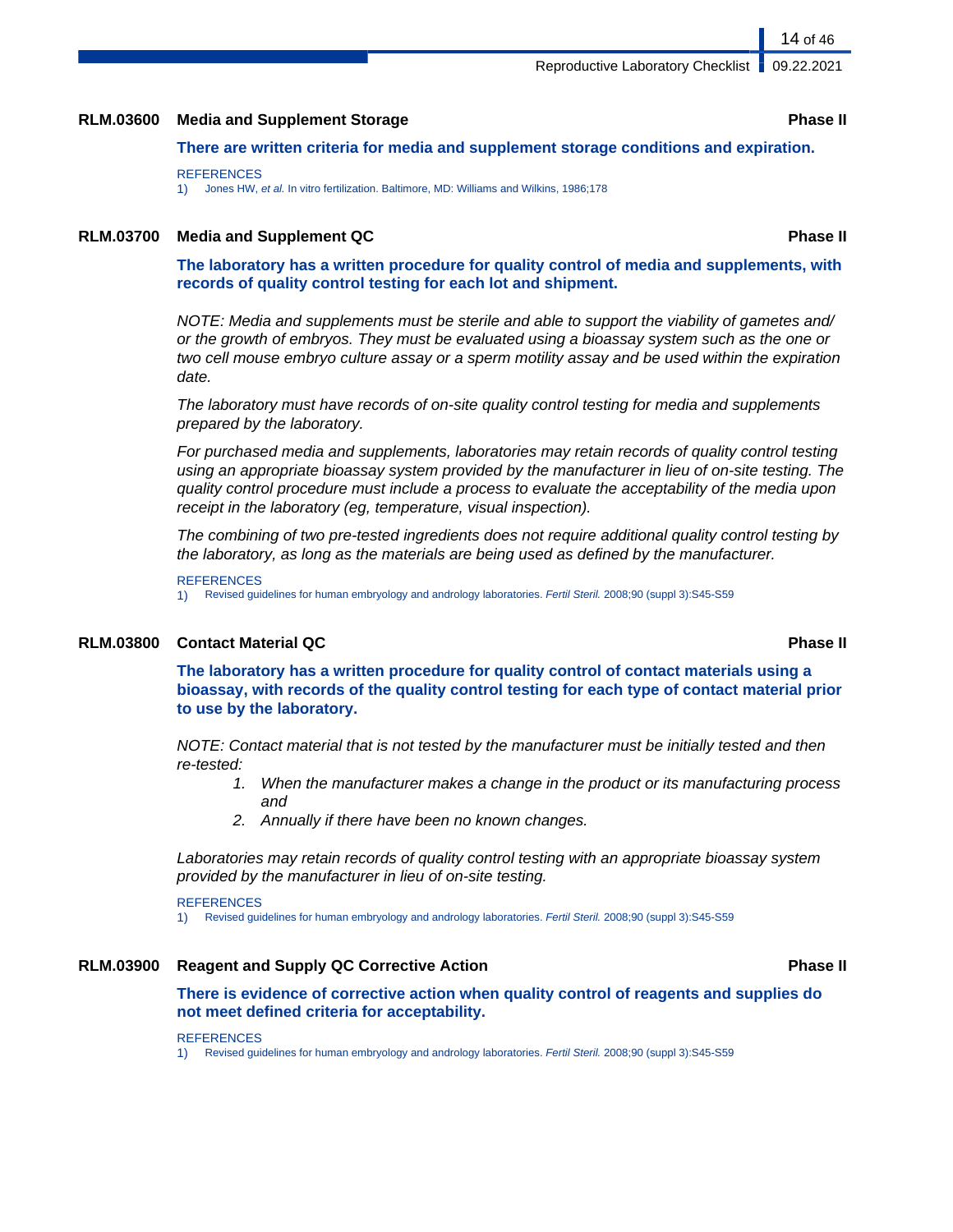## **INSTRUMENTS AND EQUIPMENT**

The checklist requirements in this section must be used in conjunction with the requirements in the All Common Checklist relating to instruments and equipment.

## **Inspector Instructions:**

| <b>READ</b>    | Sampling of written procedures for monitoring liquid nitrogen storage and responding<br>to alarms<br>Sampling of records for liquid nitrogen monitoring<br>Sampling of alarm monitoring records<br>Sampling of incubator monitoring records for gas concentration<br>Records of staff training on alarm response |
|----------------|------------------------------------------------------------------------------------------------------------------------------------------------------------------------------------------------------------------------------------------------------------------------------------------------------------------|
| <b>OBSERVE</b> | Liquid nitrogen storage unit visual inspection (condensation, frost, cracks, rusting,<br>damage to the outer layer) and process to monitor LN2 level<br>Functionality of active alarm system(s) for all storage units<br>LN2 supply tanks stored securely<br>Incubator for system to protect from gas failure    |
|                | What is your laboratory's course of action when equipment failure occurs?<br>What back-up options are available in the event of an electrical power outage?<br>How does your laboratory monitor sterilizing devices?<br>How is the alarm system monitored when the laboratory is closed?                         |

### **RLM.03910 Gas Mixtures Phase II**

### **There are written criteria for use of gas mixtures.**

### **REFERENCES**

- 1) Revised guidelines for human embryology and andrology laboratories. Fertil Steril. 2008;90 (suppl 3):S45-S59
- 2) Veeck LL, Maloney M. Insemination and fertilization. In: In vitro fertilization. Norfolk HW, et al (eds). Baltimore, MD: Williams and Wilkins, 1986;178-200

### **\*\*REVISED\*\* 06/04/2020**

### **RLM.03915 Incubator Gas Concentrations Phase II**

**Incubator gas concentrations are checked and recorded using one of the following processes as defined in the written procedure:**

- **Measurement of gas concentrations each day of use**
- **Monitoring and recording pH checks each day of use**
- **Retention of the manufacturer's certificate of analysis for laboratories purchasing premixed gas.**

NOTE: It is acceptable to monitor and record gas concentrations from digital readouts; however, the laboratory must verify that the readout is accurate initially, at least monthly, and as recommended by the manufacturer. Laboratories using media with phenol may also wish to monitor media for changes in color as an additional process to confirm continued accuracy of the digital readout.

For monitoring of gas concentrations each day of use, gas concentrations may be recorded either manually or using a recording device or system by: 1) recording the numerical value, or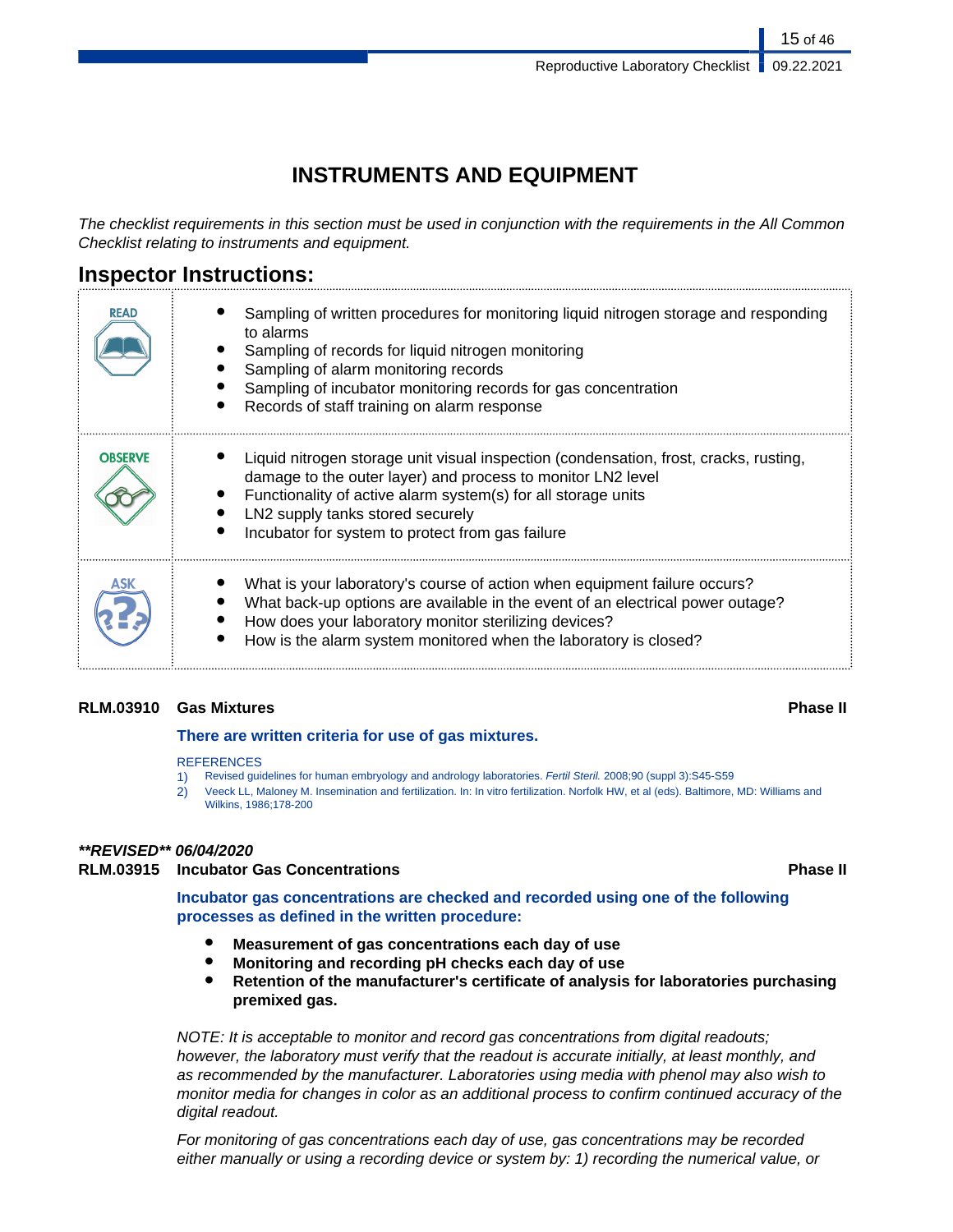2) placing a mark on a graph that corresponds to a numerical value. If gas concentrations are recorded manually, the identity of the individual recording the value must be recorded (initials of the individual are adequate).

If an automated (including remote) gas concentration monitoring system is used instead of manual monitoring, laboratory personnel must have ongoing immediate access to the monitoring data so that appropriate corrective action can be taken if gas concentrations are outside of the acceptable range. System records must demonstrate daily functionality of the system.

### **REFERENCES**

- 1) Revised guidelines for human embryology and andrology laboratories. Fertil Steril. 2008;90 (suppl 3):S45-S59
- 2) Swan, JE. Decisions for the IVF laboratory: comparative analysis of embryo culture incubators. Reproductive BioMedicine Online. 2014;28(5):535-47.
- 3) Palmer GA, Kratka C, Szvetecz S, et al. Comparison of 36 assisted reproduction laboratories monitoring environmental conditions and instrument parameters using the same quality-control application. Reproductive BioMedicine Online. 2019;39(1):63-74.

### **RLM.03920 Incubator Acceptable Limits Phase II**

### **Acceptable limits of humidity, gas content, and/or pH are defined for incubators.**

### **REFERENCES**

1) Revised guidelines for human embryology and andrology laboratories. Fertil Steril. 2008;90 (suppl 3):S45-S59

2) Abramczyk JW, Lopata A. Incubator performance in the clinical in vitro fertilization program: importance of temperature conditions for the fertilization and cleavage of human embryos. Fertil Steril. 1986;46:132-134

### **RLM.03930 Incubator Gas Failure Phase II**

### **The laboratory has written procedures to detect and prevent incubator gas failure.**

### **Evidence of Compliance:**

Written procedure for detecting and preventing gas failure (eg, alarms or automated monitoring systems)

### **REFERENCES**

Revised guidelines for human embryology and andrology laboratories. Fertil Steril. 2008;90 (suppl 3):S45-S59

### **\*\*REVISED\*\* 09/22/2021**

### **RLM.03935 Emergency Power Back-up Phase II**

**The laboratory's incubator for embryos and gametes has emergency backup power sufficient to stabilize specimens, and it is tested at least quarterly.**

### **Evidence of Compliance:**

Record of generator or other backup power supply testing

### **REFERENCES**

1) Revised minimum standards for in vitro fertilization, gamete intrafallopian transfer, and related procedures. Fertil Steril. 1998;70(suppl 2):1S-5S

### **\*\*REVISED\*\* 09/22/2021**

### **RLM.03940 Liquid Nitrogen Levels Phase II**

**The laboratory monitors and maintains adequate liquid nitrogen (LN2) levels and temperatures for all critical storage containers as defined in written procedure.**

NOTE: The monitoring process must ensure that the level of LN2 is never below the laboratory's established minimum level. If temperature alarms are used instead of level or weight-based alarms, minimum monitoring must include recording of the following at least three times per week:

- Visual inspection of storage tanks (condensation or water pooling, frost or ice, cracks about the neck and welded seams, rusting, damage to the outer layer of the tank) **AND**
- Measurement of the level of liquid nitrogen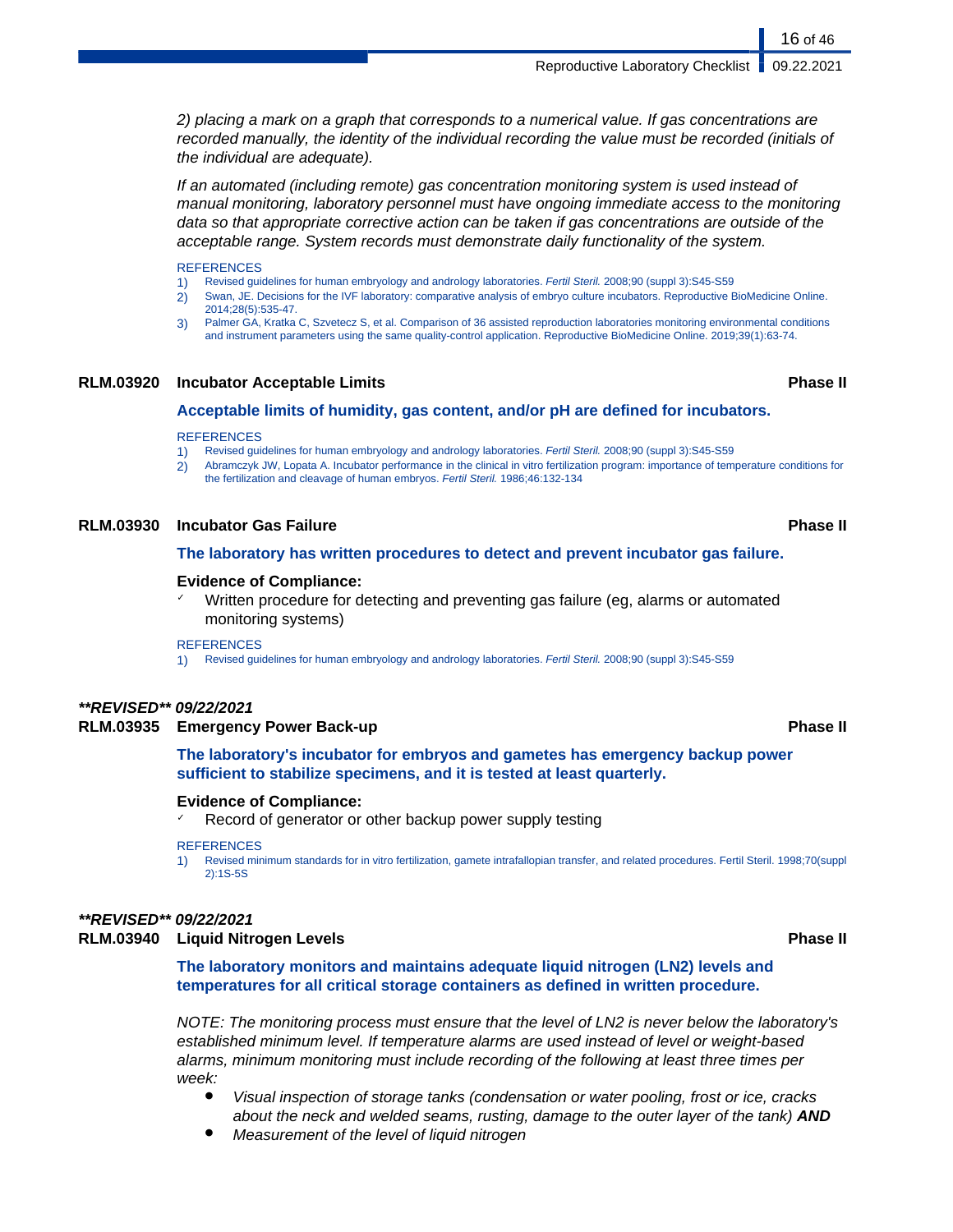Autofill devices are not acceptable as the sole mechanism to ensure that the tank is full. If used, the written procedure must define how they are monitored.

### **Evidence of Compliance:**

- ✓ Written procedure for monitoring LN2 levels **AND**
- ✓ Records of visual inspection and measurement of LN2 levels at defined frequency **OR**
- Records of continuous monitoring of liquid nitrogen levels or weight

### **REFERENCES**

1) Practice Committees of the American Society for Reproductive Medicine, Society for Reproductive Biologists and Technologists, and Society for Assisted Reproductive Technology. Cryostorage of reproductive tissues in the in vitro fertilization laboratory: a committee opinion. Fertil Steril. 2020; 114(3): 486-91.

### **\*\*REVISED\*\* 09/22/2021**

### **RLM.03944 Liquid Nitrogen Supplies Phase II**

## **Adequate liquid nitrogen (LN2) supplies are maintained securely onsite.**

NOTE: The laboratory must have sufficient LN2 supply to fill a spare storage vessel and/or to allow for freezing of specimens in an emergency.

Access to supply tanks stored outside of the laboratory must be limited to trained personnel and authorized individuals (eg, vendors).

### **Evidence of Compliance:**

LN2 supply storage within the restricted area of the laboratory OR locked supply storage area outside of the laboratory with limited key access

### **REFERENCES**

1) Practice Committees of the American Society for Reproductive Medicine, Society for Reproductive Biologists and Technologists, and Society for Assisted Reproductive Technology. Cryostorage of reproductive tissues in the in vitro fertilization laboratory: a committee opinion. Fertil Steril. 2020; 114(3): 486-91.

### **\*\*REVISED\*\* 09/22/2021**

### **RLM.03950 Alarm System Continuous Monitoring Phase II**

**All incubators and liquid nitrogen storage tanks in use for storage of reproductive cells and tissues are monitored continuously (24 hours/day) using an alarm system (either remote or in the laboratory).**

NOTE: The laboratory must be able to demonstrate how the alarm system works.

Alarm systems may electronically detect rises in temperature or a decrease in liquid nitrogen levels. If the laboratory is not staffed 24 hours/day, a remote alarm system that notifies personnel (eg, via phone call or text) must be used to ensure timely response to the alarm.

The CAP recommends that alarm level sensors and settings be set in consideration of anticipated response time for action to be taken before contents are compromised.

### **Evidence of Compliance:**

Written procedure for monitoring alarms

### **REFERENCES**

- 1) Revised guidelines for human embryology and andrology laboratories. Fertil Steril. 2008;90 (suppl 3):S45-S59
- 2) Practice Committees of the American Society for Reproductive Medicine, Society for Reproductive Biologists and Technologists, and Society for Assisted Reproductive Technology. Cryostorage of reproductive tissues in the in vitro fertilization laboratory: a committee opinion. Fertil Steril. 2020; 114(3): 486-91.

## **\*\*NEW\*\* 09/22/2021**

### **RLM.03952 Alarm Systems Functionality Phase II**

**Alarm systems are checked for functionality initially and at least quarterly.**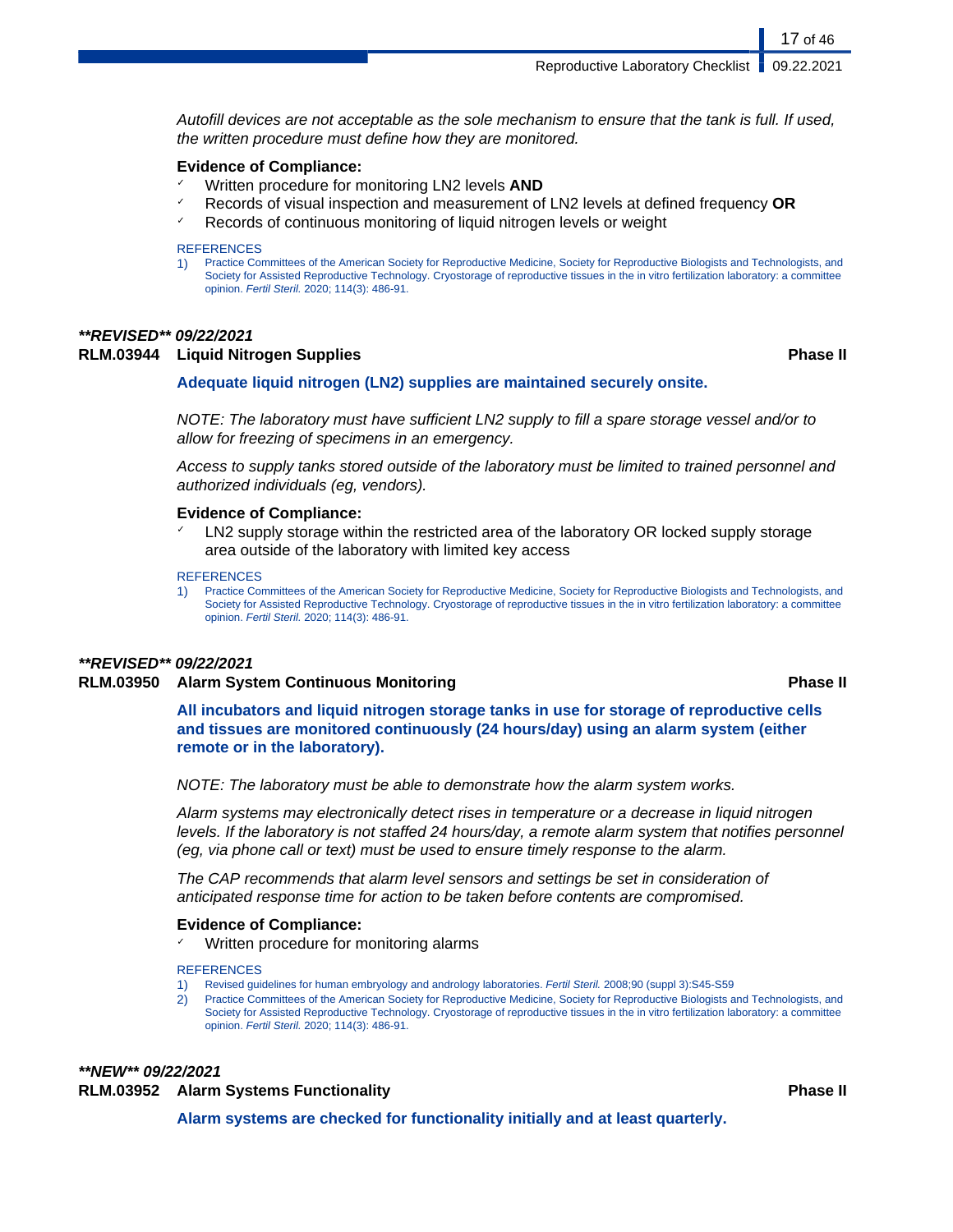NOTE: Alarm systems must be able to function in case of a power failure, such as through the use of a back-up generator, uninterruptible power supply, or cloud-based system. Alarm testing must include the evaluation of the full functionality of the system.

### **Evidence of Compliance:**

- ✓ Written procedure for alarm testing **AND**
- $\checkmark$  Records of alarm testing

### **REFERENCES**

- 1) Revised guidelines for human embryology and andrology laboratories. Fertil Steril. 2008;90 (suppl 3):S45-S59
- 2) Practice Committees of the American Society for Reproductive Medicine, Society for Reproductive Biologists and Technologists, and Society for Assisted Reproductive Technology. Cryostorage of reproductive tissues in the in vitro fertilization laboratory: a committee opinion. Fertil Steril. 2020; 114(3): 486-91.

### **\*\*NEW\*\* 09/22/2021**

### **RLM.03953 Alarm Response Plan and Records Phase II**

18 of 46

**The laboratory follows a well-defined, written plan for responding to alarms during work and non-work hours and retains records of alarm responses.**

NOTE: The laboratory must be able to demonstrate that the response plan ensures timely response to both audible (in laboratory) and remote alarms.

Personal responsible for responding to alarms must be trained to follow written procedures to correct the problem or take alternative measures.

Records retained for alarm response must include:

- Name of the individual responding to the alarm
- Description of the problem encountered
- Actions taken to correct the problem
- Timing of the response and the notification.

If an alarm response involves the loss of reproductive cells or tissues due to a failure in storage conditions, the laboratory must conduct a root cause analysis (refer to GEN.20310) and implement appropriate risk-reduction strategies.

### **Evidence of Compliance:**

- ✓ Written procedure for monitoring alarms **AND**
- ✓ Records of response to the alarm

### **REFERENCES**

- 1) Revised guidelines for human embryology and andrology laboratories. Fertil Steril. 2008;90 (suppl 3):S45-S59
- 2) Practice Committees of the American Society for Reproductive Medicine, Society for Reproductive Biologists and Technologists, and Society for Assisted Reproductive Technology. Cryostorage of reproductive tissues in the in vitro fertilization laboratory: a committee opinion. Fertil Steril. 2020; 114(3): 486-91.

### **RLM.03955 Equipment Back-up Phase II**

**The laboratory has a written procedure for implementing back-up capability (refrigerators, freezers, incubators, etc.).**

NOTE: If any unit begins to fail, a repair or replacement would probably not be able to be purchased and delivered soon enough to avoid loss of contents. It is therefore necessary to have an emergency procedure to provide backup units with adequate storage capacity to allow complete transfer of contents. The backup units must be tested at least annually to ensure their functionality if needed.

Procedures for use of backup equipment, location, and contact personnel must be part of the procedure manual. If the backup plan involves using equipment at another laboratory or transferring specimens to another laboratory, there must be a written agreement between the laboratories.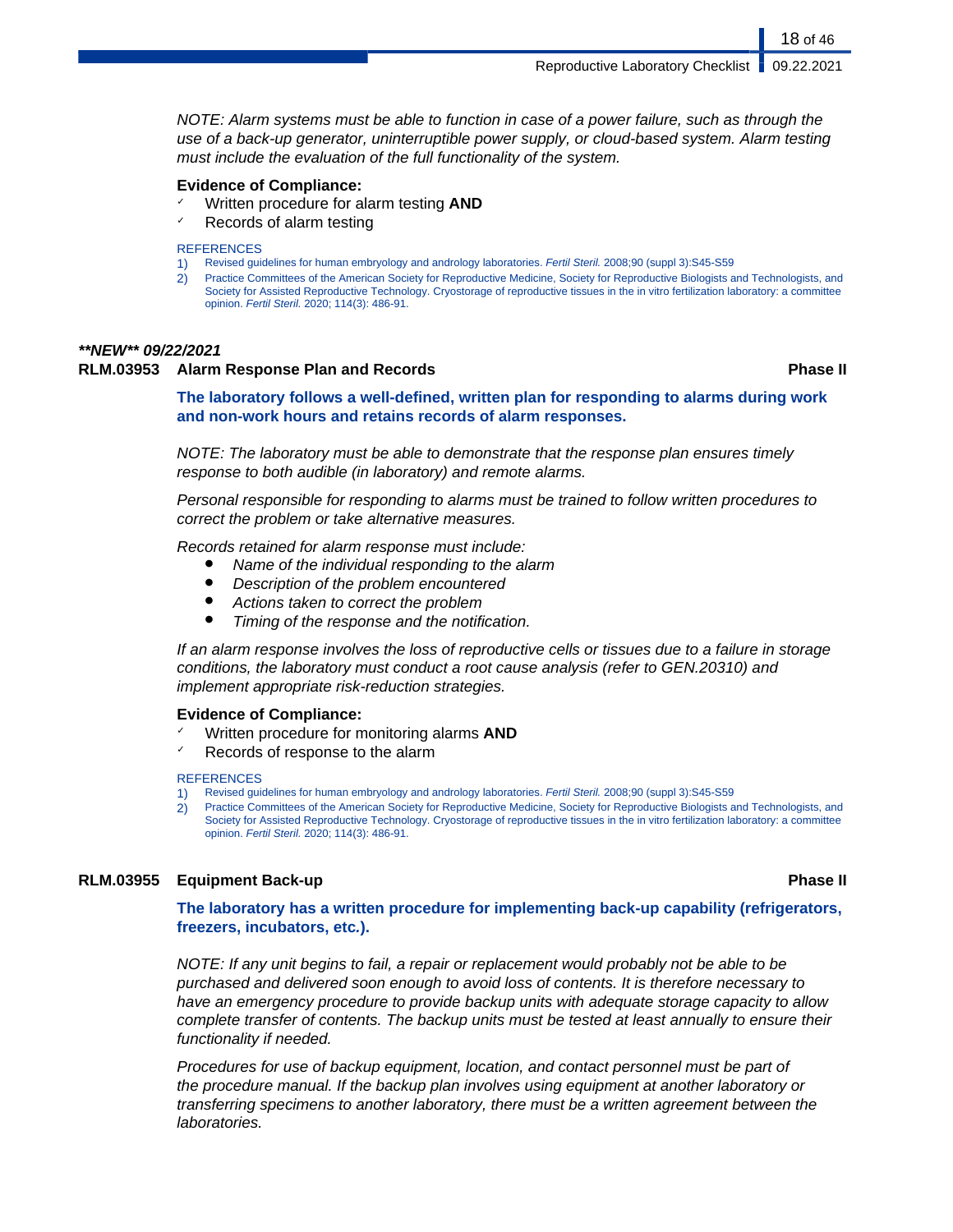### **RLM.03960 Sterilizing Device Monitoring Phase II**

**All sterilizing devices are routinely monitored with a biologic indicator (or chemical equivalent) for effectiveness of sterility under conditions that simulate actual use with results recorded.**

NOTE: Chemical indicators that reflect sporicidal conditions may be used. One recommended method is to wrap the Bacillus stearothermophilus spore indicator strip in packaging identical to that used for a production run, and to include the test package with an actual sterilization procedure. This must be monitored with each sterilization cycle.

## **RECORDS**

## **Inspector Instructions:**

| <b>READ</b> | Sampling of patients' treatment cycle records for completeness<br>Sampling of tracking records from source to final disposition<br>Policies and procedures for shipping reproductive cells and tissues                         |
|-------------|--------------------------------------------------------------------------------------------------------------------------------------------------------------------------------------------------------------------------------|
| DISCOVER    | Select a representative patient record and track progression through collection,<br>processing, and administration of gametes and/or embryos. Confirm that the identity<br>of the individual performing each step is recorded. |

### **RLM.03965 Cycle Records Phase II**

**Laboratory records are generated for each individual patient's treatment cycle and a copy is retained in the laboratory to include the following as applicable.**

- **1. Results of oocyte retrieval**
- **2. Semen analysis before and after processing, as applicable**
- **3. Outcome of insemination (eg, fertilization)**
- **4. Outcome of any culture (eg, cleavage)**
- **5. Relative timing of protocol events (incubation hours, etc.)**
- **6. Cryopreservation**
- **7. Genetic testing of embryos**

### **REFERENCES**

- 1) Sharma V, et al. An analysis of factors influencing the establishment of a clinical program in an ultrasound-based ambulatory in vitro fertilization program. Fertil Steril. 1988;49:468-478
- 2) Byrd W, Wolf DP. Oogenesis, fertilization and early development. In: Human in vitro fertilization and embryo transfer. Wolf DP, Quigley MM, eds. New York, NY: Plenum Press, 1984;213-273
- 3) Veeck LL, et al. Maturation and fertilization of morphologically immature human oocytes in a program of in vitro fertilization. Fertil Steril. 1983;39:594-602
- 4) Gerrity M. Quality control and laboratory monitoring. In: Human in vitro fertilization and embryo transfer. DP Wolf (ed). New York, NY: Plenum Press, 1988;25-45
- 5) Tarkowski AK. Recent studies in parthenogenesis in the mouse. Reprod Fert suppl. 1971;14:31-39
- 6) Quigley MM. Data management in an in vitro fertilization and embryo transfer program. In: Human in vitro fertilization and embryo transfer. Wolf DP, Quigley, MM, eds. New York, NY: Plenum Press, 1984;383-402

### **RLM.03970 Specimen Handling and Disposition Phase II**

**Laboratory records identify the person performing each step in the collection, processing and administration of gametes and/or embryos.**

### **Evidence of Compliance:**

Patient records or worksheet identifying the person performing each step of the process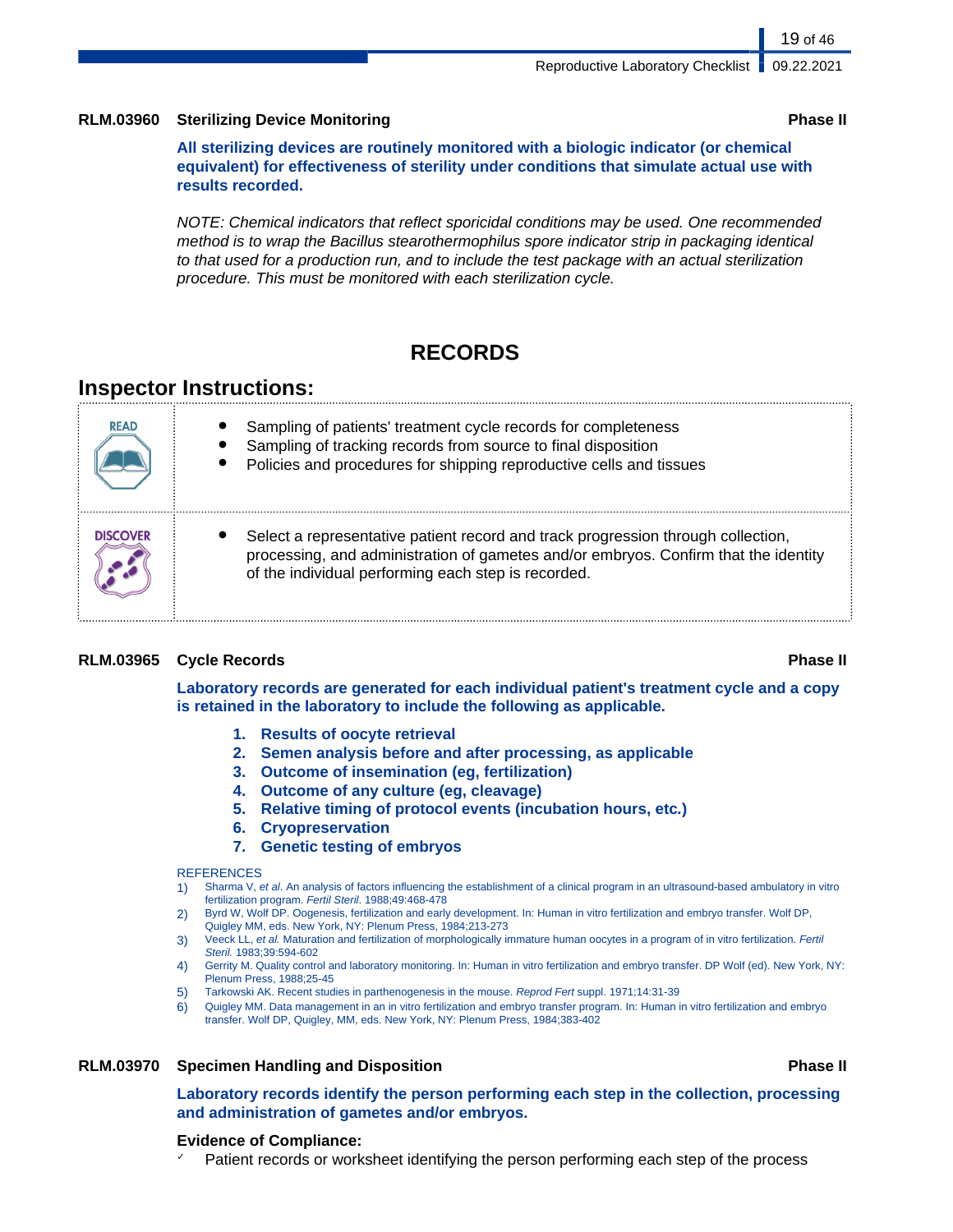**REFERENCES** 

1) Revised guidelines for human embryology and andrology laboratories. Fertil Steril. 2008;90 (suppl 3):S45-S59

### **RLM.03975 Specimen Handling and Disposition Phase II**

**Records allow for the tracking of the disposition for gametes or embryos handled or stored.**

NOTE: Records must allow for the tracking of tissues to their disposition to allow withdrawals/ recalls to be directed appropriately and to allow problems in reproductive tissue recipients to be tracked to their source.

**REFERENCES** 

- 1) Linden JV, Favreau TJ. Professional standards in cell and tissue processing. Cell Transplant. 1995;4:441-446
- 2) Haimowitz MD. Practical issues in tissue banking. Am J Clin Pathol. 1997;107(suppl 1):S75-S81
- 3) U.S Department of Health and Human Services, Food and Drug Administration [https://www.fda.gov/vaccines-blood-biologics/tissue](https://www.fda.gov/vaccines-blood-biologics/tissue-tissue-products)[tissue-products](https://www.fda.gov/vaccines-blood-biologics/tissue-tissue-products)

### **RLM.03980 Reagent Records Phase II**

**Records of all critical reagents, supplies and equipment used in collection and processing of gametes and embryos, including lot numbers and expiration dates, are retained and traceable for each product.**

**REFERENCES** 

- 1) U.S Department of Health and Human Services, Food and Drug Administration [https://www.fda.gov/vaccines-blood-biologics/tissue](https://www.fda.gov/vaccines-blood-biologics/tissue-tissue-products)[tissue-products](https://www.fda.gov/vaccines-blood-biologics/tissue-tissue-products)
- 2) Gerrity M. Quality control and laboratory monitoring. In: Human in vitro fertilization and embryo transfer. DP Wolf (ed). New York, NY: Plenum Press, 1988;25-45

### **RLM.03981 Reproductive Cells/Tissue Shipping Phase II**

**If reproductive cells/tissues are shipped to another laboratory, detailed information is provided for the following:**

- **Statement on the total number of specimens shipped, the number of specimens in each storage device (straw, vial, etc.), and the quality of each specimen**
- **Freezing/vitrification protocol originally used in the cryopreservation procedure and the thawing/warming technique recommended for each specimen**
- **For donor cells/tissue:**
	- ❍ **Unique identification ID code on the storage device (not including the donor's name, social security number, or medical record number unless the tissue/cells are designated for directed donation)**
	- ❍ **Copy of the "Summary of Records" indicating the testing and screening results, the name and address of the laboratory making the eligibility determination, statement of donor status as eligible or ineligible, and the reasons for ineligibility, if applicable.**

NOTE: For cryopreserved embryos created for a patient/couple labeled with identifying information that are subsequently made available for "anonymous embryo donation," it may not be possible to remove the patient identifiers from the cryostorage device without risking harm to the embryo(s). In this situation, the laboratory must take steps to ensure that the identity of the donating patient remains anonymous.

### REFERENCES

1) U.S Department of Health and Human Services, Food and Drug Administration [https://www.fda.gov/vaccines-blood-biologics/tissue](https://www.fda.gov/vaccines-blood-biologics/tissue-tissue-products)[tissue-products](https://www.fda.gov/vaccines-blood-biologics/tissue-tissue-products)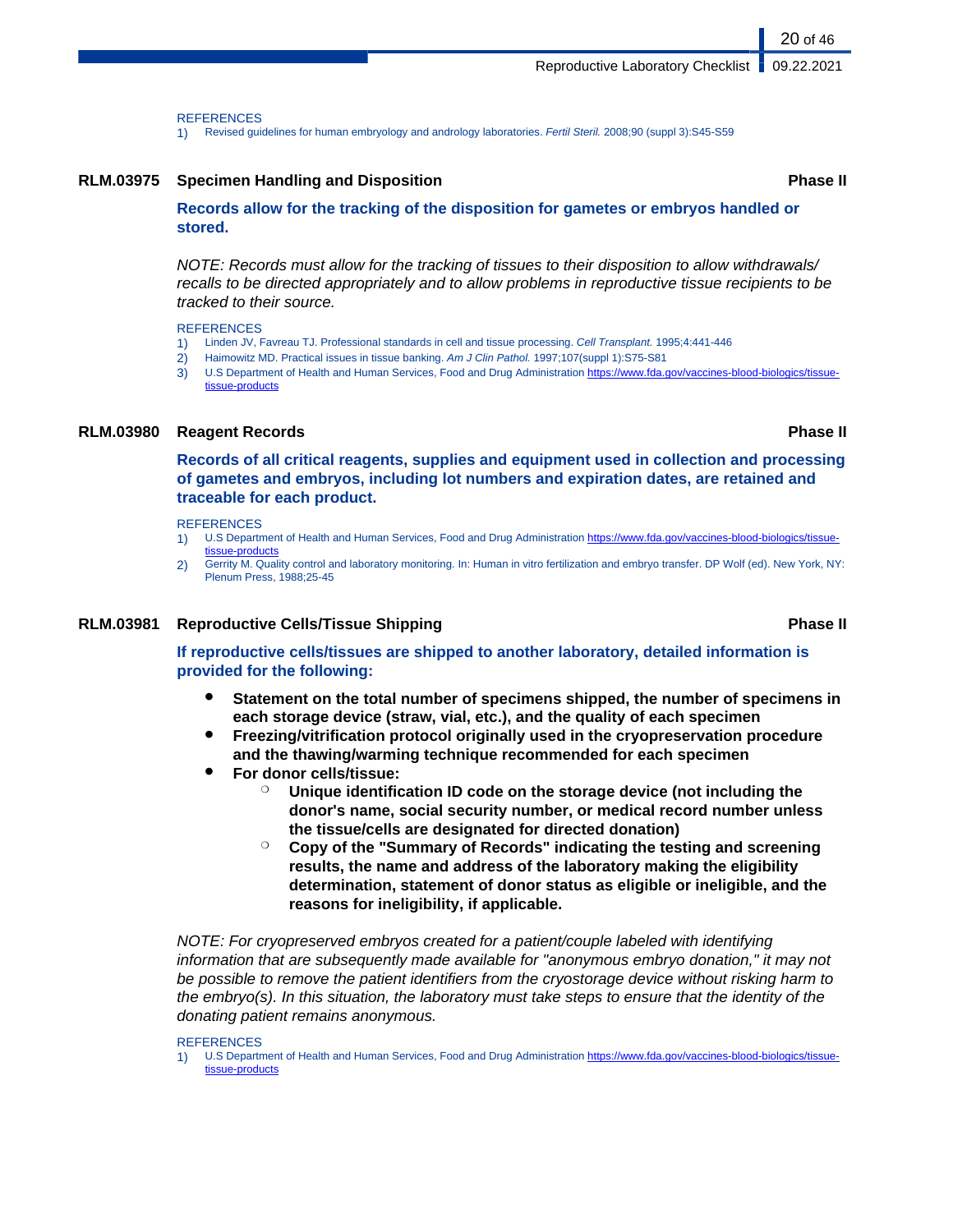## **ANDROLOGY PROCEDURES AND TESTS**

## **SEMEN ANALYSIS GENERAL**

## **Inspector Instructions:**

| <b>READ</b>     | Sampling of manual and automated semen analysis policies and procedures<br>Sampling of patient records or worksheets<br>Sampling of patient reports                  |
|-----------------|----------------------------------------------------------------------------------------------------------------------------------------------------------------------|
|                 | What is your laboratory's course of action when specimens yield a low percent<br>motility?                                                                           |
| <b>DISCOVER</b> | Follow a semen analysis from requisition, collection information, testing, reporting and<br>recording of result. Determine if practice follows laboratory procedure. |

The following five checklist requirements are applicable to both automated and manual semen analysis.

### **RLM.03982 Report Disclaimer Phase I**

**If cell clumps or debris are observed during semen analysis, the laboratory indicates on the report that results may be inaccurate.**

### **RLM.03984 Azoospermic Specimen Result Reporting Phase I**

**For azoospermic and post-vasectomy seminal fluid specimens, the laboratory clearly communicates the findings of the assay and either employs a concentrating technique on seminal fluid or includes a comment in the patient report indicating that a concentrating technique was not performed.**

NOTE: Without a concentration technique, the presence of both motile and non-motile sperm may not be detected. The method for detection of motile and non-motile sperm and the laboratory findings must be clearly communicated on the patient report so that the clinician can interpret the results in context to the method performed. The decision on the method used and extent of testing to be performed should be made in consultation with the medical staff served.

The American Urological Association (AUA) Vasectomy Guideline recommends a careful evaluation of an uncentrifuged specimen and does not recommend centrifugation of the specimen for further assessment. The AUA Guideline also recommends reporting both the presence and absence of sperm and presence or absence of sperm motility on the patient report. If no sperm are seen in the uncentrifuged specimen, the guideline recommends reporting that the presence of sperm is below the limit of detection.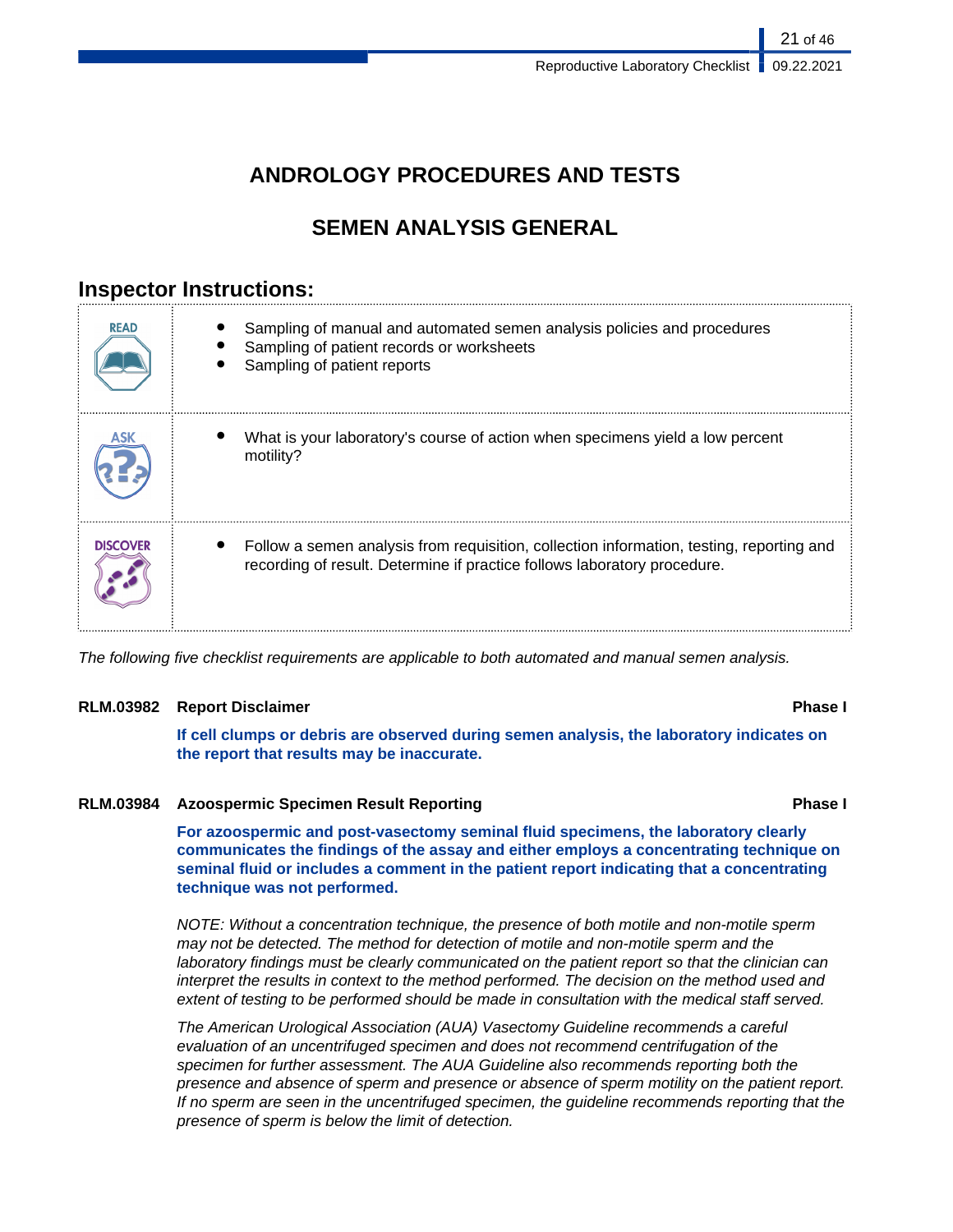### **Evidence of Compliance:**

Patient report with concentration findings or appropriate comment indicating that concentration was not performed

### **REFERENCES**

- 1) Evaluation of the Azoospermic Male. Fertil Steril. 2008; 90 (S74-7)
- 2) Diagnostic Evaluation of the Infertile Male: A Committee Opinion. Fertil Steril. 2012; 98:294-301
- 3) American Urological Association (AUA) Guideline. American Urological Association Education and Research, Inc. 2012; amended
- 2015. [https://www.auanet.org/guidelines/vasectomy-\(2012-amended-2015\)](https://www.auanet.org/guidelines/vasectomy-(2012-amended-2015))
- 4) Vasectomy Update 2010. Can Urol Assoc J. 2010 October; 4(5):306-309

### **RLM.03986 Motility/Progression Evaluation Phase II**

**Sperm motility percent and progression are routinely evaluated within one hour of collection.**

NOTE: Exceptions must be noted on the final report.

### **Evidence of Compliance:**

- Written procedure with requirement for motility evaluation **AND**
- ✓ Records indicating time of collection and evaluation **AND**
- Patient reports noting exceptions, when appropriate

### **REFERENCES**

- 1) WHO laboratory manual for the examination and processing of human semen, most recent editions (ie, fourth edition 1999 and fifth edition 2010). New York, NY: Cambridge University Press
- 2) Mortimer D. Practical laboratory andrology. New York, NY: Oxford University Press, 1994

### **RLM.03988 Viability Testing Criteria Phase I**

**The laboratory performs viability testing on specimens with low percent motility (eg, less than 30%), or includes a comment that the decreased motility may be the result of nonviable or non-motile sperm.**

NOTE: Non-motile sperm may represent forms that were originally non-viable in the ejaculate, or previously motile forms that have subsequently lost motility. Thus, viability assessment is useful in making the distinction, and is commonly performed with a dye-exclusion method such as eosin-nigrosin.

### **Evidence of Compliance:**

- Written procedure for viability testing **AND**
- ✓ Patient records or worksheet with results of viability testing **OR** patient report with cautionary verbiage

### **REFERENCES**

- 1) WHO laboratory manual for the examination and processing of human semen, most recent editions (ie, fourth edition 1999 and fifth edition 2010). New York, NY: Cambridge University Press
- 2) Gunalp S, et al. A study of semen parameters with emphasis on sperm morphology in a fertile population: an attempt to develop clinical thresholds. Hum Repro. 2001;16:110-114

### **RLM.03990 Standard Temperature Range Phase II**

**The laboratory has established a standard temperature range for semen analysis assessment, and deviations from this temperature are noted on the report.**

NOTE: Specimen motility is temperature-dependent. Temperature ranges must be defined.

### **Evidence of Compliance:**

- ✓ Written procedure with acceptable temperature range defined **AND**
- Records showing monitoring of temperatures

### **REFERENCES**

1) WHO laboratory manual for the examination and processing of human semen, most recent editions (ie, fourth edition 1999 and fifth edition 2010). New York, NY: Cambridge University Press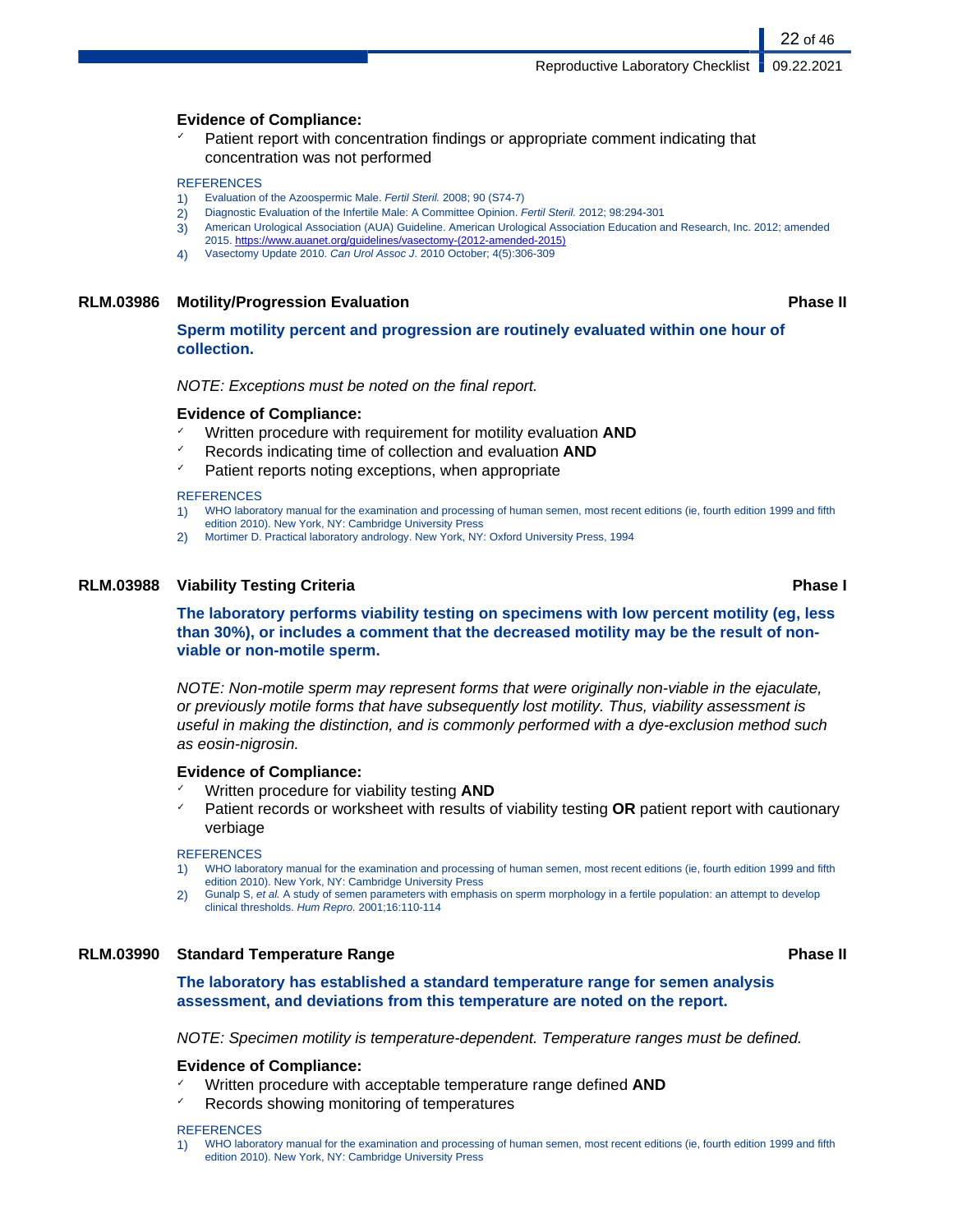## **AUTOMATED SEMEN ANALYSIS INSTRUMENTS**

Varieties of systems are in use and some requirements may not apply to every system. The requirements are intended to check factors common to all automated systems. Inspectors should use individual judgment in applying the requirements to the particular type of system being used.

## **Inspector Instructions:**

| <b>READ</b>     | Sampling of automated semen analysis policies and procedures<br>Sampling of calibration/calibration verification records<br>Sampling of QC records                                                                                                                                                                                                                           |
|-----------------|------------------------------------------------------------------------------------------------------------------------------------------------------------------------------------------------------------------------------------------------------------------------------------------------------------------------------------------------------------------------------|
|                 | What is your course of action when the concentration of the specimen is outside of<br>the instrument measurement range?                                                                                                                                                                                                                                                      |
| <b>DISCOVER</b> | Further evaluate the responses, corrective actions, and resolutions for unacceptable<br>calibration and/or calibration verification<br>Review a sampling of QC data over the previous two-year period. Select several<br>occurrences in which QC is out of range and follow records to determine if the steps<br>taken follow the laboratory procedure for corrective action |

## **CALIBRATION AND QUALITY CONTROL**

Several different methods may be used for calibration and quality control in the automated analysis of semen characteristics. "Calibration" techniques include use of:

- 1. Multiple analyzed sperm specimens,
- 2. Stabilized preparations of sperm cells (eg, fixed or preserved),
- 3. Sperm surrogates (eg, latex particles),
- 4. Digital images/videotaped sperm specimens.

NOTE: If stabilized control materials are used, they must represent different analytic levels (eg, normal and high). Similarly, retained patient specimens must be of differing counts and/or motility, as applicable.

## **RLM.04100 Calibration Materials Phase II**

**Calibration is verified with materials appropriate to the reportable range of the instrument, and verification is recorded.**

NOTE: The quality control procedure for the automated instrument must include calibration and evaluation using defined limits of agreement with manually counted semen smears or stored digital images, as appropriate for the particular system. Laboratories must verify at least every six months that instruments are functioning correctly and are in control.

### **REFERENCES**

- 1) Department of Health and Human Services, Centers for Medicare and Medicaid Services. Clinical laboratory improvement amendments of 1988; final rule. Fed Register. 2003(Jan 24): [42CFR493.1255]
- 2) Revised guidelines for human embryology and andrology laboratories. Fertil Steril. 2008;90 (suppl 3):S45-S59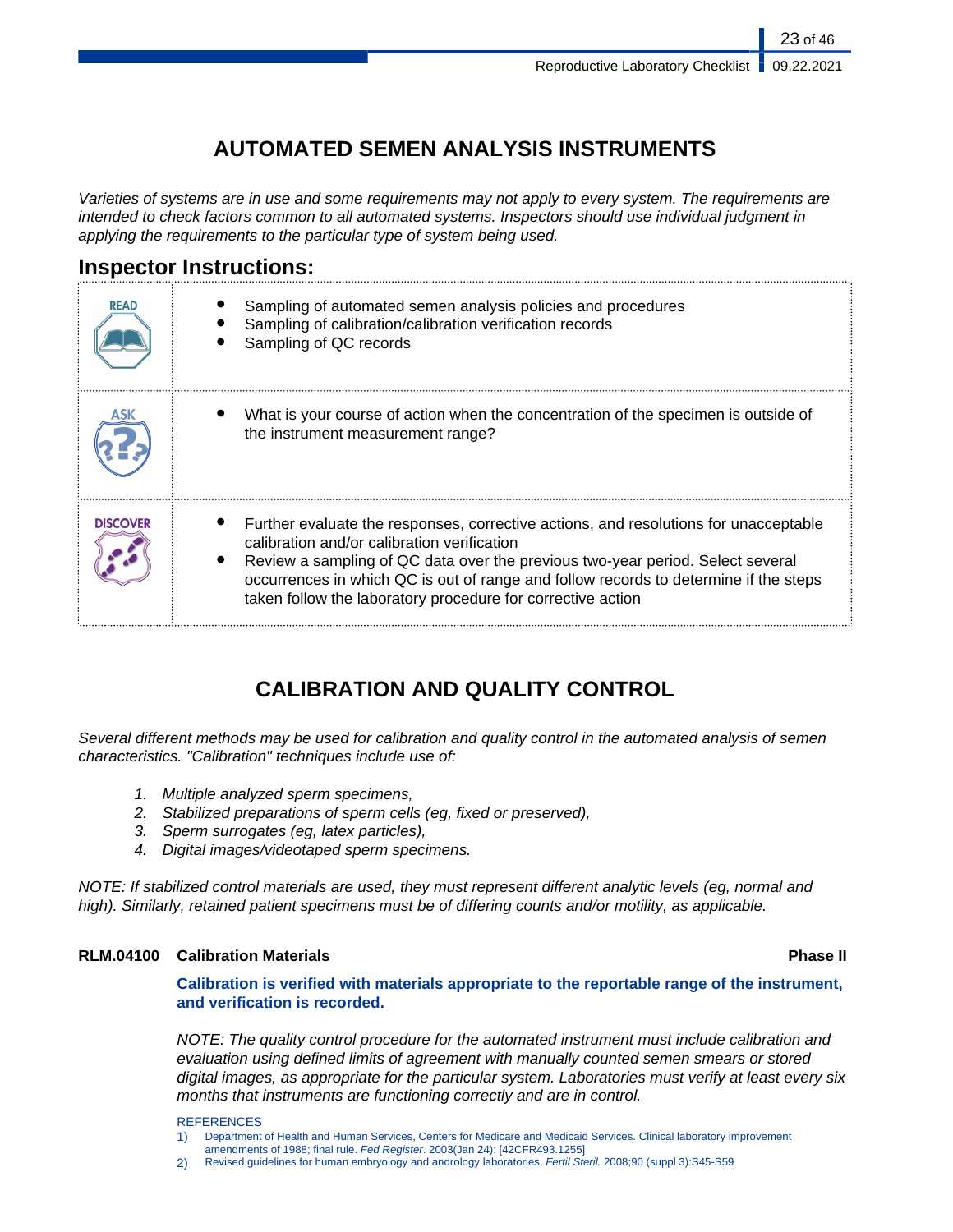### **RLM.04200 Daily QC Phase II**

**The laboratory performs and records quality control for the automated instrument during each day of use, following the manufacturer's instructions or using at least two levels of control at different concentrations.**

### **REFERENCES**

1) Revised guidelines for human embryology and andrology laboratories. Fertil Steril. 2008;90 (suppl 3):S45-S59

### **RLM.04300 Recalibration Phase II**

**The test system is recalibrated when calibration verification fails to meet the established criteria of the laboratory.**

**REFERENCES** 

- 1) Department of Health and Human Services, Centers for Medicare and Medicaid Services. Clinical laboratory improvement amendments of 1988; final rule. Fed Register. 2003(Jan 24): [42CFR493.1255(a)(3)]
- 2) WHO laboratory manual for the examination and processing of human semen, most recent editions (ie, fourth edition 1999 and fifth edition 2010). New York, NY: Cambridge University Press

### **RLM.04400 Calibration Material Validation Phase II**

**The material used for calibration is validated using primary reference procedures (eg, manual counts).**

### **Evidence of Compliance:**

- ✓ Written procedure identifying calibration materials and validation of materials used **AND**
- Records showing accuracy of calibration materials used to include manufacturer's certification/validation of commercial products **OR** in-house validation data

### **REFERENCES**

- 1) WHO laboratory manual for the examination and processing of human semen, most recent editions (ie, fourth edition 1999 and fifth edition 2010). New York, NY: Cambridge University Press
- 2) Krause W. [Value of computer-assisted sperm analysis (CASA). reproducibility--online documentation--prognostic value]. [Article in German]. Fortschr Med. 1996;114:470-473
- 3) Tsuji T, et al. Automated sperm concentration analysis with a new flow cytometry-based device, S\_FCM. Am J Clin Pathol. 2002;117:401-408

### **RLM.04500 System Control Phase II**

### **If a manual method is used as the system control for automated sperm counts, its accuracy is verified and recorded at intervals appropriate for laboratory volume.**

### **REFERENCES**

- 1) Mortimer D. Practical laboratory andrology. New York, NY: Oxford University Press. 1994
- 2) Lenzi A. Computer-aided semen analysis (CASA) 10 years later: a test-bed for the European scientific andrological community. Int J Androl. 1997;20:1-2
- 3) Mahmoud AM, et al. Performance of the sperm quality analyzer in predicting the outcome of assisted reproduction. Int J Androl. 1998;21:41-46
- 4) Tsuji T, et al. Automated sperm concentration analysis with a new flow cytometry-based device, S\_FCM. Am J Clin Pathol. 2002;117:401-408

### **RLM.04600 Acceptable Limits - Controls Phase II**

### **Acceptable limits are established for the value of each quality control sample.**

### **Evidence of Compliance:**

Records of defined acceptable limits for control range of each lot

### **RLM.04700 Sperm Concentration Range Phase II**

**For automated sperm counts and motility, there is a written procedure to confirm that the concentration of the specimen is within the range appropriate for automated analysis. REFERENCES**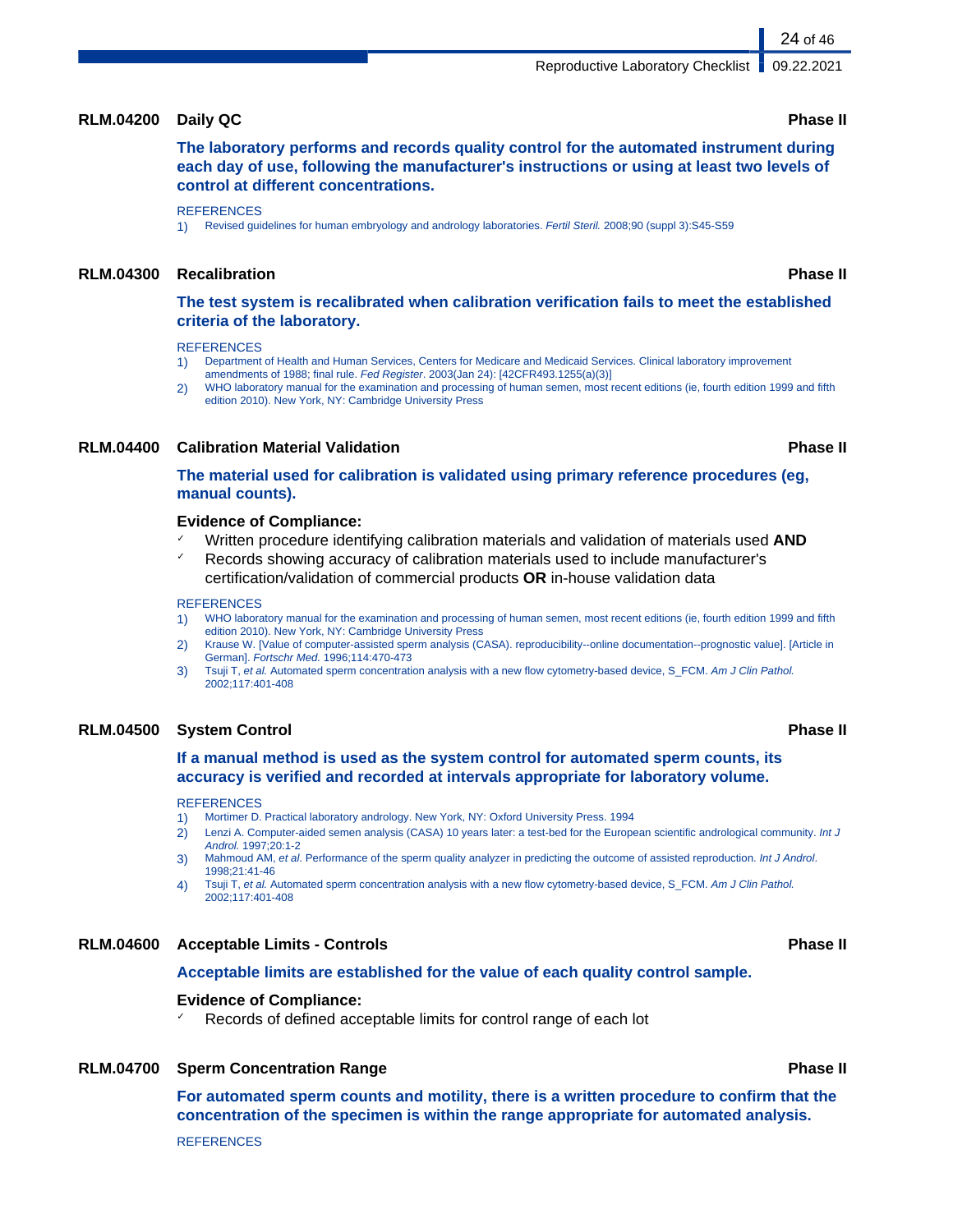- 1) Vantman DD, et al. Computer assisted semen analysis: evaluation of method and assessment of the influence of sperm concentration on linear velocity determination. Fertil Steril. 1988;49:510-515
- 2) Yeung CH, et al. A technique for standardization and quality control of subjective sperm motility assessments in semen analysis. Fertil Steril. 1997;67:1156-1158
- 3) Sidhu RS, et al. accuracy of computer-assisted semen analysis in prefreeze and post-thaw specimens with high and low sperm counts and motility. Urology. 1998;51:306-312
- 4) Tsuji T, et al. Automated sperm concentration analysis with a new flow cytometry-based device, S\_FCM. Am J Clin Pathol. 2002;117:401-408

### **RLM.04900 Reportable Range Phase II**

25 of 46

**Upper and lower limits of all reportable parameters on instruments are defined, and results that fall outside these limits are reported properly.**

NOTE: Results that fall outside of these limits may be verified by repeating the test, using an alternative method or diluting/concentrating the specimen, as appropriate.

### **Evidence of Compliance:**

- Written procedure defining the upper and lower reporting limits and verification of results **AND**
- Patient test verification records

### **REFERENCES**

1) Mortimer D. Practical laboratory andrology. New York, NY: Oxford University Press. 1994

### **RLM.05000 Calibration Verification Criteria Phase II**

### **There are written criteria for method calibration verification.**

NOTE: Laboratories must either recalibrate or perform calibration verification at least every six months and if any of the following occur:

- 1. At complete changes of reagents, unless the laboratory can demonstrate that changing reagent lots does not affect either the range used to report patient results or the control values
- 2. If QC shows an unusual trend or shift or is outside acceptable limits, and the system cannot be corrected to bring control values into the acceptable range
- 3. After major preventive maintenance or change of a critical instrument component
- 4. When recommended by the manufacturer

For automated semen analysis instruments, requirements for calibration verification may be considered met if the laboratory follows the manufacturer's instructions for instrument operation and tests two levels of control materials each day of testing. The control results must meet the laboratory's criteria for acceptability.

### **Evidence of Compliance:**

- Written policy defining the method, frequency, and limits of acceptability of calibration verification for each instrument/test system **AND**
- Records of calibration verification at defined frequency

### **REFERENCES**

1) Department of Health and Human Services, Centers for Medicare and Medicaid Services. Clinical laboratory improvement amendments of 1988; final rule. Fed Register. 2003(Jan 24):7165 [42 CFR 493.1255]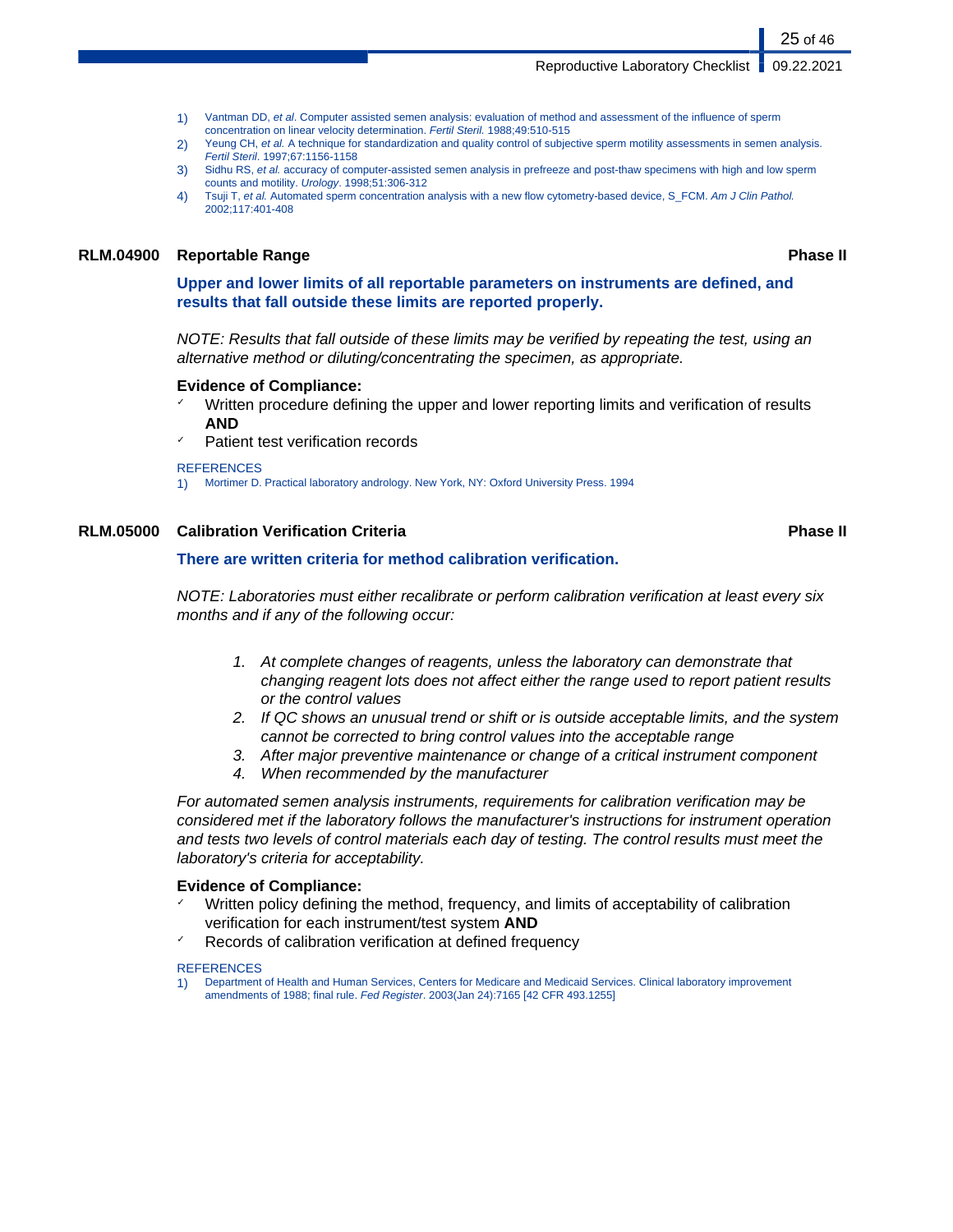## **MANUAL SEMEN ANALYSIS**

## **Inspector Instructions:**

| READ           | Sampling of manual semen analysis policies and procedures<br>Sampling of manual semen analysis QC records<br>Sampling of stain QC records<br>Sampling of patient reports (classification system noted)<br>Sampling of patient records/worksheets                                                                                                                                           |
|----------------|--------------------------------------------------------------------------------------------------------------------------------------------------------------------------------------------------------------------------------------------------------------------------------------------------------------------------------------------------------------------------------------------|
| <b>OBSERVE</b> | Stained smear (uniquely identified, properly stained, free of precipitate, uniform cell<br>distribution, recognition of reportable cell types)<br>File of unusual slides<br>Counting chamber condition                                                                                                                                                                                     |
|                | What do you do if there is difficulty distinguishing leukocytes from other round cells<br>when performing sperm counts using bright-field microscopy?<br>How is the sperm motility method in use verified?<br>How do you ensure that morphologic observations are consistent among all<br>personnel who report sperm differential results?<br>How long does your laboratory retain slides? |

## **SPERM CONCENTRATION**

### **RLM.05100 Counting Chamber and Optical Grid Quality Phase I**

**The lines in all counting or motility chambers, ocular micrometers, and optical grids are bright and free from scratches, dirt, or debris.**

### **RLM.05150 Manual Cell Count Controls Phase II**

**For manual sperm counts, at least one cell count control specimen is analyzed in duplicate, or a procedural control used, for each eight hours of patient testing.**

NOTE: This requirement can be met with assayed liquid control material, a previously assayed patient sample, or a procedural control. An example of a procedural control is correlation of the cell count with the cellularity of a stained slide prepared by a standard, validated method. Liquid controls materials must be tested in duplicate.

### **Evidence of Compliance:**

- ✓ Written procedure for quality control of manual sperm counts **AND**
- Records of cell count or procedural controls at defined frequency

### **REFERENCES**

1) Department of Health and Human Services, Centers for Medicare and Medicaid Services. Clinical laboratory improvement amendments of 1988; final rule. Fed Register. 2004(Oct 1):1041 [42CFR493.1269(a)].

## **RLM.05200 Semen Analysis Procedure Phase II**

**For manual sperm counts, each sperm sample is counted in duplicate.**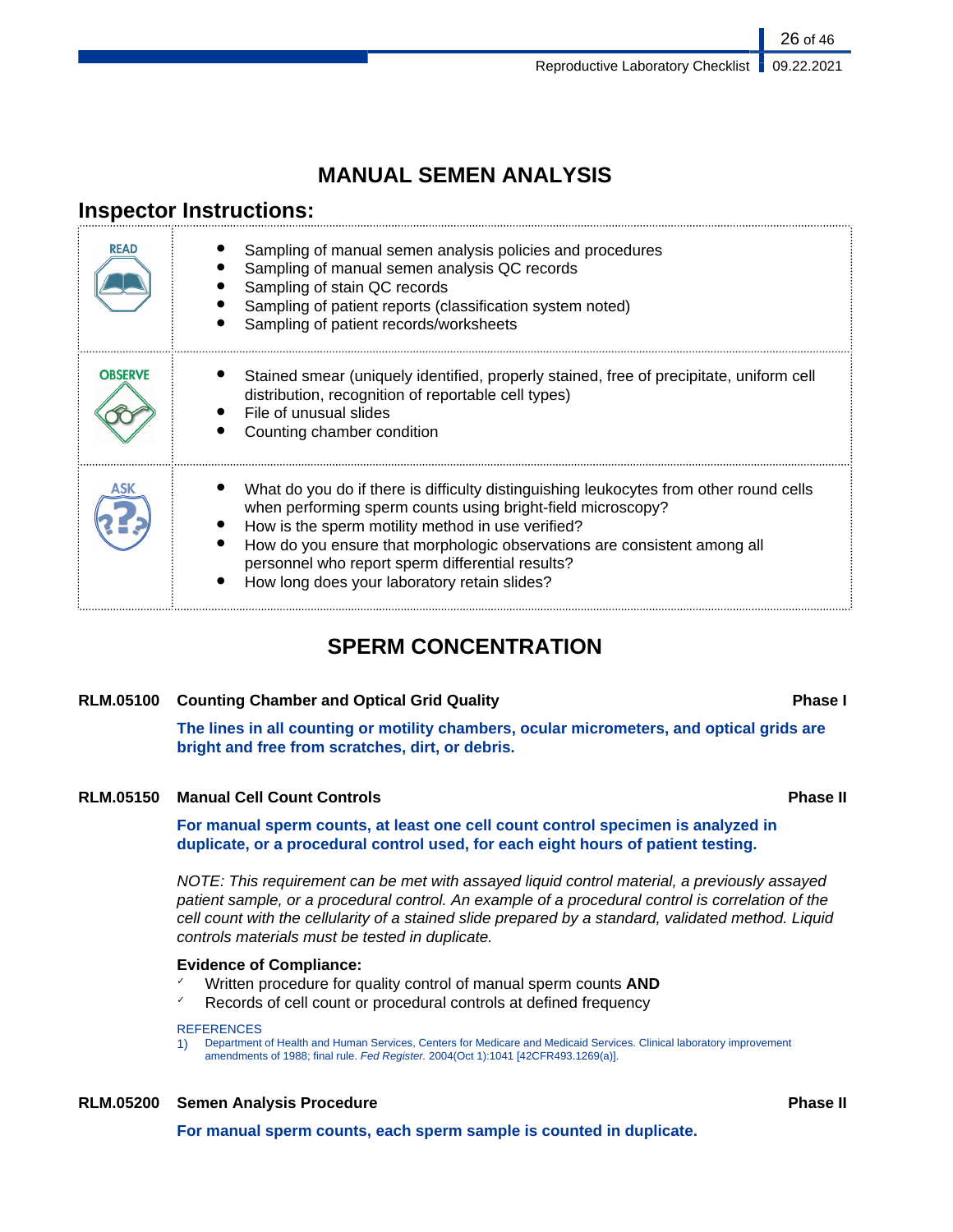NOTE: Testing records must reflect the performance of the counts in duplicate for all counting chambers. Limits of agreement between replicate counts must be defined.

### **Evidence of Compliance:**

- ✓ Written procedure requiring duplicate counts to include limits of agreement **AND**
- ✓ Records or worksheets reflecting duplicate counts and corrective action when limits of agreement are exceeded

### **REFERENCES**

1) Department of Health and Human Services, Centers for Medicare and Medicaid Services. Clinical laboratory improvement amendments of 1988; final rule. Fed Register. 2004(Oct 1):1041 [42CFR493.1269(a)(2)].

## **SPERM MOTILITY**

### **RLM.05900 Motility Microscopic Examination Phase II**

**The laboratory has written instructions for evaluating a sufficient number of separate and randomly chosen microscopic fields and sperm cells.**

### **REFERENCES**

1) WHO laboratory manual for the examination and processing of human semen, most recent editions (ie, fourth edition 1999 and fifth edition 2010). New York, NY: Cambridge University Press

### **RLM.06000 Motility Quantification Phase II**

### **Manual measures of percent sperm motility are quantified in a standardized manner.**

NOTE: The laboratory must have a written method for determining and reporting sperm motility in its procedure manual that describes how sperm are assessed and counted (percent motility) and is based on a reference method, such as the World Health Organization (WHO) Standards (ie, fourth or fifth edition).

**REFERENCES** 

- 1) WHO laboratory manual for the examination and processing of human semen, most recent editions (ie, fourth edition 1999 and fifth edition 2010). New York, NY: Cambridge University Press
- 2) Yeung CH, et al. A technique for standardization and quality control of subjective sperm motility assessments in semen analysis. Fertil Steril. 1997;67:1156-1158

### **RLM.06100 Forward Progression Phase II**

### **Forward progression of sperm is evaluated.**

### **Evidence of Compliance:**

- ✓ Written procedure for evaluation of forward progression **AND**
- Patient reports or worksheets with results of forward progression

### **REFERENCES**

- 1) WHO laboratory manual for the examination and processing of human semen, most recent editions (ie, fourth edition 1999 and fifth edition 2010). New York, NY: Cambridge University Press
- 2) Vulcano GJ, et al. A lineal equation for the classification of progressive and hyperactive spermatozoa. Math Biosci. 1998;149:77-93

### **RLM.06200 Motility Method Verification Phase II**

### **The sperm motility method is verified at least every six months (eg, video tapes/digital images of specimens with known percent motility and/or specific motion quality).**

## **Evidence of Compliance:**

Records of method verification

### **REFERENCES**

- 1) Mortimer D. Practical laboratory andrology. New York, NY: Oxford University Press, 1994
- 2) Yeung CH, et al. A technique for standardization and quality control of subjective sperm motility assessments in semen analysis. Fertil Steril. 1997;67:1156-1158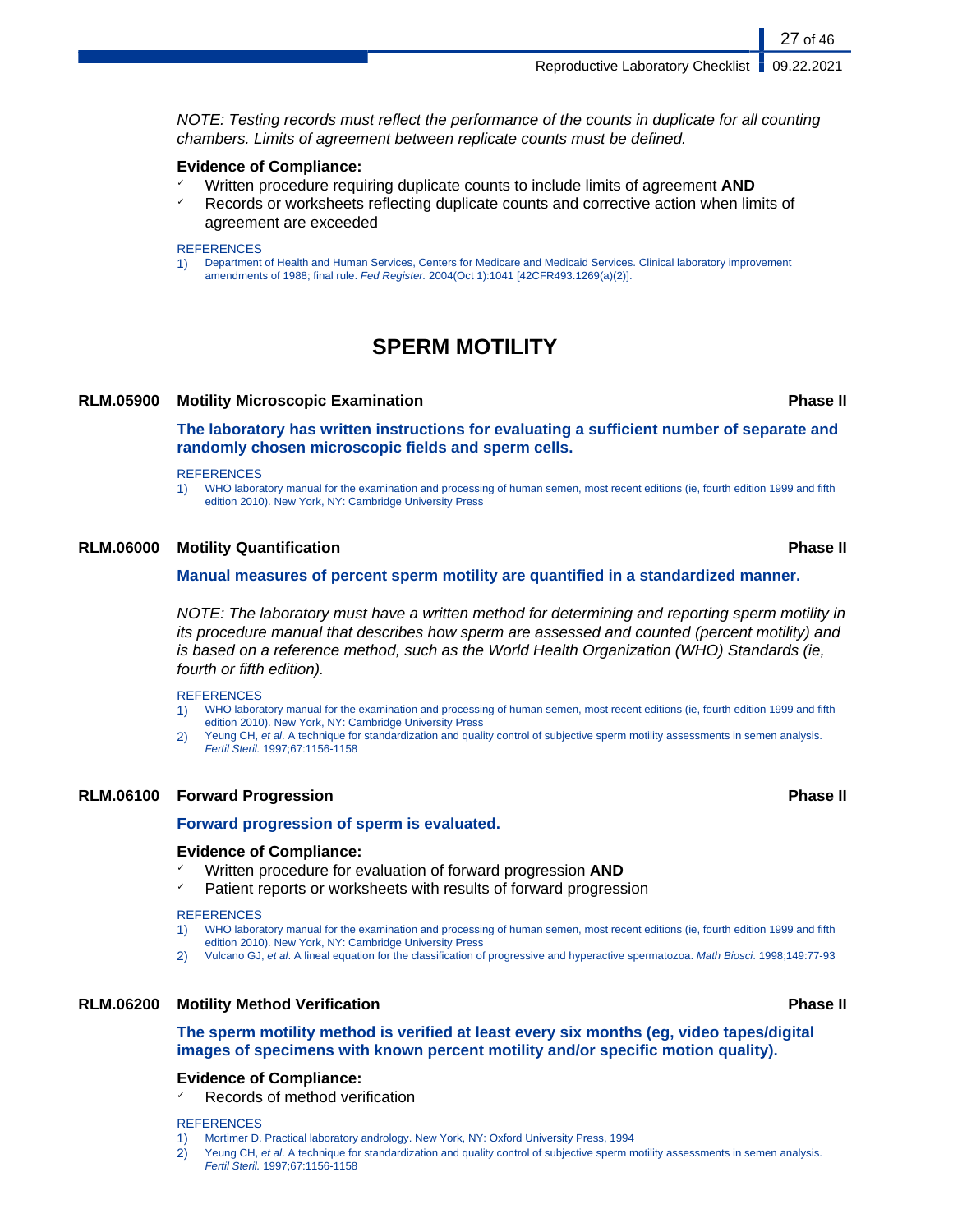## **SEMEN STAINED SMEAR - SPERM DIFFERENTIAL**

### **RLM.06300 Stain Usage Phase II**

**Stains are used to facilitate morphologic classification of cell types in semen (as opposed to performing differentials of unstained preparations).**

### **Evidence of Compliance:**

✓ Written procedure for the use of stains for cell classification

### **REFERENCES**

1) Coetzee K, et al. Predictive value of normal sperm morphology: a structured literature review. Hum Reprod Update. 1998;4:73-82

### **RLM.06350 Leukocyte Confirmation Techniques Phase I**

**There is an additional procedure beyond unstained bright-field microscopy to ensure the accurate distinction of leukocytes from other round cells (eg, Wright's, leukocyte alkaline phosphatase, or myeloperoxidase stains).**

NOTE: This requirement only applies to laboratories that differentiate leukocytes from other round cells on the patient report,

### **Evidence of Compliance:**

Written procedure for confirmation for cell differentiation

### **REFERENCES**

- 1) WHO laboratory manual for the examination and processing of human semen, most recent editions (ie, fourth edition 1999 and fifth edition 2010). New York, NY: Cambridge University Press
- 2) Fishel TJ, et al. Increased polymorphonuclear granulocytes in seminal plasma in relation to sperm morphology. Hum Reprod. 1997;12:2418-2421
- 3) Zimmermann BS, et al. Relationship of bacteriological characteristics to semen indices and its influence on fertilization and pregnancy rates after IVF. Acta Obstet Gynecol Scand. 1997;76:964-968
- 4) Trum JW, et al. Value of detecting leukocytospermia in the diagnosis of genital tract infection in subfertile men. Fertil Steril. 1998;70:315-319
- 5) Schlegel PN, Sigman M, Collura B, et al. Diagnosis and Treatment of Infertility in Men: AUA/ASRM Guideline Part 1. J Urol. 2021;205(1):36-43.

### **RLM.06400 Stain QC Phase II**

### **Quality control of all stains is performed and recorded to check for contamination and intended reactivity each day of use.**

### **Evidence of Compliance:**

- ✓ Written procedures for stain QC **AND**
- Records of stain QC

### **REFERENCES**

1) Department of Health and Human Services, Centers for Medicare and Medicaid Services. Clinical laboratory improvement amendments of 1988; final rule. Fed Register. 2003(Jan 24):7166 [42CFR493.1256(e)(2)]

### **RLM.06700 Morphology Classification Phase I**

### **The sperm morphology classification method used is indicated on the report.**

NOTE: Different classification systems have different reference intervals for normality. To improve the consistency and usefulness of reporting, CAP recommends the use of the WHO Standards (ie, fourth or fifth edition) and the Kruger classification system, and discontinuing the use of older classification systems.

**REFERENCES** 1) Kruger, T.F., et al. Sperm morphology features as a prognostic factor in vitro fertilization. Fertility and Sterility 46:1118-1123, 1986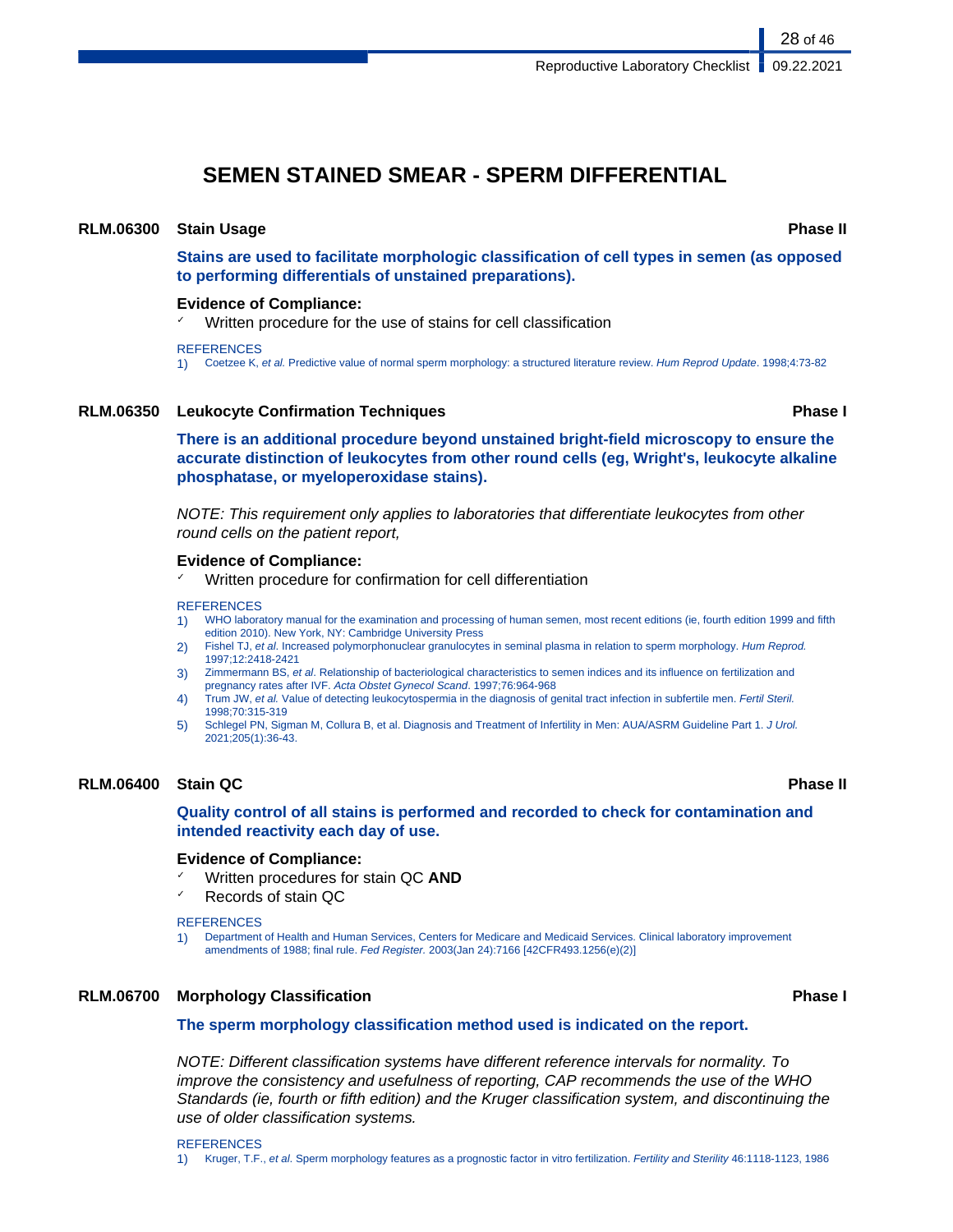Reproductive Laboratory Checklist | 09.22.2021

- 2) WHO laboratory manual for the examination and processing of human semen, most recent editions (ie, fourth edition 1999 and fifth edition 2010). New York, NY: Cambridge University Press
- 3) Gunalp S, et al. A study of semen parameters with emphasis on sperm morphology in a fertile population: an attempt to develop clinical thresholds. Hum Repro. 2001;16:110-114
- 4) Behnke EJ, Mayer JF, Ball GD, et al. Semen Analysis Benchtop Reference Guide: An Illustrated Guide with Emphasis on Sperm Morphology. CAP Press; 2018.

### **RLM.06800 Slide Retention - Sperm Differential Phase II**

**Sperm differential slides are retained for at least seven days for future reference.**

### **RLM.06900 Morphologic Observation Evaluation Phase II**

**The laboratory evaluates consistency of morphologic observation among personnel performing morphologic classification of sperm and other cells at least annually.**

NOTE: The laboratory must ensure the identification of sperm and other cells is reported consistently amongst all personnel performing the microscopic analysis.

Suggested methods to accomplish this include:

- 1. Circulation of a pre-graded set of stained semen smears with defined specific qualitative abnormalities of sperm
- 2. Multi-headed microscopy
- 3. Use of published references
- 4. Digital images

Acceptability criteria for agreement must be determined by the laboratory director or designee. The laboratory must maintain records of performance and record corrective actions taken for personnel demonstrating significant discrepancies from the group consensus.

### **Evidence of Compliance:**

- Written procedure defining the method and criteria used for evaluation of consistency **AND**
- Records of evaluation

### **REFERENCES**

- 1) WHO laboratory manual for the examination and processing of human semen, most recent editions (ie, fourth edition 1999 and fifth edition 2010). New York, NY: Cambridge University Press
- 2) Souter VL, et al. Laboratory techniques for semen analysis; a Scottish survey. Health Bull (Edinb). 1997;55:140-149
- 3) Baker DJ, Witmyer J. Semen analysis training tool. Chicago, IL: American Society of Clinical Pathology, 1998
- 4) Kruger T, Frenken, D. Atlas of Human Sperm Morphology Evaluation, Taylor & Frances, 2004
- 5) Glassy E. CAP Color Atlas of Hematology, 1998
- 6) Behnke EJ, Mayer JF, Ball GD, et al. Semen Analysis Benchtop Reference Guide: An Illustrated Guide with Emphasis on Sperm Morphology. CAP Press; 2018.

### **RLM.07000 Sperm Morphology Reference Phase I**

**There is a file of unusual slides or current atlas of sperm morphology available for training and reference.**

**REFERENCES** 

- 1) WHO laboratory manual for the examination and processing of human semen, most recent editions (ie, fourth edition 1999 and fifth edition 2010). New York, NY: Cambridge University Press
- 2) Kruger T, Frenken, D. Atlas of Human Sperm Morphology Evaluation, 2004
- 3) Behnke EJ, Mayer JF, Ball GD, et al. Semen Analysis Benchtop Reference Guide: An Illustrated Guide with Emphasis on Sperm Morphology. CAP Press; 2018.

### **RLM.07100 Stain Quality Phase II**

**The stains used (Wright's, Papanicolaou, eosin-nigrosin, peroxidase, etc.) and slide preparations are of sufficient quality to demonstrate the cellular characteristics for which they are designed.**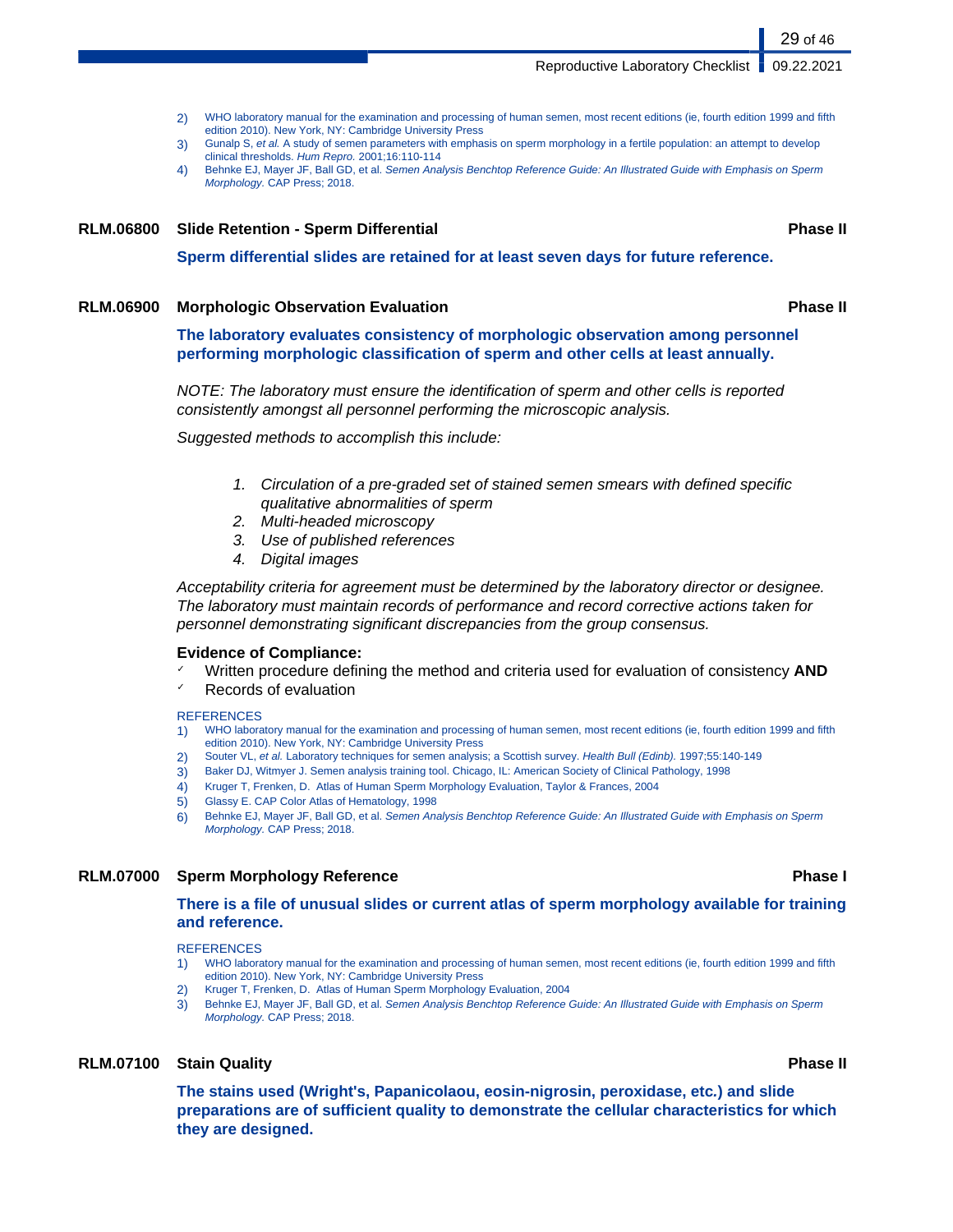NOTE: The stains used for semen analysis must be defined in the laboratory's procedure manual.

### **Evidence of Compliance:**

 $\checkmark$  Examples of each type of stained slide available for microscopic review by inspector, as applicable

## **BIOCHEMICAL TESTS**

### **RLM.07400 Biochemical Tests - Daily QC Phase II**

30 of 46

**For biochemical tests such as fructose, positive and negative controls are run with each assay, with results recorded and reviewed for acceptability.**

### **Evidence of Compliance:**

- ✓ Written procedure for QC **AND**
- QC records

### **REFERENCES**

1) Mortimer D. Practical laboratory andrology. New York, NY: Oxford University Press, 1994

## **ANTI-SPERM ANTIBODY (ASA) TESTS**

## **Inspector Instructions:**



- Sampling of ASA policies and procedures
- Sampling of ASA QC records

### **RLM.07500 Heat Inactivation Phase II**

**Serum and follicular fluid specimens used for indirect ASA testing are heat-inactivated before use.**

NOTE: Serum and follicular fluid specimens used for indirect ASA testing must be treated to inactivate complement.

### **Evidence of Compliance:**

Written procedure for pre-analytic treatment of specimens

### **REFERENCES**

1) Keel BA, Webster BW. CRC handbook of the laboratory diagnosis and treatment of infertility. Boca Raton, FL: CRC Press, 19RLM.185

### **RLM.07600 Motility Testing Phase I**

**If the testing for ASA requires motile sperm, specimens are assayed with minimal delay and the motility assessed and recorded.**

### **Evidence of Compliance:**

Patient records and worksheets showing time of collection and evaluation of motility

### **REFERENCES**

1) Mortimer D. Practical laboratory andrology. New York, NY: Oxford University Press, 1994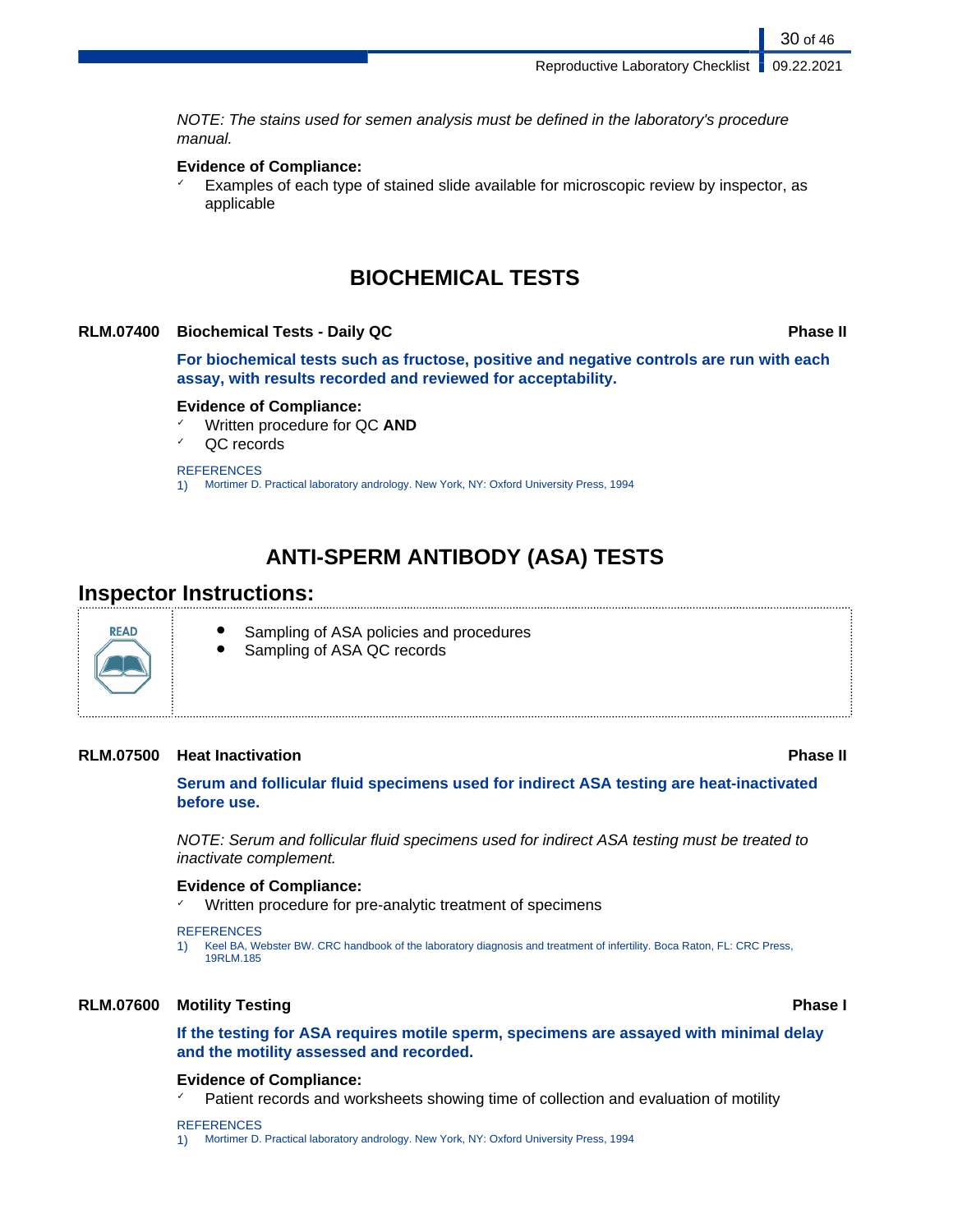### **RLM.07700 ASA Controls Phase II**

**For indirect antibody testing, positive and negative controls are run with each assay, with results recorded and reviewed for acceptability.**

### **Evidence of Compliance:**

- ✓ Written procedure for QC **AND**
- QC records

### **REFERENCES**

- 1) Keel BA, Webster BW. CRC handbook of the laboratory diagnosis and treatment of infertility. Boca Raton, FL: CRC Press, 19RLM.185
- 2) Department of Health and Human Services, Centers for Medicare and Medicaid Services. Clinical laboratory improvement amendments of 1988; final rule. Fed Register. 2003(Jan 24):7166 [42CFR493. 1256(d)(iii)]
- 3) Evans ML, et al. A convenient mixed immunobeads screen for antisperm antibodies during routine semen analysis. Fertil Steril. 1998;70:344-349

## **SPERM PROCESSING FOR THERAPEUTIC INSEMINATION**

### **Inspector Instructions:**

| <b>READ</b> | Sampling of therapeutic insemination policies and procedures (includes maintaining<br>specimen identity)              |
|-------------|-----------------------------------------------------------------------------------------------------------------------|
| ASK         | How does your laboratory ensure specimen identity and integrity of the specimen<br>from receipt to final disposition? |

### **RLM.07800 Specimen Handling - Therapeutic Insemination Phase II**

**Special handling requirements for insemination specimens are defined and followed (eg,**

**aseptic technique, processing with minimum delay), as necessary.**

### **REFERENCES**

1) Revised guidelines for human embryology and andrology laboratories. Fertil Steril. 2008;90 (suppl 3):S45-S59

### **RLM.07900 Sperm Preparation Phase II**

**There are written procedures for preparing sperm for insemination (eg, gradient, swim-up techniques).**

### **REFERENCES**

1) Revised guidelines for human embryology and andrology laboratories. Fertil Steril. 2008;90 (suppl 3):S45-S59

### **RLM.08000 Specimen Handling Phase II**

**There is a system to verify and maintain the identity of the specimen throughout receipt, storage, processing, and disposition.**

NOTE: All specimens must be labeled with a minimum of two identifiers.

### **Evidence of Compliance:**

Written procedure for maintaining specimen identity

### **REFERENCES**

1) Byrd W. Quality assurance in the reproductive biology laboratory. Arch Pathol Lab Med. 1992;116:418-422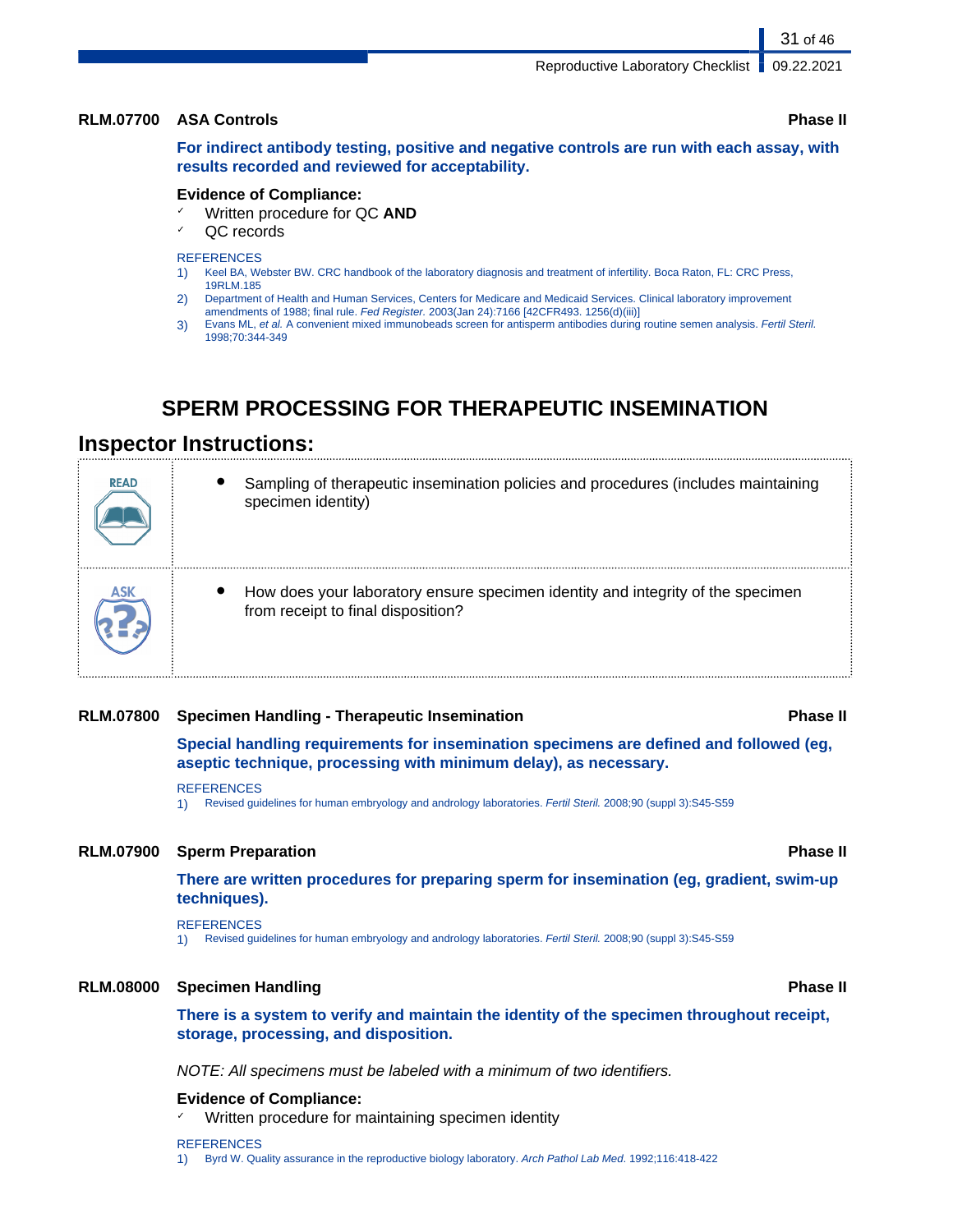# **EMBRYOLOGY**

Embryology laboratories may have separate andrology facilities that are not accredited by the College of American Pathologists. However, if the embryology laboratory either processes sperm for therapeutic insemination, oocyte insemination, or performs any form of a semen analysis, it must complete requirements in the preceding SPERM PROCESSING FOR THERAPEUTIC INSEMINATION section and/or the ANDROLOGY section.

**Genetic testing on embryo biopsy specimens** must be performed by a CAP accredited laboratory or other laboratory meeting the referral laboratory selection criteria defined in the Laboratory General Checklist (GEN.41350).

If no embryology procedures are performed in the laboratory continue with the Cryopreservation of Sperm, Oocytes, and Embryos section.

## **OOCYTE AND EMBRYO HANDLING**

## **Inspector Instructions:**

| <b>READ</b>     | Sampling of policies and procedures for oocyte/embryo handling and embryo transfer<br>Sampling of embryology records (time-out verification, embryo development stage,<br>chain-of custody documentation, catheter checks)<br>Sampling of training and competency records |
|-----------------|---------------------------------------------------------------------------------------------------------------------------------------------------------------------------------------------------------------------------------------------------------------------------|
| <b>OBSERVE</b>  | Sterile technique environment                                                                                                                                                                                                                                             |
|                 | How does your laboratory verify proficiency in its ability to assess the quality of<br>embryos?                                                                                                                                                                           |
| <b>DISCOVER</b> | Follow a patient procedure from handling, assessment, culturing and transfer of<br>human sperm, oocytes and embryos. Determine if procedures and records are<br>adequate.                                                                                                 |

## **CULTURE OF SPERM, OOCYTES, AND EMBRYOS**

NOTE: If a sperm count and/or motility are performed as part of the sperm processing procedure, the laboratory must comply with the pertinent checklist items for sperm count, motility, and proficiency testing listed in the other sections of this checklist.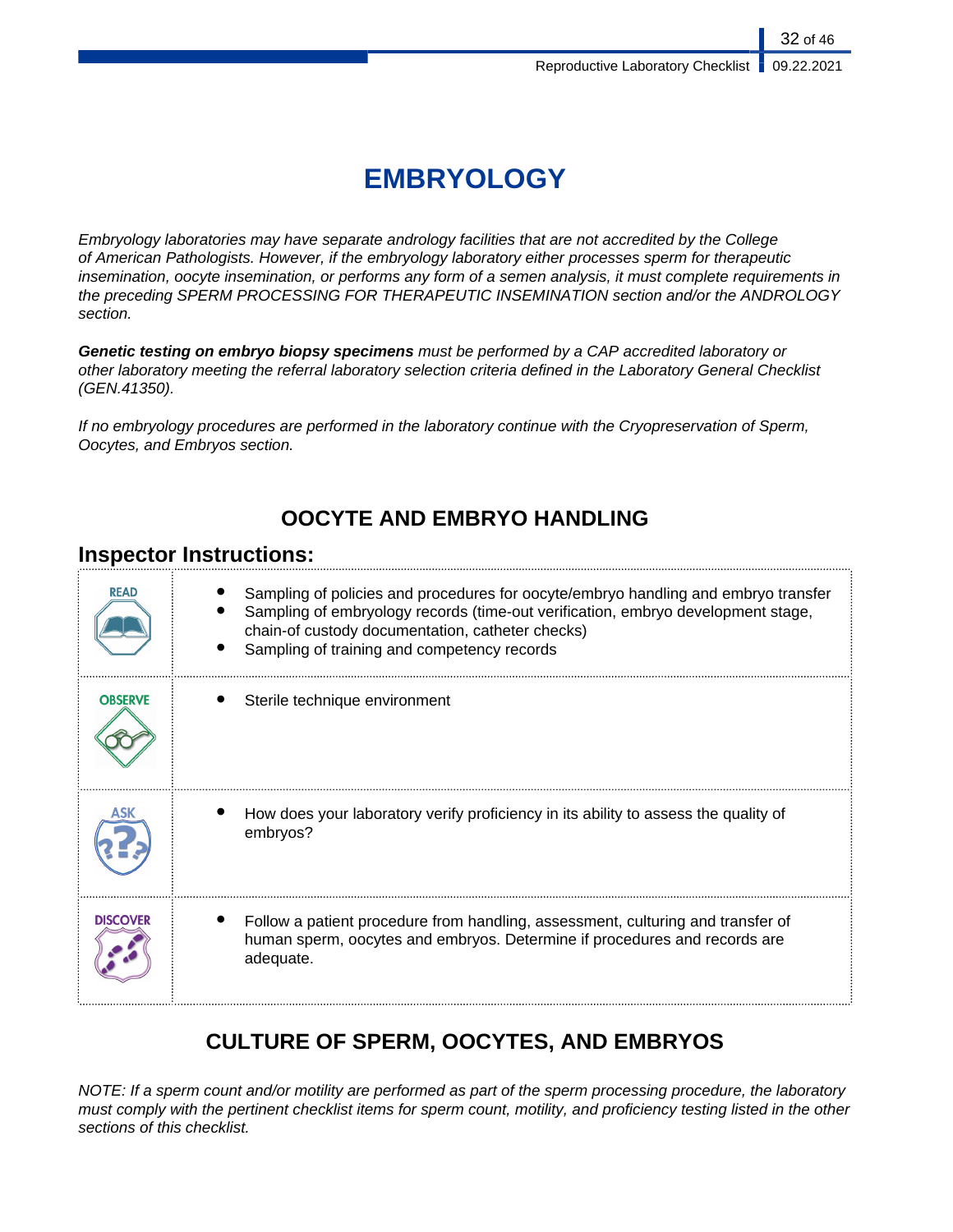### **RLM.08290 Time-Out Phase II**

**A "time-out" is called and the following information recorded prior to initiation of each egg retrieval or embryo transfer procedure.**

- **1. Patient's two identifiers**
- **2. Planned procedure (eg, egg retrieval or embryo transfer)**
- **3. Written physician's order**
- **4. Number of embryos to be transferred**

NOTE: The "time out," or immediate preoperative pause, must occur in the location where the procedure is to be done with active participation of the appropriate members of the team. The time-out is an opportunity to confirm agreement of all team members present and to resolve any discrepancies prior to initiation of the procedure.

The procedures for egg retrieval and embryo transfer must explain the laboratory's role, the elements to be confirmed, and the method used for recording the time-out. The record of the time-out must demonstrate that all required elements have been verified.

### **Evidence of Compliance:**

- Written procedure with steps to verify information **AND**
- Records of time-out verification for each procedure

### **REFERENCES**

1) WHO Surgical Safety Checklist 2009 ed. and Checklist Implementation manual 2009 ed. [http://whqlibdoc.who.int/](http://whqlibdoc.who.int/publications/2009/9789241598590_eng.pdf) [publications/2009/9789241598590\\_eng.pdf](http://whqlibdoc.who.int/publications/2009/9789241598590_eng.pdf)

### **RLM.08300 Sterile Techniques Phase II**

**Sterile techniques are employed in the handling, assessment, culturing, and transfer of human sperm, oocytes and embryos.**

### **Evidence of Compliance:**

Written procedure detailing use of appropriate sterile techniques at each step

### **RLM.08400 Oocyte Maturity/Embryo Quality Phase II**

**There are written criteria for evaluation/assessment of oocyte maturity and embryo quality prior to insemination and embryo transfer respectively.**

NOTE: Procedures should include description of oocyte and embryo quality and maturity. The stage of embryo development at transfer must be recorded.

**REFERENCES** 

1) Revised guidelines for human embryology and andrology laboratories. Fertil Steril. 2008;90 (suppl 3):S45-S59

### **RLM.08450 Embryo Quality Assessment Verification Phase II**

**The procedure of embryo transfer includes verification of the laboratory's proficiency to assess the quality of embryos (eg, participation in a commercial proficiency testing or inter-laboratory comparison program).**

### **RLM.08500 Insemination - Oocyte Maturity Phase II**

**There are written criteria for insemination relative to oocyte maturity.**

NOTE: Procedures must be defined for instances of immature and/or atretic oocytes.

### **REFERENCES**

1) Revised guidelines for human embryology and andrology laboratories. Fertil Steril. 2008;90 (suppl 3):S45-S59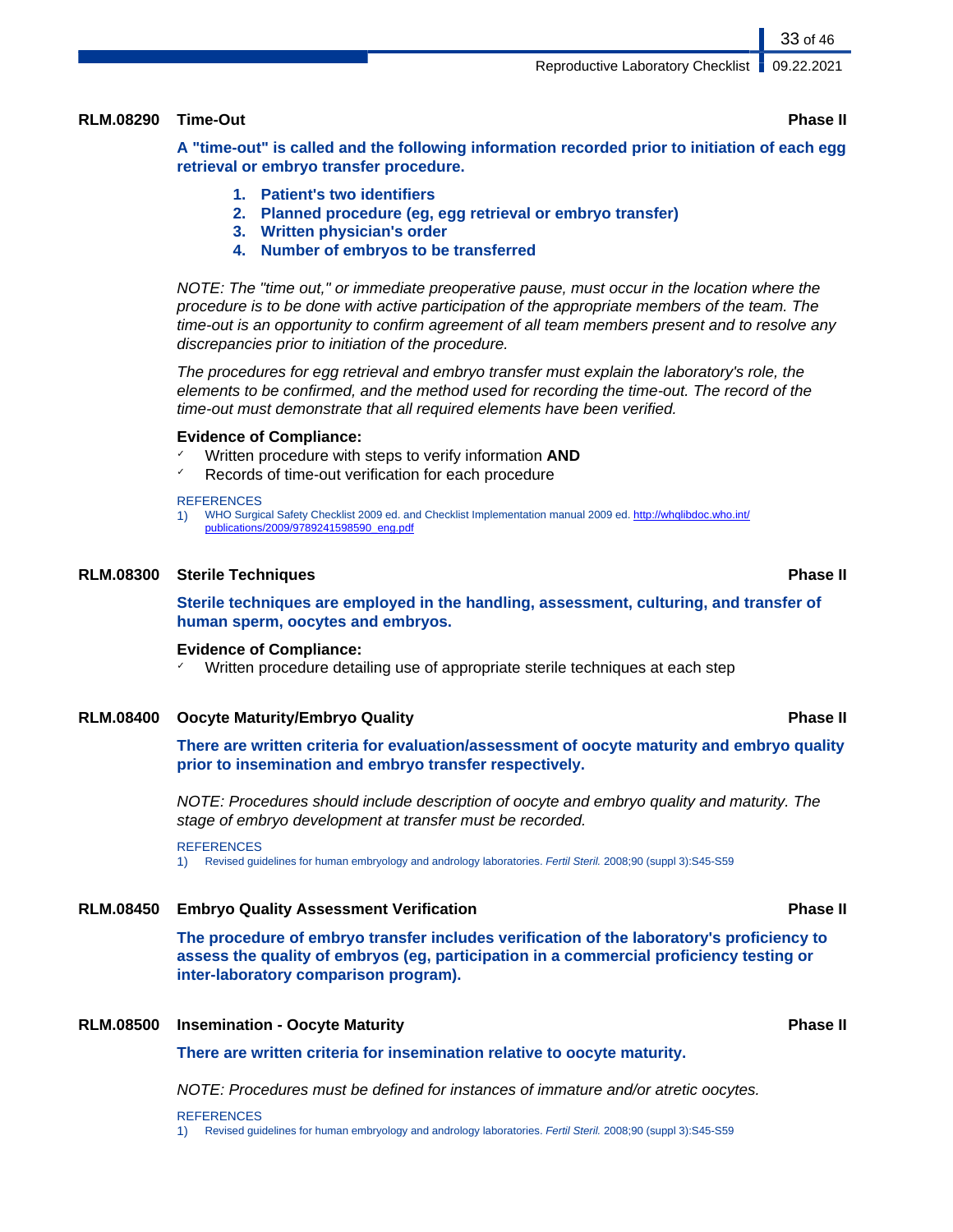## **RLM.08600 Sperm Number/Volume Phase II**

**There are defined criteria for volume and number of sperm used for insemination of each egg.**

NOTE: There are written procedures for estimation of sample parameters for concentration, motility and morphology along with techniques for insemination with respect to count and motility for both normal and male factor patients.

### **REFERENCES**

1) Revised guidelines for human embryology and andrology laboratories. Fertil Steril. 2008;90 (suppl 3):S45-S59

### **\*\*REVISED\*\* 06/04/2020**

**RLM.08700 Disposition of Oocytes Phase II**

**The laboratory has a written policy for the disposition of fertilized embryos (zygotes) with an abnormal number of pronuclei.**

### **RLM.08800 Oocyte Examination Phase II**

### **There is a defined period for examination of oocytes for fertilization.**

### **REFERENCES**

1) Revised guidelines for human embryology and andrology laboratories. Fertil Steril. 2008;90 (suppl 3):S45-S59

### **RLM.08900 Re-Insemination Criteria Phase II**

**The laboratory has written procedures for re-insemination, using either in vitro fertilization or intracytoplasmic sperm injection.**

NOTE: Procedures for re-insemination of oocyte and/or micromanipulation should include time frame for re-insemination, criteria for use of initial sample, time frame for re-examination of these oocytes, and the hierarchy for their use at embryo transfer.

### **REFERENCES**

1) Revised guidelines for human embryology and andrology laboratories. Fertil Steril. 2008;90 (suppl 3):S45-S59

### **RLM.09100 Micromanipulation Phase II**

**The laboratory has a program to ensure that micromanipulation procedures are performed at an acceptable level.**

NOTE: This would include fertilization of oocytes, survival following zona hatching and pregnancy rates using micromanipulated embryos.

### **Evidence of Compliance:**

- Written procedure to assess ongoing performance, including criteria defining the acceptable levels of performance **AND**
- ✓ Records of evaluation of individuals performance **OR** evaluation of fertilization rate statistics for each embryologist **OR** records of another documented method approved by the laboratory director **AND**
- Records of corrective action when acceptable level of performance are not achieved

## **EMBRYO TRANSFER PROCEDURES**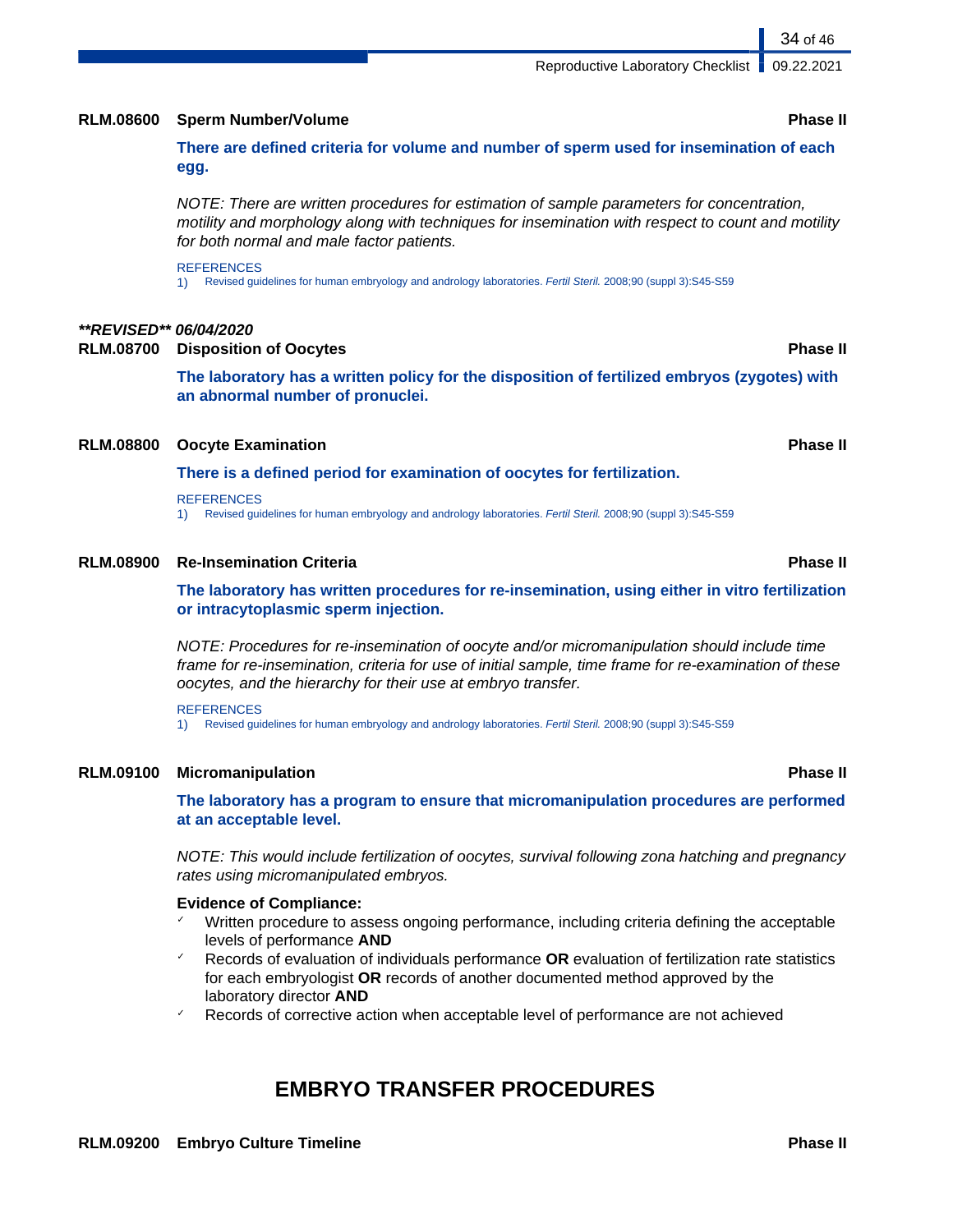Reproductive Laboratory Checklist | 09.22.2021

### **There are written procedures for the length of time that embryos are cultured before transfer.**

**REFERENCES** 

1) Revised guidelines for human embryology and andrology laboratories. Fertil Steril. 2008;90 (suppl 3):S45-S59

### **RLM.09300 Embryo Quality/Status Phase II**

### **The laboratory records the status and quality of embryos before transfer.**

NOTE: It is suggested that, whenever possible, photographic records be retained.

**REFERENCES** 

1) Revised guidelines for human embryology and andrology laboratories. Fertil Steril. 2008;90 (suppl 3):S45-S59

### **RLM.09400 Chain-of-Custody Phase II**

**The identity of the patient specimen (sperm or embryos) is checked against the identity of the patient prior to transfer or insemination and this identification is recorded.**

NOTE: There must be an established chain-of-custody for all reproductive gametes or embryos that are transferred back to a patient. This includes records of the patient specimen identification (ID), as well as the patient's ID. When it is not possible for the laboratory staff to check the patient's ID, then this check should be performed and recorded by a nurse, physician, or other health care provider before transfer.

### **Evidence of Compliance:**

Written procedure defining chain-of-custody for patient and patient specimen ID prior to transfer or insemination

### **RLM.09500 Catheter Check Phase II**

**The laboratory records a check of the catheter for any embryos left after transfer.**

### **REFERENCES**

1) Poindexter AN, et al. Residual embryos in failed embryo transfer. Fertil Steril. 1986;46:262-267

## **EMBRYOLOGY PERSONNEL**

The requirements in this section apply to embryology services only. Personnel requirements for andrology and other CLIA-related testing are found in the Laboratory General Checklist and Director Assessment Checklist. A table with information for identifying the applicable checklist requirements based on tests or services performed is found in the Introduction section of this checklist.

## **Inspector Instructions:**

| <b>READ</b> |
|-------------|
|             |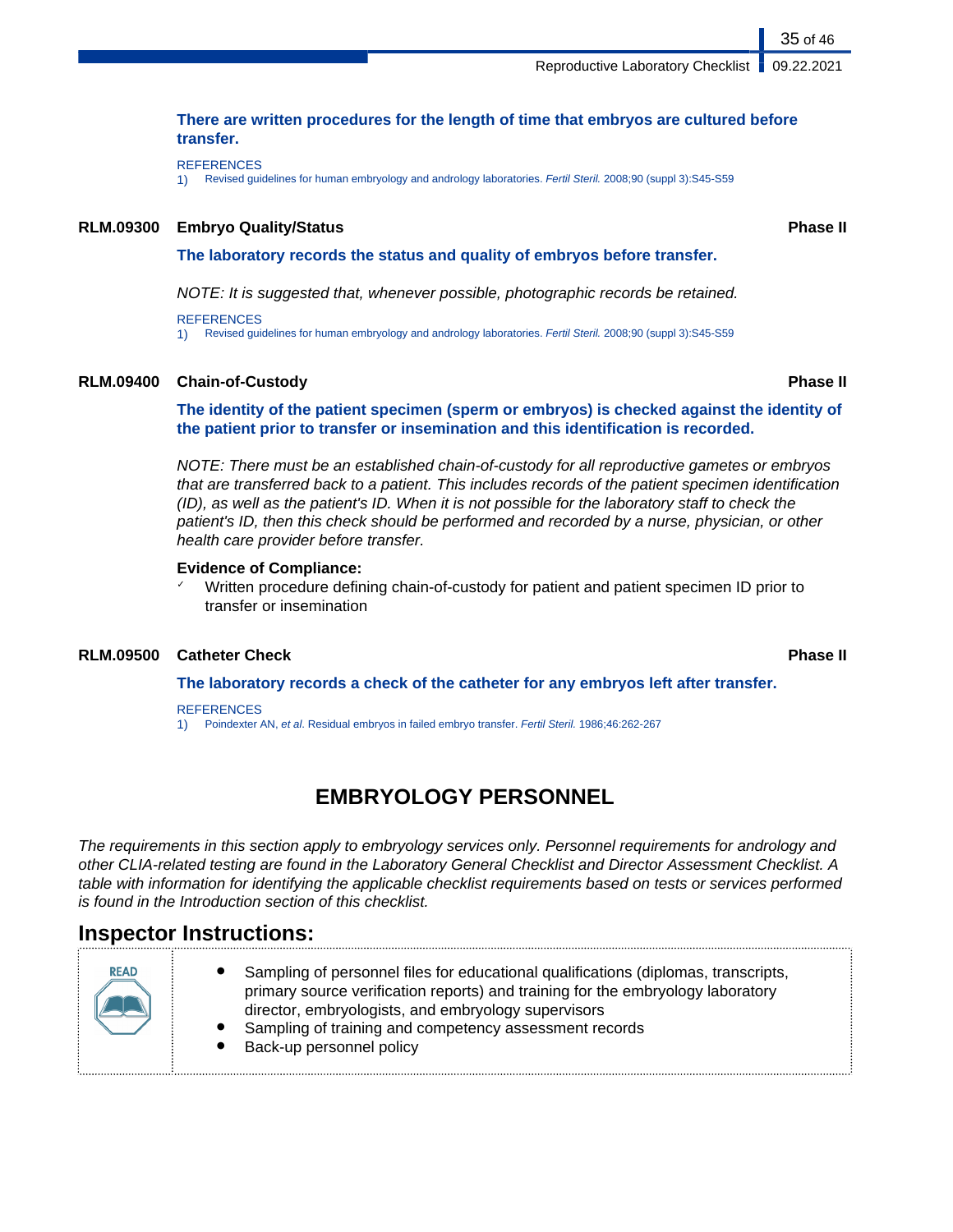## **EMBRYOLOGY LABORATORY DIRECTOR**

### **RLM.10166 Embryology Laboratory Director Qualifications Phase II**

36 of 46

**The embryology laboratory director has proper qualifications through education and experience to provide direction and administration of the laboratory.**

NOTE: The embryology laboratory director must have at least two years of experience in a laboratory performing in vitro fertilization or assisted reproductive technologies-related procedures and meet the following requirements:

- MD or DO licensed (if required) in the jurisdiction where the laboratory is located; **or**
- Doctoral degree in a chemical, physical, biological, or clinical laboratory science from an accredited institution; **or**
- Individual functioning as an embryology director on or before July 20, 1999.

**Effective January 1, 2006**, all new laboratory directors in laboratories located in the US and its territories must hold **current** HCLD (High Complexity Laboratory Director), ABB-ELD (American Board of Bioanalysis Embryology Laboratory Director), or equivalent certification. For laboratories located outside of the US, embryology laboratory directors must be an MD or DO licensed (if required) in the jurisdiction where the laboratory is located or have a doctoral degree in a chemical, physical, biological, or clinical laboratory science, **and** have at least two years of appropriate laboratory training and experience. Board certification is strongly encouraged.

If the laboratory is also performing testing for the purpose of diagnosis (eg, semen analysis, hormone assays), the laboratory director must meet the personnel requirements defined in the Director Assessment Checklist.

If more stringent state or local regulations are in place for supervisory qualifications, including requirements for state licensure, they must be followed.

For laboratories located in the US (including its territories), the training and qualifications of embryology laboratory directors trained outside of the US, newly employed on or after January 1, 2018, must be evaluated to determine equivalency to an education obtained in the US, with records of the evaluation available in the personnel file. Equivalency evaluations must be performed by a nationally recognized organization, such as the National Association Credential Evaluation Services, Inc. (NACES) [\(http://naces.org](http://naces.org)) and the Association of International Credential Evaluators, Inc. (AICE) ([http://www.aice-eval.org\)](http://www.aice-eval.org). The following types of records may also be used to show equivalency: 1) license to practice medicine issued by the state in which the laboratory is located; or 2) laboratory personnel license in states where laboratory personnel licensure is required. Department of Defense laboratories must evaluate equivalency using a process approved by the Center for Laboratory Medicine Services.

### **Evidence of Compliance:**

- Records of qualifications including diploma, transcript, current certification (if required), primary source verification report, current license (if required), or equivalency evaluation **AND**
- Records of work history in related field

### **REFERENCES**

- 1) Revised guidelines for human embryology and andrology laboratories. Fertil Steril. 2008;90 (suppl 3):S45-S59
- 2) College of American Pathologists. Standards for accreditation, reproductive laboratory accreditation program. Northfield, IL: CAP, current edition
- 3) Practice Committee of the American Society for Reproductive Medicine; Practice Committee of the Society for Assisted Reproductive Technology; Practice Committee of the Society of Reproductive Biologists and Technologists. Minimum standards for practices offering assisted reproductive technologies: a committee opinion. Fertil Steril 2020;113(3):536-41.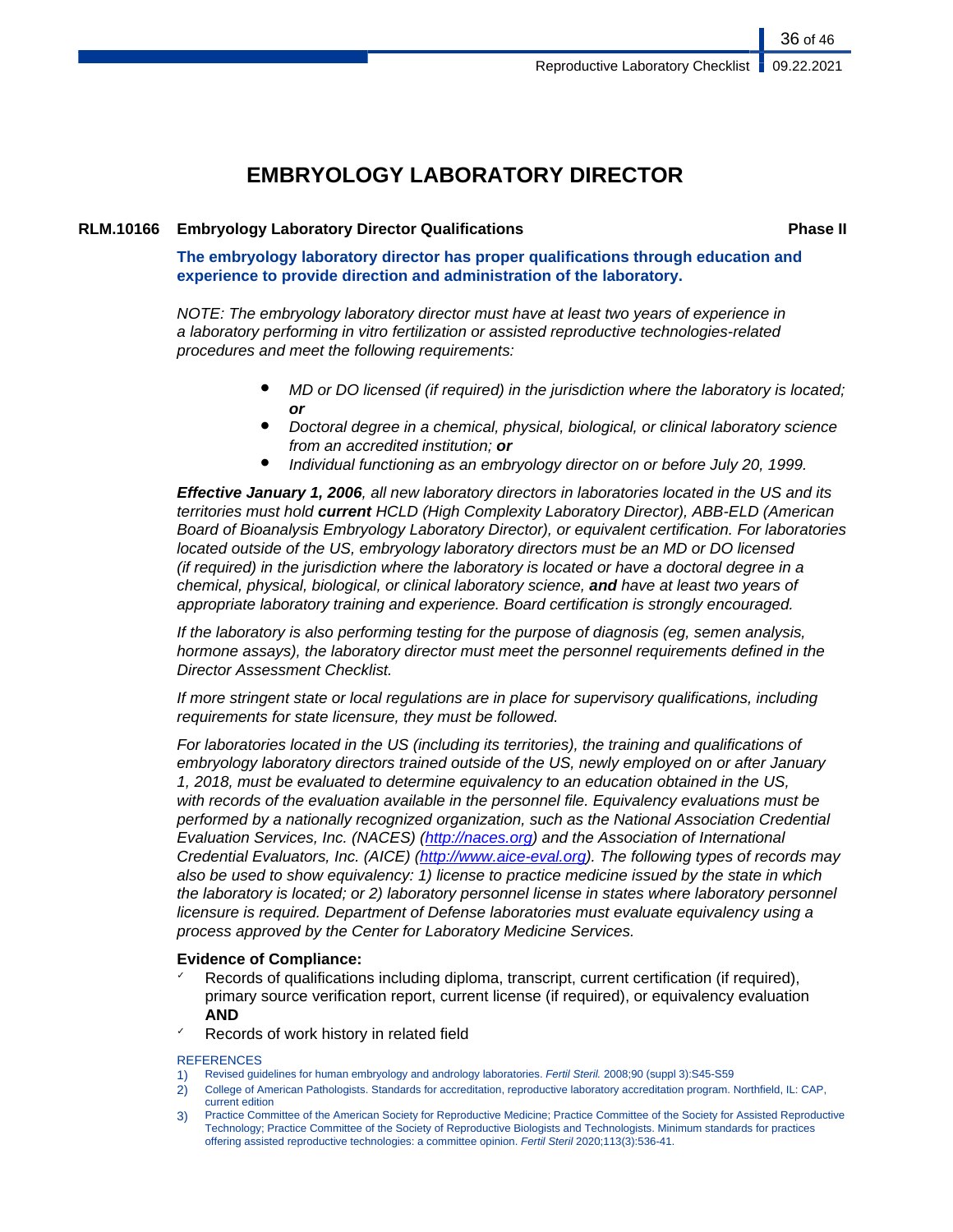### **RLM.10250 Assisted Reproductive Technology (ART) - Personnel Qualifications Phase II**

37 of 46

**All embryology laboratory personnel performing assisted reproductive technology (ART) procedures meet the following minimum requirements:**

- **Bachelor's degree in a chemical, physical, biological, medical technology, clinical, or reproductive laboratory science from an accredited institution\*; or**
- **Individuals performing ART laboratory procedures prior to January 1, 2012, meet laboratory-defined personnel qualifications and have records of training for the ART laboratory procedures performed.**

NOTE: If more stringent state or local regulations are in place for personnel qualifications, including requirements for state licensure, they must be followed.

Embryology personnel who perform testing for the purpose of diagnosis (eg, diagnostic semen analysis, hormone analysis) must also qualify under the testing personnel requirements defined in the Laboratory General Checklist (GEN.54750).

For laboratories located in the US (including its territories), the training and qualifications of personnel trained outside of the US, newly employed on or after January 1, 2018, must be evaluated to determine equivalency to an education obtained in the US, with records of the evaluation available in the personnel file. Equivalency evaluations must be performed by a nationally recognized organization, such as the National Association Credential Evaluation Services, Inc. (NACES) ([http://naces.org\)](http://naces.org) and the Association of International Credential Evaluators, Inc. (AICE) (<http://www.aice-eval.org>).

### **Evidence of Compliance:**

Records of qualifications including degree or transcript, current license (if required), equivalency evaluation, and work history in related field, as applicable

### **REFERENCES**

- 1) Revised guidelines for human embryology laboratories. Fertil Steril. 2008:90 (suppl 3):S45-S59
- 2) Practice Committee of the American Society for Reproductive Medicine; Practice Committee of the Society for Assisted Reproductive Technology; Practice Committee of the Society of Reproductive Biologists and Technologists. Minimum standards for practices offering assisted reproductive technologies: a committee opinion. Fertil Steril 2020;113(3):536-41.

### **RLM.10253 Embryology Training Phase II**

**There are records that all embryology laboratory personnel have satisfactorily completed initial training for each assisted reproductive technology (ART) technique performed.**

NOTE: There must be a training program for personnel, using animal model systems or discarded human materials. The training must include all techniques performed by each individual, such as gamete collection, preparation, fertilization, micromanipulation, embryo biopsy, and cryopreservation. It must also include the process for identifying and labeling individual reproductive tissues (gametes, embryos, and biopsy specimens) to maintain the identity of the specimen throughout receipt, storage, processing, and disposition and to ensure that records of genetic testing performed on biopsy specimens can be correlated to the native embryo.

Retraining must occur when problems are identified with personnel performance.

If the laboratory contracts with an agency or individual to perform embryology procedures on a temporary or per diem basis, the laboratory must have the following records:

- Site-specific orientation **AND**
- Training performed on site, by the contracting agency, or at another laboratory on each embryology procedure to be performed

### **Evidence of Compliance:**

✓ Records of training **AND**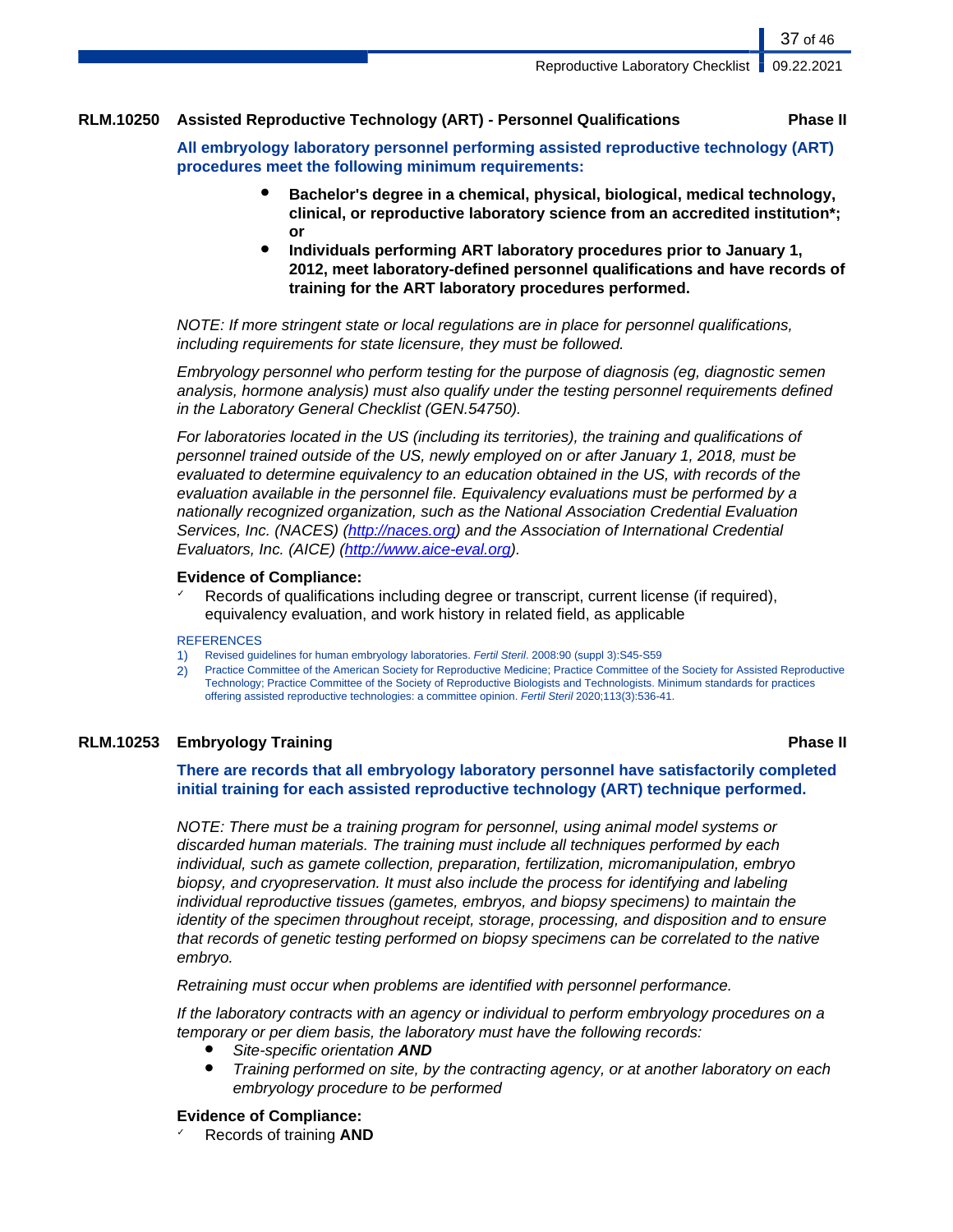Reproductive Laboratory Checklist | 09.22.2021

- Records of competency assessment for embryology personnel reflecting the specific skills assessed and the method of evaluation **AND**
- Written procedure defining the method and frequency for assessing competency

### **REFERENCES**

- 1) Revised guidelines for human embryology and andrology laboratories. Fertil Steril. 2008;90 (suppl 3):S45-S59
- 2) Clinical and Laboratory Standards Institute. Training and Competence Assessment; Approved Guideline. 3<sup>rd</sup> ed. CLSI Document QMS03-A3. Clinical and Laboratory Standards Institute, Wayne, PA, 2009.
- 3) Practice Committee of the American Society for Reproductive Medicine; Practice Committee of the Society for Assisted Reproductive Technology; Practice Committee of the Society of Reproductive Biologists and Technologists. Minimum standards for practices offering assisted reproductive technologies: a committee opinion. Fertil Steril 2020;113(3):536-41.

### **\*\*REVISED\*\* 09/22/2021**

### **RLM.10254 Competency Assessment of Embryology Personnel Phase II**

**The competency of each person performing embryology procedures, including micromanipulation and other assisted reproductive technology techniques is assessed.**

NOTE: Competency assessment evaluates an individual's ongoing ability to apply knowledge and skills to achieve intended results.

Competency must be assessed at the following frequency:

- At least semiannually (first assessment within seven months from initiation of embryology duties and second assessment no later than 12 months from the start of duties) during the first year of an individual's duties (new employee).
- At least annually after an individual has performed assigned duties for one year\*.
- When problems are identified with an individual's performance.

\*The annual assessment of competency can be performed throughout the entire year to minimize impact on workload.

For each embryologist, competency assessment must include all applicable elements described below for each procedure performed. Elements of competency assessment include, but are not limited to:

- 1. Direct observations of routine embryology procedures, including, as applicable, patient identification, specimen collection, handling, and processing
- 2. Monitoring the recording and reporting of embryology cycle events
- 3. Review of intermediate test results or worksheets quality control records, proficiency testing results, and preventive maintenance records
- 4. Direct observation of performance of equipment maintenance and function checks
- 5. Evaluation of problem-solving skills

The competency assessment procedure must outline the practices and procedures used to evaluate competency. Assessment of the elements of competency may be coordinated with routine practices and procedures. Laboratories often use a checklist to record and track elements assessed. Records supporting the assessment must be retained (copies of worksheets, maintenance logs, etc. or information traceable to the original record).

The following includes examples of how competency assessment can be coordinated with routine practices and procedures:

- Assessment of the recording of quality control results and instrument maintenance data in element #3 during the monthly supervisory review process of these records.
- Assessment of problem-solving skills in element #5 from monthly reviews of corrective action logs where problems with an embryology procedure, quality control, or instrument function were investigated.

For embryologists performing embryology procedures at multiple laboratories within a health care system (different CAP numbers), the laboratory director may determine how competency will be assessed for each site. If there are variations on how procedures are performed at the different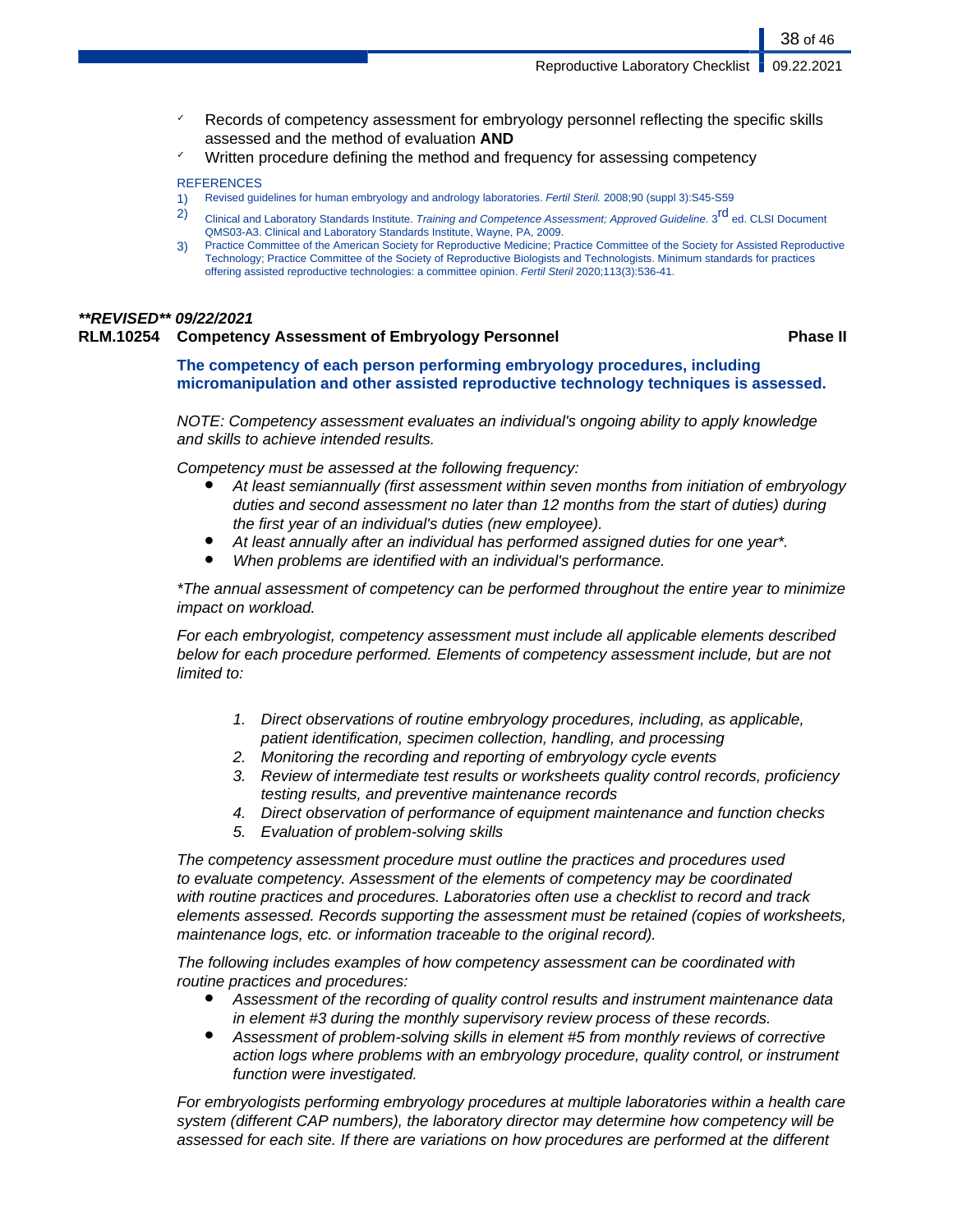laboratories, those variations must be included in the competency assessment specific to the laboratory.

If the laboratory contracts with an agency or individual to perform embryology procedures on a temporary or per diem basis, the laboratory must have records of competency assessment on each embryology procedure to be performed. The laboratory may either perform on-site competency assessment or obtain records of competency assessment performed by the contracting agency or at another laboratory within the last 12 months. The competency records must show that all five elements of competency were assessed, as applicable.

The CAP provides example competency assessment templates, which can be downloaded from cap.org in e-Lab Solutions Suites - Accreditation Resources - Templates.

### **Evidence of Compliance:**

- Records of competency assessment for new and existing embryology personnel reflecting the specific skills assessed and the method of evaluation at the required frequency **AND**
- Written procedure defining the method and frequency for assessing competency

### **REFERENCES**

1) Clinical and Laboratory Standards Institute. Training and Competence Assessment; Approved Guideline. 3<sup>rd</sup> ed. CLSI Document QMS03-A3. Clinical and Laboratory Standards Institute, Wayne, PA, 2009.

## **\*\*REVISED\*\* 09/22/2021**

### **RLM.10255 Embryology Laboratory Director Visits Phase II**

**For laboratories that do not have an on-site embryology laboratory director, there must be records of visits from the embryology laboratory director at a minimum of once per quarter.**

NOTE: If the laboratory performs andrology testing, national, federal, state (or provincial), and local requirements for director visits must be followed, which may be more stringent.

The embryology laboratory director must be available (eg, on-site or virtual) during CAP inspections to participate in an interview and answer questions.

### **REFERENCES**

- 1) Revised guidelines for embryology laboratories. Fertil Steril. 2008:90 (suppl 3):S45-S59
- 2) Practice Committee of the American Society for Reproductive Medicine; Practice Committee of the Society for Assisted Reproductive Technology; Practice Committee of the Society of Reproductive Biologists and Technologists. Minimum standards for practices offering assisted reproductive technologies: a committee opinion. Fertil Steril 2020;113(3):536-41.

### **RLM.10260 Oversight Responsibility Phase II**

**For laboratories that do not have an on-site, full time embryology laboratory director, or the medical director is also the embryology laboratory director, there is a designated on-site individual qualified as an embryology supervisor, to provide oversight of daily activities and assist with troubleshooting or other unusual situations.**

NOTE: The intent is to ensure that the laboratory continues to function properly in the embryology laboratory director's absence and to ensure that resources are available to quickly assist with unusual problems to minimize any adverse impact on patient care.

### REFERENCES

1) Revised guidelines for human embryology laboratories. Fertil Steril. 2008:90 (suppl 3):S45-S59

2) Practice Committee of the American Society for Reproductive Medicine; Practice Committee of the Society for Assisted Reproductive Technology; Practice Committee of the Society of Reproductive Biologists and Technologists. Minimum standards for practices offering assisted reproductive technologies: a committee opinion. Fertil Steril 2020;113(3):536-41.

### **RLM.10265 Embryology Supervisor Phase II**

**Embryology supervisors must have at least one year of supervisory experience in all aspects of embryology performed by the laboratory or a minimum of 60 cycles over a period of not less than six months.**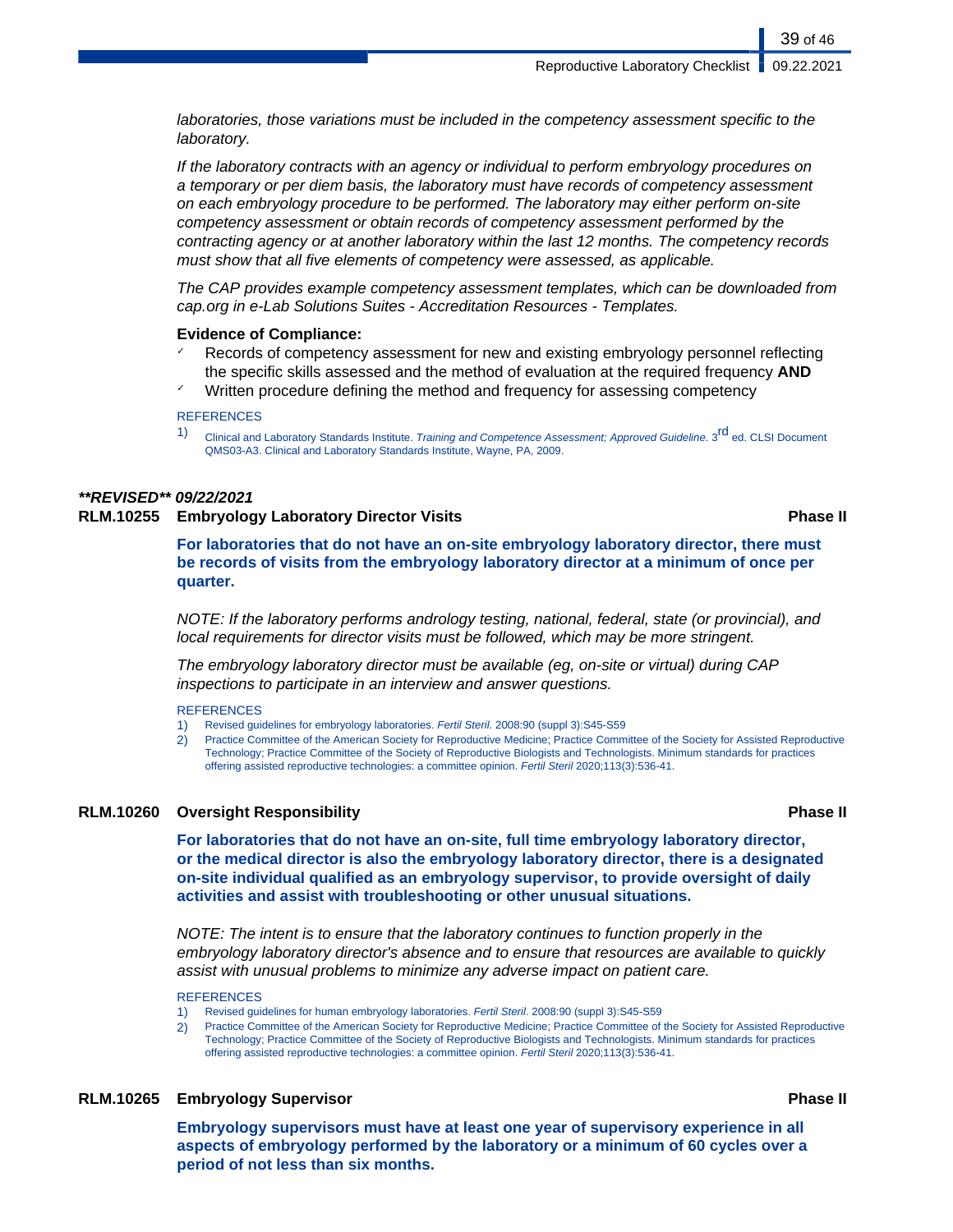NOTE: Technical supervisor certification is highly recommended. If the laboratory performs andrology testing, personnel requirements defined in the Laboratory General Checklist must be followed.

**REFERENCES** 

1) Practice Committee of the American Society for Reproductive Medicine; Practice Committee of the Society for Assisted Reproductive Technology; Practice Committee of the Society of Reproductive Biologists and Technologists. Minimum standards for practices offering assisted reproductive technologies: a committee opinion. Fertil Steril 2020;113(3):536-41.

### **\*\*REVISED\*\* 09/22/2021 RLM.10832 Back-up Personnel Phase II**

40 of 46

**The laboratory has a well-defined written plan for providing back-up laboratory personnel as needed, to ensure timely embryology services.**

NOTE: Staffing levels must be appropriate for the size and volume of the program. If routine staffing of the laboratory does not provide sufficient back up for laboratory personnel, the laboratory must have a written plan describing how patient care needs will be met for its laboratory services in the event of a staffing shortage or emergency.

The plan may include alternative protocols for handling workload, reassignment of internal personnel to complete duties, and written agreements with outside individuals or services to provide the necessary staffing. The laboratory director is responsible to ensure that the qualifications and training of each individual are adequate for the duties to be performed.

For laboratories that are not staffed full-time, appropriately trained personnel are available to routinely monitor storage conditions for cryopreserved specimens

### **REFERENCES**

1) Revised guidelines for human embryology and andrology laboratories. Fertil Steril. 2008;90 (suppl 3):S45-S59

2) Practice Committee of the American Society for Reproductive Medicine; Practice Committee of the Society for Assisted Reproductive Technology; Practice Committee of the Society of Reproductive Biologists and Technologists. Minimum standards for practices offering assisted reproductive technologies: a committee opinion. Fertil Steril 2020;113(3):536-41.

# **CRYOPRESERVATION OF SPERM, OOCYTES, AND EMBRYOS**

## **Inspector Instructions:**

| <b>READ</b> | Sampling of cryopreservation policies and procedures (includes labeling and tracking<br>of specimens)<br>Current inventory records<br>Sampling of specimen storage, retention, retrieval and disposition policies and<br>procedures<br>$\bullet$<br>Sampling of record storage and retention policies and procedures |
|-------------|----------------------------------------------------------------------------------------------------------------------------------------------------------------------------------------------------------------------------------------------------------------------------------------------------------------------|
| ASK         | How does your laboratory ensure specimen identity and integrity?<br>How does your laboratory ensure viability and measure recovery rates?                                                                                                                                                                            |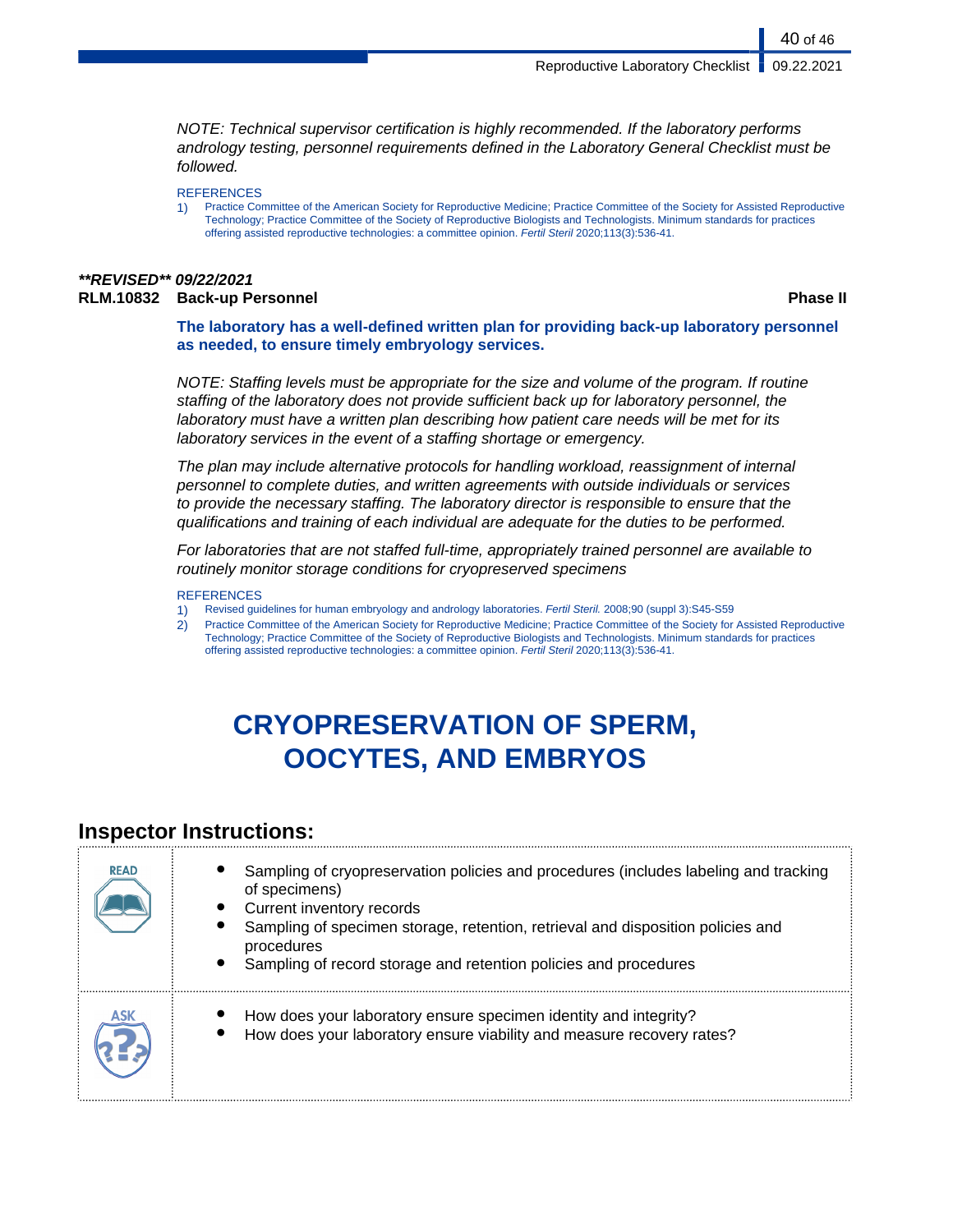Reproductive Laboratory Checklist | 09.22.2021

- If responses to the above questions indicate problems or concerns, further evaluate the laboratory's corrective actions and resolutions
- Follow the records of randomly selected cryopreserved sperm and embryos from receipt, preparation, storage and use. Determine if inventory procedures are functioning correctly.

### **RLM.11500 Cryopreservation Phase II**

**DISCOVER** 

**The laboratory has a written procedure(s) for cryopreservation of sperm, oocytes, and/or embryos.**

### **REFERENCES**

- 1) Fehilly CB, et al. cryopreservation of cleaving embryos and expanded blastocysts in the human: a comparative study. Fertil Steril. 1985;44:638
- 2) Lasalle B, Testart J. Human embryo features that influence the success of cryopreservation with the use of 1,2 propanediol. Fertil Steril. 1985;44:645-651

### **RLM.11525 Specimen Handling Phase II**

**Procedures are adequate to verify specimen identity and integrity throughout the entire cryopreservation process.**

NOTE: All specimens must be labeled with a minimum of two identifiers.

### **Evidence of Compliance:**

Written procedure for maintenance of specimen integrity/identity throughout the process

### **REFERENCES**

1) Department of Health and Human Services, Centers for Medicare and Medicaid Services. Clinical laboratory improvement amendments of 1988; final rule. Fed Register. 2003(Jan 24):7173 [42CFR493. 1232, 42CFR493.1242(a)(3)]

### **RLM.11600 Specimen Labeling/Tracking Phase II**

### **The laboratory has a reliable method for labeling and tracking of cryopreserved specimens.**

### **Evidence of Compliance:**

Written procedure for specimen labeling and tracking requirements

### **REFERENCES**

1) American Association of Tissue Banks. Standards for tissue banking, 1997

### **RLM.11700 Record Retention - Patients and Donors Phase II**

**Records of all patient specimens, donor specimens, and patient/donor matches are retained and easily accessible.**

### **Evidence of Compliance:**

Written record retention policy

**REFERENCES** 

1) American Association of Tissue Banks. Standards for tissue banking, 1997

### **RLM.11800 Duplicate Record Storage Phase II**

**Duplicate records are retained in a separate area from the originals, and there is evidence that all copies of the records are reconciled at least annually.**

NOTE: Laboratories that use computer-based record systems must demonstrate that the records are backed up when changes are made to the inventory database. The back-up media must be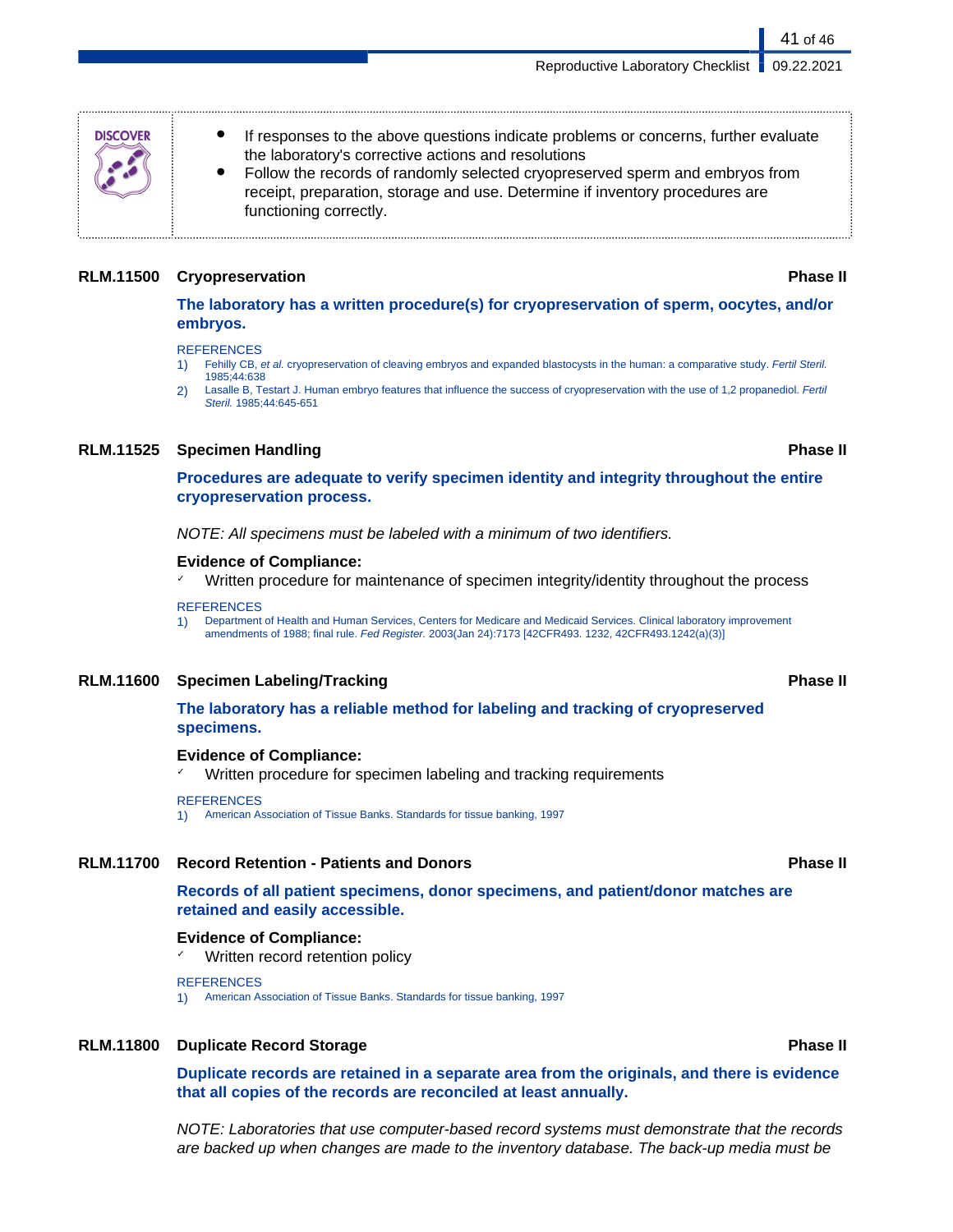Reproductive Laboratory Checklist | 09.22.2021

stored in a location separate from the primary records. In this context, "separate" means that in case of fire or other disaster in the laboratory, the back-up records would be preserved (or readily taken to safety).

**REFERENCES** 

1) Revised guidelines for human embryology and andrology laboratories. Fertil Steril. 2008;90 (suppl 3):S45-S59

### **RLM.11900 Specimen Retrieval Phase II**

**Procedures are adequate to ensure that cryopreserved patient specimens can be easily retrieved.**

### **RLM.12000 Inventory Phase II**

**Records are available for the current inventory of all specimens that have been stored in its cryobanks.**

### **REFERENCES**

- 1) American Association of Tissue Banks. Standards for tissue banking, 1997
- 2) Practice Committee of the American Society for Reproductive Medicine; Practice Committee of the Society for Assisted Reproductive Technology; Practice Committee of the Society of Reproductive Biologists and Technologists. Minimum standards for practices offering assisted reproductive technologies: a committee opinion. Fertil Steril 2020;113(3):536-41.

### **RLM.12100 Lost Inventory Phase II**

**There is a procedure to investigate inventoried samples that cannot be located in the bank.**

### **RLM.12300 Viable Recovery Rate Phase II**

### **The laboratory has a program to ensure that cryopreservation is capable of providing viable recovery rates.**

### **Evidence of Compliance:**

- Written procedure or written quality indicator detailing process to verify viable recovery rates, including thresholds for acceptable performance **AND**
- ✓ Records including data and evaluation of post-thaw recovery rates **AND**
- Records of corrective action when thresholds are not achieved

### **REFERENCES**

1) American Association of Tissue Banks. Standards for tissue banking, 1997

### **RLM.12400 Specimen Storage/Long-Term Disposition Phase II**

**There is a written procedure regarding the length of storage, informed consent and longterm disposition of cryopreserved gametes or embryos.**

NOTE: Good practice dictates that the consent form for all procedures is on file and readily available to the laboratory staff.

### **REFERENCES**

- 1) Trounson A, et al. Ultrarapid freezing: a new low-cost and effective method of embryo cryopreservation. Fertil Steril. 1987;48:843-50
- 2) Harrison KL, et al. The optimal concentration of albumin as embryo cryoprotectant. J In Vitro Embryo Transfer. 1987;4:288-291
- 3) American Association of Tissue Banks. Standards for tissue banking, 1997
- 4) The Ethics Committee of the American Society of Reproductive Medicine. Disposition of abandoned embryos. Fertil Steril. 2004: 82 (suppl 1): 253.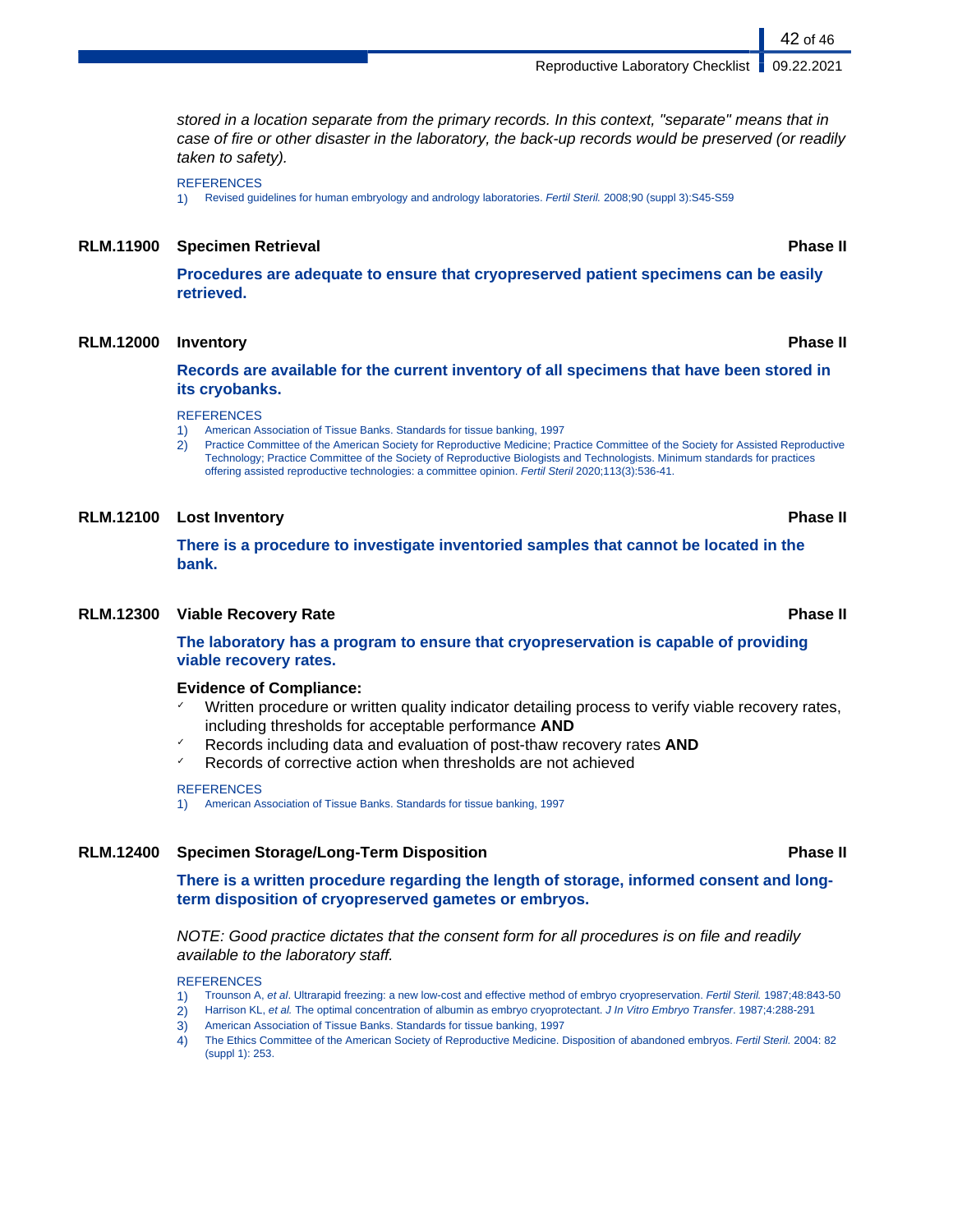# **DONOR REPRODUCTIVE CELLS/TISSUES**

This section applies to laboratories that are collecting, processing, storing, or transplanting donor tissues and cells, including donor sperm, donor eggs, gestational surrogacy, and/or embryo donation.

## **Inspector Instructions:**

| <b>READ</b>     | Sampling of reproductive cells/tissues policies and procedures (includes labeling,<br>tracking, quarantine, storage)<br>Applicable FDA registration<br>Sampling of cells/tissue storage records<br>Sampling of donor eligibility determination records |
|-----------------|--------------------------------------------------------------------------------------------------------------------------------------------------------------------------------------------------------------------------------------------------------|
| <b>OBSERVE</b>  | Quarantined donor cells/tissues                                                                                                                                                                                                                        |
|                 | How are you informed of an adverse reaction to implanted cells/tissue?                                                                                                                                                                                 |
| <b>DISCOVER</b> | Follow the records of donor cell/tissue identification through receipt, preparation,<br>storage, issuing, acceptance and disposition. Determine that procedures and records<br>ensure adequate tracking of all cells/tissues.                          |

### **RLM.12411 Reproductive Donor Cell/Tissue Program Phase II**

**The authority, responsibility and accountability of the reproductive donor cell/tissue program are clearly defined.**

NOTE: This includes donor testing and reproduction-related medical procedures.

### **Evidence of Compliance:**

✓ Written policy defining authority, responsibility and accountability for program

### **REFERENCES**

1) U.S Department of Health and Human Services, Food and Drug Administration [https://www.fda.gov/vaccines-blood-biologics/tissue](https://www.fda.gov/vaccines-blood-biologics/tissue-tissue-products)[tissue-products](https://www.fda.gov/vaccines-blood-biologics/tissue-tissue-products)

## **RLM.12444 Regulatory Document Availability Phase II**

### **For US laboratories, the following documents are readily available:**

- **1. Applicable sections of 21CFR**
- **2. FDA guidelines.**

**REFERENCES** 

1) U.S Department of Health and Human Services, Food and Drug Administration [https://www.fda.gov/vaccines-blood-biologics/](https://www.fda.gov/vaccines-blood-biologics/biologics-establishment-registration/tissue-establishment-registration) [biologics-establishment-registration/tissue-establishment-registration](https://www.fda.gov/vaccines-blood-biologics/biologics-establishment-registration/tissue-establishment-registration)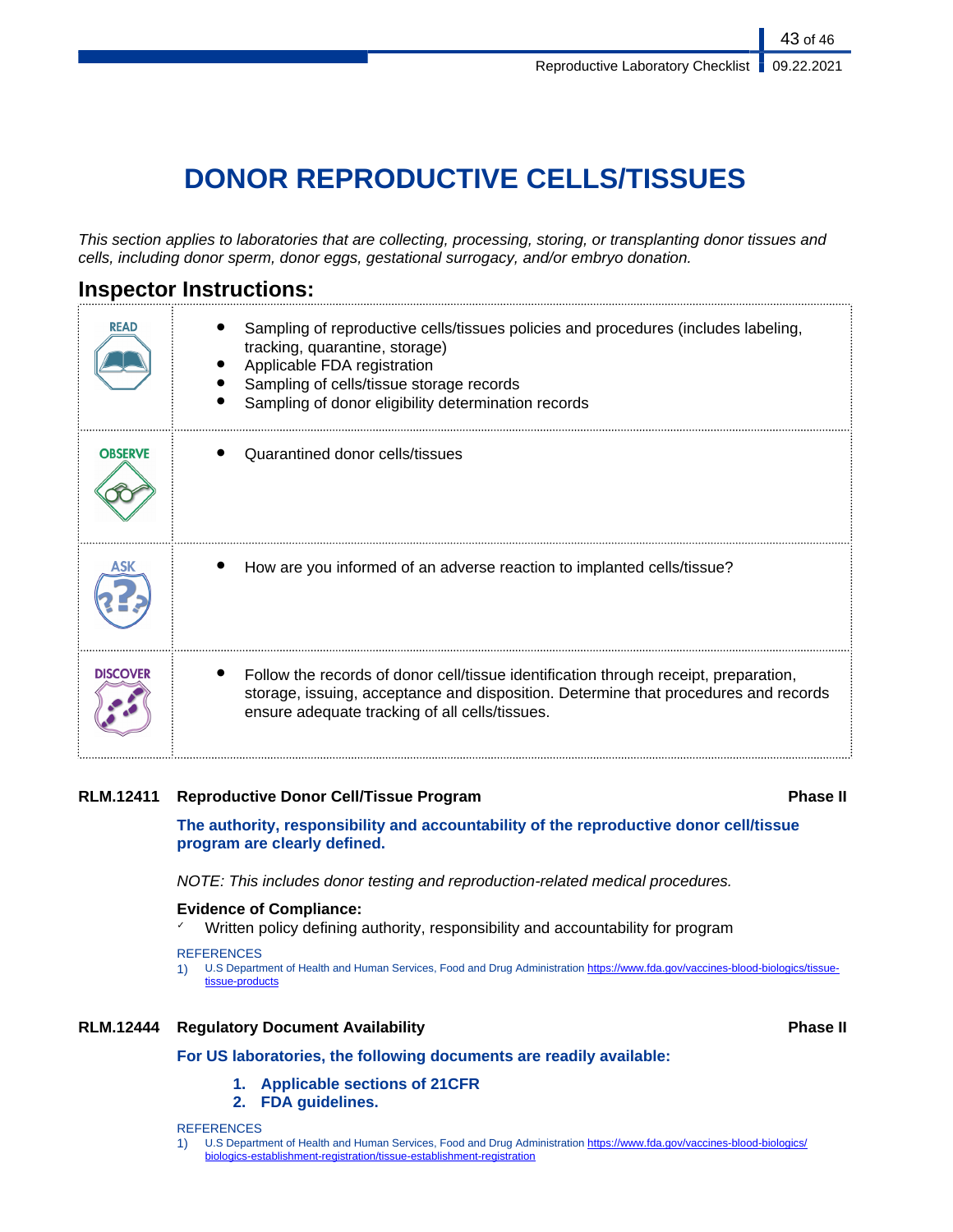### **RLM.12455 FDA Registration Phase II**

**The laboratory is registered with the FDA for all appropriate human cells, tissues, and cellular and tissue-based products (HCT/P).**

NOTE: Laboratories that recover, process, store, label, package, or distribute any reproductive cells/tissues, or screen or test the donor must register with the FDA annually and update their current product listing.

**REFERENCES** 

- 1) Department of Health and Human Services, Food and Drug Administration. Human cells, tissues, and cellular and tissue-based products; final rule. Fed Register. 2007(April 1):718 [21CFR1271.21]
- 2) U.S Department of Health and Human Services, Food and Drug Administration [https://www.fda.gov/vaccines-blood-biologics/tissue](https://www.fda.gov/vaccines-blood-biologics/tissue-tissue-products)[tissue-products](https://www.fda.gov/vaccines-blood-biologics/tissue-tissue-products)

### **RLM.12466 Record Retention - Donor Reproductive Cells/Tissues Phase II**

**Donor records are retained at least 10 years after the date of transfer or distribution, disposition or expiration, whichever is latest.**

### **Evidence of Compliance:**

Written record retention policy

**REFERENCES** 

- 1) Department of Health and Human Services, Food and Drug Administration. Human cells, tissues, and cellular and tissue-based products; final rule. Fed Register. 2007(April 1):720-21 [21CFR1271.55(d)(4)]
- 2) U.S Department of Health and Human Services, Food and Drug Administration [https://www.fda.gov/vaccines-blood-biologics/tissue](https://www.fda.gov/vaccines-blood-biologics/tissue-tissue-products)[tissue-products](https://www.fda.gov/vaccines-blood-biologics/tissue-tissue-products)

### **RLM.12499 Donor Cells/Tissues Tracking Phase II**

**Each donor cell/tissue product is assigned a unique identification code that relates to the donor and to all records pertaining to that product, with maintenance and tracking of this identifier throughout receipt, storage, issuing of the product, and disposition.**

NOTE: Unless the donor cells/tissue is for directed donation, the labeling number and information may not contain the donor's name, social security number, or medical record number. An institution may choose to use a unique identification code for cells/tissues intended for sexually intimate partners and directed donations.

For cryopreserved embryos created for a patient/couple labeled with identifying information that are subsequently made available for "anonymous embryo donation," it may not be possible to remove the patient identifiers from the cryostorage device without risking harm to the embryo(s). In this situation, the laboratory must take steps to ensure that the identity of the donating patient/ couple remains anonymous.

```
REFERENCES
```
1) U.S Department of Health and Human Services, Food and Drug Administration [https://www.fda.gov/vaccines-blood-biologics/tissue](https://www.fda.gov/vaccines-blood-biologics/tissue-tissue-products)[tissue-products](https://www.fda.gov/vaccines-blood-biologics/tissue-tissue-products)

### **RLM.12510 Donor Cells/Tissues Labeling Phase II**

**Donor cells/tissues are labeled with the following information in accordance with the intended use:**

- **Unique identification code**
- **Description of the type of cells/tissue(s)**
- **Expiration date (if any)**
- **Warnings (if any)**
- Name and address of the establishment that made the eligibility determination and **made the cells/tissue(s) available for distribution**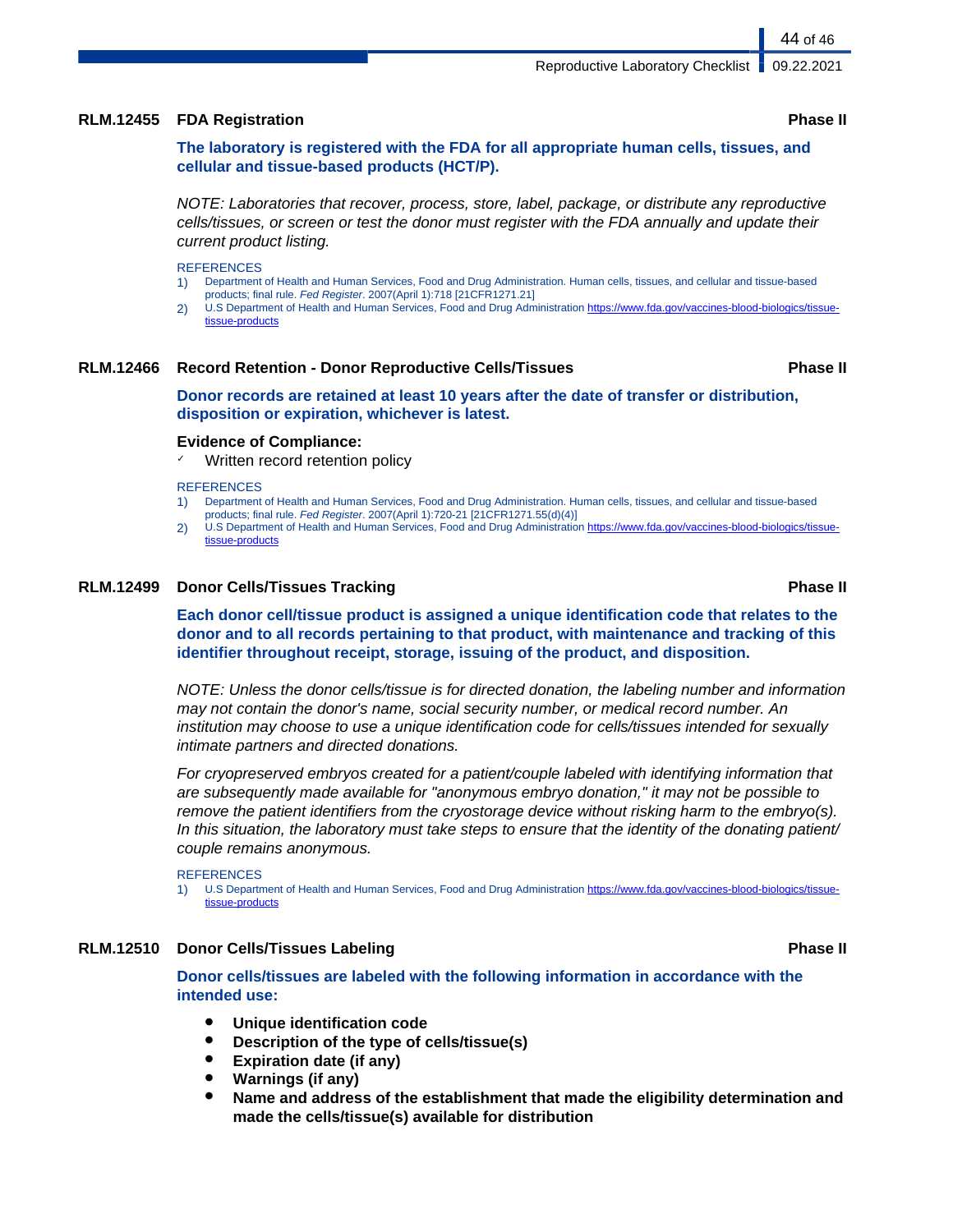NOTE: The information may either appear on the label or in the accompanying documentation; however, the unique identifier must be on the storage device.

For laboratories subject to US regulations, the warnings are those required by FDA regulation Title 21; 1271.60(d), 1271.65(b)(2) or 1271.90(b) and include the following types of statements, as applicable:

- Tissues not evaluated for infectious substances
- Warning: Advise recipients of communicable disease risks
- Warning: Reactive test results for (name of disease agent or disease)
- Advise recipients that screening and testing of donor(s) were not performed at the time of cryopreservation of the reproductive tissue, but have been performed subsequently

### **REFERENCES**

1) U.S Department of Health and Human Services, Food and Drug Administration [https://www.fda.gov/vaccines-blood-biologics/tissue](https://www.fda.gov/vaccines-blood-biologics/tissue-tissue-products)[tissue-products](https://www.fda.gov/vaccines-blood-biologics/tissue-tissue-products)

### **RLM.12521 Donor Cells/Tissues Quarantine Phase II**

**For facilities involved in donor sperm banking and/or donor egg banking, reproductive donor cells/tissues are placed in quarantine until completion of the donor eligibility determination.**

NOTE: Cells/tissue in quarantine status must be easily distinguishable from cells/tissues available for release and distribution. If cells/tissues in quarantined status are shipped outside of the laboratory, the quarantined status must be clearly indicated.

### **Evidence of Compliance:**

- ✓ Written procedure for quarantine of tissues including storage, release and distribution **AND**
- ✓ Records of quarantined cells/tissues

### **REFERENCES**

- 1) Department of Health and Human Services, Food and Drug Administration. Human cells, tissues, and cellular and tissue-based products; final rule. Fed Register. 2007(April 1):721-22 [21CFR1271.60]
- 2) U.S Department of Health and Human Services, Food and Drug Administration [https://www.fda.gov/vaccines-blood-biologics/tissue](https://www.fda.gov/vaccines-blood-biologics/tissue-tissue-products)[tissue-products](https://www.fda.gov/vaccines-blood-biologics/tissue-tissue-products)

### **RLM.12532 Donor Record Statement/Summary Phase II**

## **Donor records include a statement of eligibility or ineligibility and a summary of the records used to make the donor-eligibility determination.**

### NOTE: The summary must include the following:

- Results of all communicable disease testing and screening performed
- Name and address of the establishment making the donor eligibility determination
- Statement noting the reason for determinations of ineligibility.

**REFERENCES** 

1) U.S Department of Health and Human Services, Food and Drug Administration [https://www.fda.gov/vaccines-blood-biologics/tissue](https://www.fda.gov/vaccines-blood-biologics/tissue-tissue-products)[tissue-products](https://www.fda.gov/vaccines-blood-biologics/tissue-tissue-products)

### **RLM.12543 Release From Quarantine Phase II**

**For facilities involved in donor sperm banking and/or donor egg banking, there is a written procedure to release reproductive cells/tissues from quarantine that includes a review of records by a supervisor or other designated individual.**

NOTE: There must be a mechanism to ensure that quarantined cells/tissues, cells/tissues from deferred donors, and cells/tissues for which testing is incomplete are not inappropriately released. The disposition of these cells/tissues must be controlled and recorded. Records must allow for an audit for compliance with the release from quarantine.

**REFERENCES**